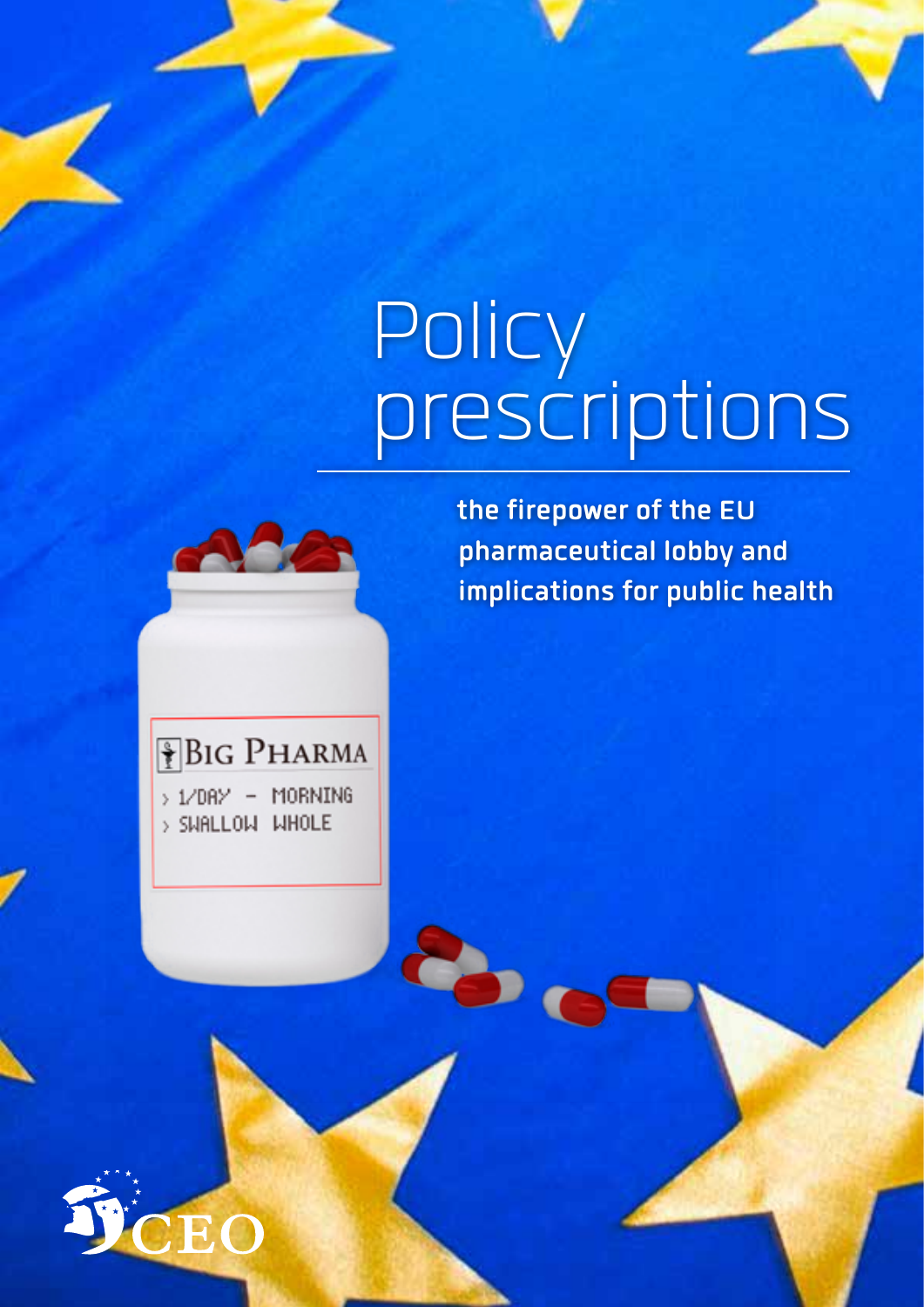# Table of contents

| Table of contents                                                                                      | $\mathbf{2}$ |
|--------------------------------------------------------------------------------------------------------|--------------|
| <b>Executive summary</b>                                                                               | 3            |
| Introduction                                                                                           | 4            |
| I. Speaking 'Pharmish': the industry paradigm                                                          | 5            |
| 2. Pharmaceutical industry firepower: Lobby expenditure, meetings and expertise                        | 8            |
| Pharmaceutical companies<br>2.I.                                                                       | IO           |
| Pharmaceutical industry trade associations<br>2.2.                                                     | 15           |
| Lobby consultancies hired by the pharmaceutical industry<br>2.3.                                       | <b>19</b>    |
| 3. Spotlight on EFPIA: Heart of the EU pharmaceutical lobbying machine                                 | 22           |
| The pharmaceutical industry's European powerhouse<br>3.I.                                              | 22           |
| EFPIA lobby meetings with the European Commission<br>3.2.                                              | 23           |
| Innovative Medicines Initiative (IMI): The public-private-partnership made in heaven for EFPIA<br>3.3. | 25           |
| 4. Commission TTIPs its hat to big pharma                                                              | 27           |
| Pharma's stake in TTIP, and why it matters<br>4.I.                                                     | 27           |
| A front row seat for pharma in TTIP negotiations under Barroso Commission<br>4.2.                      | 29           |
| The Juncker Commission: Keeping pharma close on TTIP<br>4.3.                                           | 30           |
| 5. Conclusion                                                                                          | 33           |
| Appendix                                                                                               | 34           |
| <b>Notes</b>                                                                                           | 35           |

Published by Corporate Europe Observatory (CEO), September 2015.

Research and writing: Rachel Tansey

Editing: Katharine Ainger

Design: Stijn Vanhandsaeme (nestor.coop)

Infographics: Ophelia Van Campenhout (nordicmaterial.com)

Cover picture: iStock.com/cikailja

Acknowledgements: We would like to thank Olivier Hoedeman, Martin Pigeon, Teresa Alves, Yannis Natsis, Peter Gøtzsche, Dorota Sienkiewicz, Pia Eberhardt and others for insightful input, comments and support.

Contents of the report may be quoted or reproduced for non-commercial purposes, provided that the source of information is acknowledged.

Erratum: The infographic on p. 11 was updated on 04/09/2015 to correct an error.

**Disclaimer**: The data from the European Parliament and the European Commission's Joint Transparency Register in this report is only a snapshot based on the Transparency Register on the specific dates the research was carried out (unless otherwise stated, companies 04/04/15, trade associations 11/04/15, consultancies 13/04/15, civil society 01/07/15 – for more details, see methodology in annex, and endnotes). As the data in the Transparency Register is changing constantly, with some entries updated on any given day, organisations' entries may have changed (or previously absent organisations signed up) since the dates this research was done. This report only reflects the information available in the Transparency Register on the dates specified, and any subsequent changes or additions to the Transparency Register are not accounted for. Data may be subject to omissions resulting from the Transparency Register's own search engine, as well as reasonable human error or omission.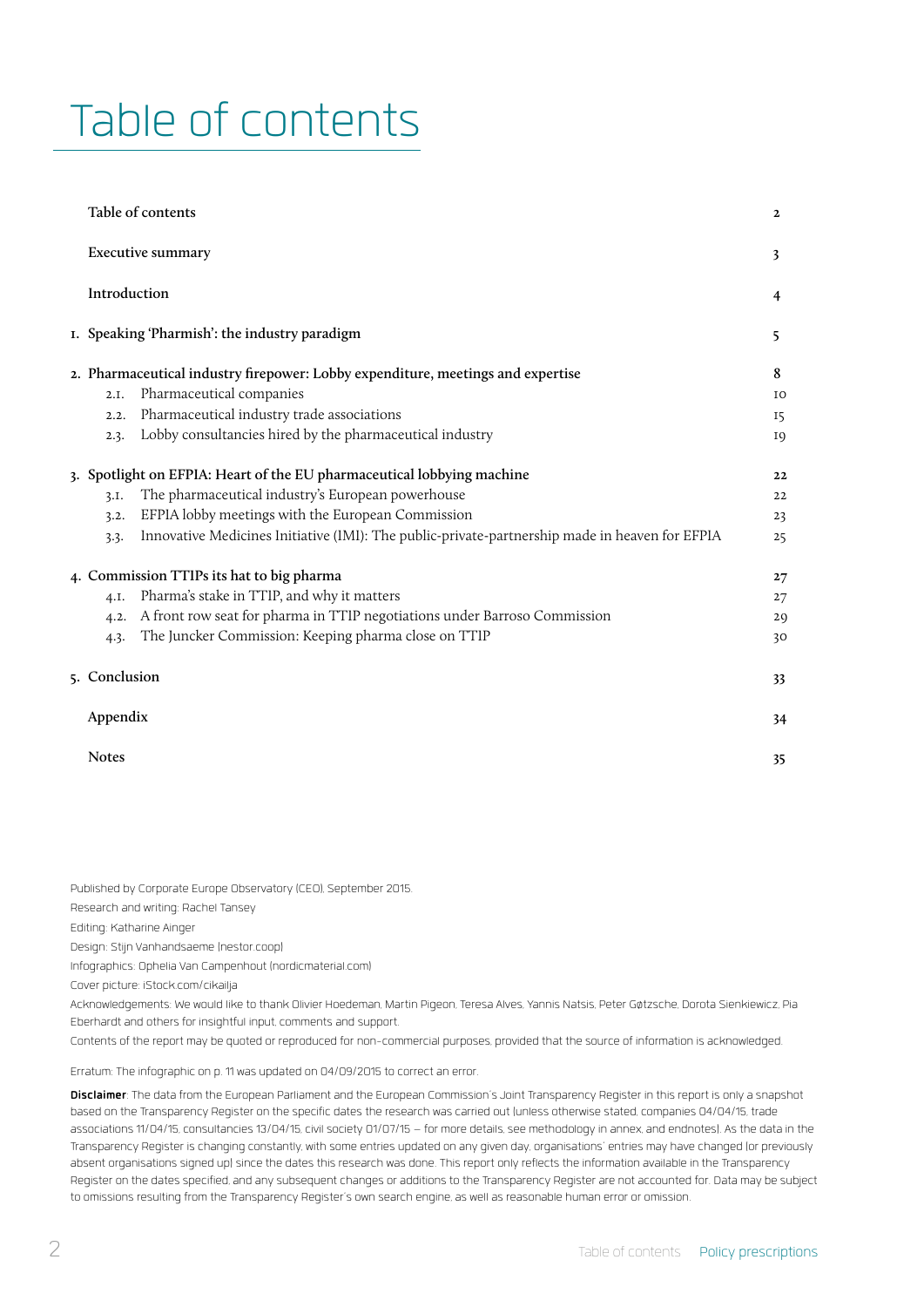# <span id="page-2-0"></span>Executive summary

The pharmaceutical industry – including companies, associations and the top ten lobby firms they employ – have a declared lobby spend of nearly €40 million. That is around 15 times more than the lobby expenditure of civil society and consumer groups which work on public health or access to medicines. Although many pharma industry actors declare more realistic expenditure in the lobby register than three years ago, the real spending may be much more. Nonetheless, the top ten biggest spending pharmaceutical companies now declare €6 million more than in 2012, whilst the top eight European pharmaceutical industry trade associations declare seven times more. Moreover this powerful lobby has had a staggering number of meetings with European Commission departments and officials. The largest public-private partnership in the EU is with the pharmaceutical industry. Alongside its gargantuan resources and considerable access, the industry has an impressive lobbying arsenal. Its efforts are now focused on ensuring US-EU trade agreement TTIP furthers its profit-motivated agenda, including its property rights and to prevent vital data transparency for big pharma's clinical trials.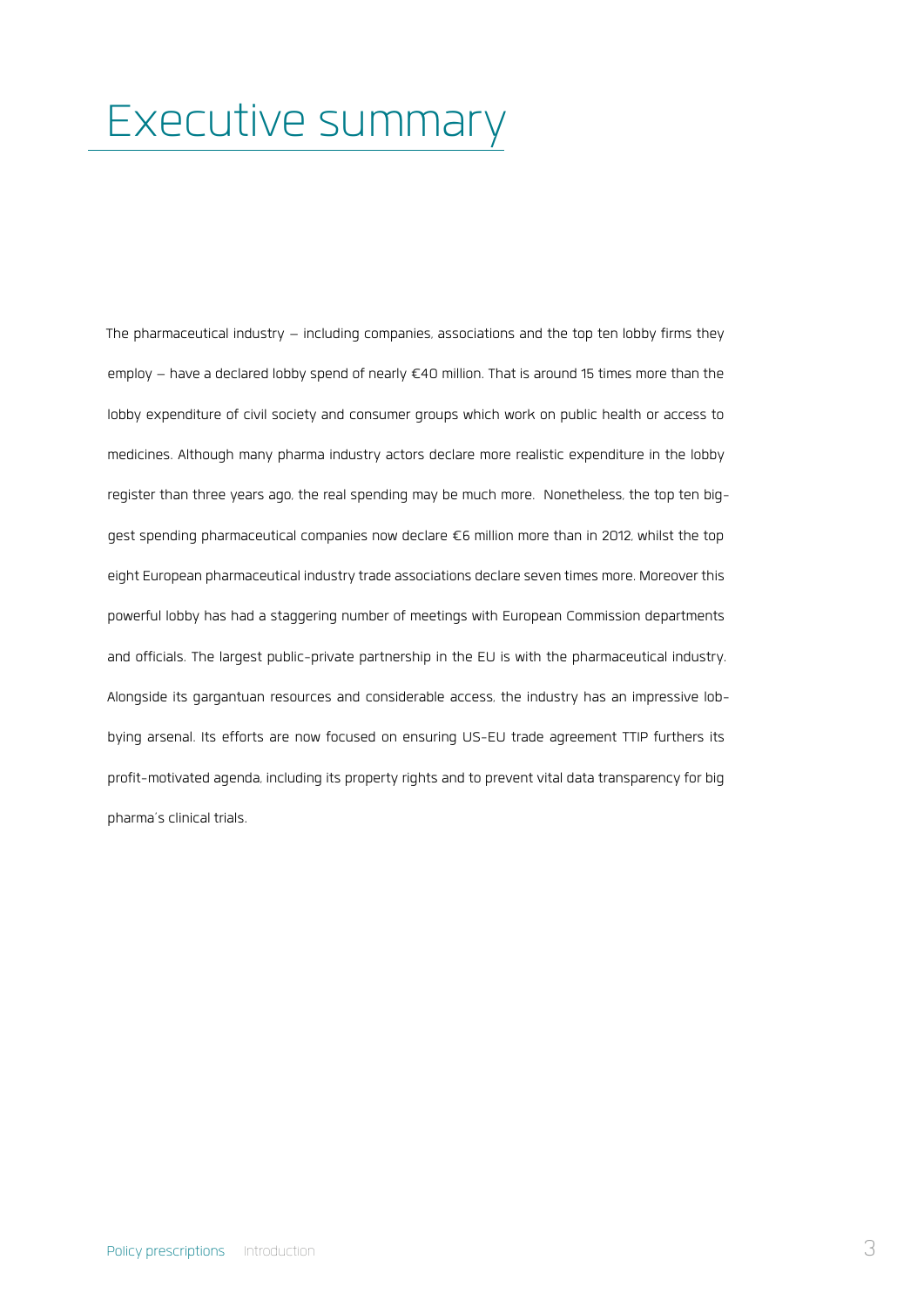# <span id="page-3-0"></span>**Introduction**

This report exposes the excessive lobbying influence of the pharmaceutical industry on EU decision-making. Big pharma enjoys semi-systematic privileged access to decision-making in Brussels, facilitated by its vast lobby expenditure, complex web of actors, extensive meetings with policy-makers, and participation in advisory groups.

The many channels of influence that the pharmaceutical industry uses, as well the EU laws and policies impacted by this, must be considered against the background of a flawed and industry-captured pharmaceuticals model, including the paradigm of the research, development, and regulatory approval of medicines.

In March 2012, Corporate Europe Observatory (CEO) and Health Action International – Europe (HAI Europe) published the report 'Divide & Conquer: A look behind the scenes of the EU pharmaceutical industry lobby'.<sup>[1](#page-34-1)</sup> The report presented the lobby expenditure of pharmaceutical companies, trade associations, and the lobby consultancies that they employ, as well as showcasing some of the industry's influence strategies. This new report provides an update to, and builds upon, the picture of pharmaceutical lobby spending as it appears in the EU's Transparency Register. It also goes deeper into identifying big pharma's channels of influence in the EU and exposing concrete examples of EU law and policies that have been and are being impacted upon. For example, rules around clinical trials' data transparency, trade secrets, and the negotiation of the EU-US trade deal the Transatlantic Trade and Investment Partnership (TTIP).

**Big pharma enjoys semi-systematic privileged access to decision-making in Brussels, facilitated by its vast lobby expenditure, complex web of actors, extensive meetings with policy-makers, and participation in advisory groups.**

Section one of this report offers critical context to the pharmaceutical industry's extensive EU lobbying.

Section two reveals the lobby expenditure and lobby meetings of pharmaceutical companies, trade associations and the lobby consultancies they employ, as well as pharma's role in the Commission's advisory groups.

Section three puts the EU's major pharmaceutical industry trade association the European Federation of Pharmaceutical Industries and Associations (EFPIA) in the spotlight, examining its goals, tactics, access and influence, including a critique of the EU's multi-billion euro public-private partnership with EFPIA, the 'Innovative Medicines Initiative'.

Section four looks at the pharma industry's TTIP wishlist, and exposes its extensive lobbying – both under the Barroso II and Juncker Comissions – around the US-EU trade deal negotiations, including on intellectual property and clinical trials' data transparency.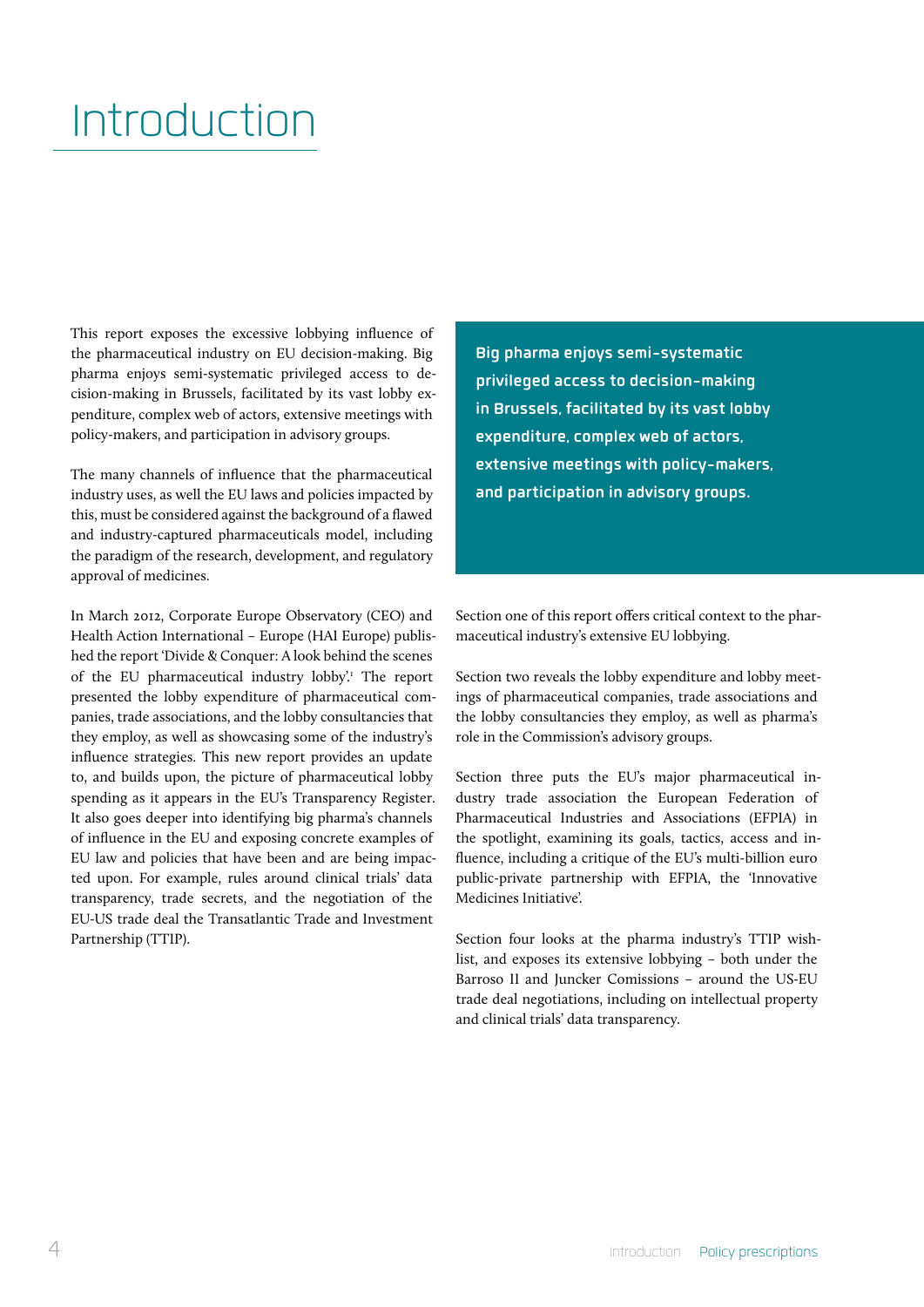# <span id="page-4-1"></span><span id="page-4-0"></span>1. Speaking 'Pharmish': the industry paradigm

The pharma lobby's influence at EU-level, both in ongoing debates and upcoming legislation, risks "an ever closer incestuous cooperation between the regulator and the regulated where any independent scrutiny of new medicines and their prices could be seriously weakened," according to Yannis Natsis from civil society consumer association the TransAtlantic Consumer Dialogue (TACD).<sup>[2](#page-34-2)</sup>

The pharmaceutical industry is essentially attempting to ease the drug development pathway from research and development of a medicine through to clinical trials and market approval, in order to help its business model. This threatens the public interest, on questions of affordability, access, development of medicine for 'unprofitable' health problems, safety, and transparency of scientific data to name just a few.

In order to achieve its aims, big pharma uses sophisticated lobbying and public relations methods; as TACD says, "shaping the agenda by choosing its facts and promoting a language that is easily owned by everyone."[3](#page-34-3) The industry has been very successful at framing "its profit-making goals as a proxy for public health objectives" by capturing and manipulating language in ways expertly designed to manipulate public understanding. To take just a few examples, this is done through the omnipresent use of terms like "innovation" (though the industry itself develops little that is meaningfully "new"), "research-based industry" (though in fact, most medicines research happens at universities funded by taxpayers), and "intellectual property rights" (which in fact are not rights, but rather, monopoly privileges granted by governments, and drive up prices).4

David Hammerstein from TACD describes this language as 'Pharmish', a form of doublespeak in which "'access' is not accessible, 'transparency' is not transparent and 'affordability' is not affordable"[.5](#page-34-4)

Many 'pharmish' phrases can be found in industry lobbying materials, examples of which are covered in this report. A worrying symptom of the industry capture of the debate, however, is the way that they have increasingly crept into

the EU institutions' rhetoric as well. The concern is that this type of obscurantist language will be echoed in EU policy. For example, when the industry refers to "access to medicines" it doesn't in fact mean patients' access, but its own ability to get supposedly "innovative medicines" on the market.

There are two things which should be understood here. Firstly, facilitating market access in pharmaceutical industry terms means, in reality, shortening and simplifying so-called "regulatory barriers" – ie less stringent regulation and authorization procedures on the safety and efficacy of medicines, as well as less transparency about it.

Secondly, the industry's prolific use of the terms "innovation" and "innovative medicines" are misleading, for they do not necessarily refer to a drug which does something new or treats something differently, but simply to any new medicine on the market, even if this new or "innovative" medicine has no therapeutic added value compared to existing medicines. Thus "innovation" comes to mean selling new drugs rather than discovering and producing new treatments.

Additionally, using the term 'innovation' in this way enables the industry to argue that "more innovation" is served by greater intellectual property rights (IPR) protections, more patents, greater market access for its 'new' products and more restrictions for generic medicines (which are, of course, less profitable for industry), and, as noted above, weakening the regulatory "barriers" that are crucial to safeguarding public health.<sup>[6](#page-34-5)</sup>

At a conference in November 2013, entitled 'Unblinding the public: Changing the narrative on pharmaceutical drug development, accountability and global health' and convened by Open Society Foundation's Access to Essential Medicines Initiative (AEMI), the problems with the big pharma paradigm were explored by health activists, corporate responsibility advocates, doctors, and academics. A picture emerged of how "the pharmaceutical industry exerts significant influence on law and regulations, marketing approaches, the behavior of doctors, academics,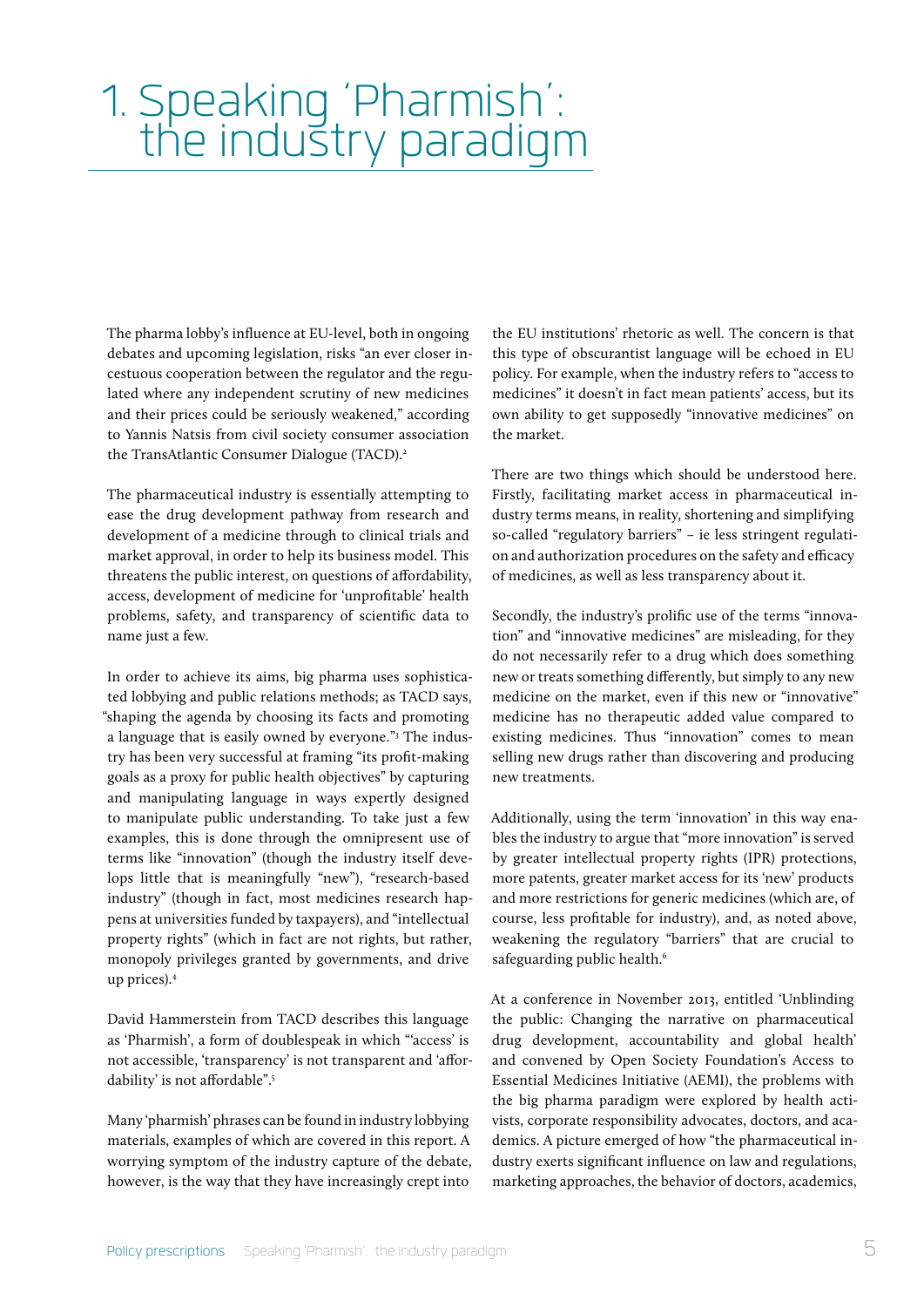patient groups and journalists. Its public relations efforts successfully reinforce its dominant position at the expense of global health."7

Problems with the pharma industry's profit-driven model are numerous. They include the irrational use and overuse of medicines, stemming from pharmaceutical industry incentives to doctors to prescribe particular medicines, as well as costly marketing campaigns pushing patients and patient groups to demand specific medicines.

As this report demonstrates, another major problem is the compromised integrity of the regulatory system, including the fact that the industry conducts its own clinical trials and owns and restricts access to the resulting data (see [Box 5\)](#page-20-0). A major part of this picture at the European regulatory level – which will be the subject of an upcoming briefing – is the pharmaceutical industry's influence over the European Medicines Agency, including a permissive conflict of interest policy and industry-funded patients groups.

One of the biggest reasons for public approval and political heft of the pharmaceutical sector is the argument that it funds research which improves our health and saves lives. Yet in reality, this argument is somewhat disingenuous; a significant proportion of pharmaceutical research is actually done by universities and/or funded by public money,<sup>[8](#page-34-6)</sup> not by pharmaceutical companies, who more often develop a drug after buying its rights from the university or research institution.

Thus, whilst taxpayers fund university-based pharmaceutical research, patients are then effectively asked to fund these same "research" costs again by big pharma, who claim that high medicine prices and draconian IPR protections are necessary to maintain the incentive and resources for research and development (R&D). This – unsurprisingly – is a reality "that Pharma has worked tirelessly over the years to keep 'under wraps'"[,9](#page-34-7) although it remains difficult to get hold of comprehensive numbers showing the extent of this industry coup.

By successfully creating and propagating this dominant narrative, big pharma has convinced the public and policy makers that the medicines we need can only be successfully produced in the current model, one which depends on IPR monopolies and related high medicine prices to finance needed R&D. This is despite the fact that its profit-driven paradigm results in effective medicines being unaffordable for most of the world, whilst much-needed medicines remain undeveloped because they are not profitable.[10](#page-34-8) Indeed, the World Health Organization (WHO) has unambiguously concluded that IPR are irrelevant for stimulating innovation in the absence of a profitable market, as in the

case with diseases affecting millions of poor people in developing countries.<sup>11</sup>

Furthermore, the European Commission itself, in its 2008 Inquiry into the pharmaceutical sector, concluded that the balance between providing incentives for innovation and guaranteeing affordability to health products has been lost.<sup>12</sup> This inquiry revealed that pharmaceutical companies structurally abuse IPR, limiting generic competition, hurting innovation and costing European health systems billions. Their strategies include excessive use of litigation, patent clusters, practices like patent settlements, making misleading claims about inferior quality of generics in decisions on product authorisation and pricing and reimbursement status, and launching follow-on products to displace cheaper generic medicines based on the original product.<sup>13</sup> As a final point, IPRs are not rights at all, but rather serve as monopoly privileges, which limit the availability of low cost generic medicines and consequently hamper the goal of access to essential medicines for all[.14](#page-34-11)

Critiques of the pharmaceutical industry model, such as Ben Goldacre's *Bad Pharma: How Drug Companies Mislead Doctors and Harm Patients* and Peter Gøtzsche's *Deadly Medicines and Organised Crime: How Big Pharma Has Corrupted Healthcare*, have provided greater public awareness of the disconnect between industry's glowing self-referential rhetoric and the realities of a model which fails public health goals whilst lining companies' pockets with billions. Gøtzsche's revelations that prescription drugs are the third leading cause of death after heart disease and cancer, provide the background to the fact that doctors have very little information about medicines that hasn't "been carefully concocted and dressed up by the drug industry". One of the major causes of this is "impotent drug regulation in need of radical reforms"[.15](#page-34-12)

Ben Goldacre similarly argues that "the whole edifice of medicine is broken", because the evidence upon which decisions about medicines are made is "hopelessly and systematically distorted" by the pharmaceutical industry:

We like to imagine that medicine is based on evidence, and the results of fair tests. In reality, those tests are often profoundly flawed. We like to imagine that doctors are familiar with the research literature, when in reality much of it is hidden from them by drug companies.... We like to imagine that regulators only let effective drugs onto the market, when in reality they approve hopeless drugs, with data on side effects casu-ally withheld from doctors and patients.<sup>[16](#page-34-13)</sup>

Clinical trials – studies to determine the safety and efficacy of a medicine – are designed and carried out by the companies seeking to profit from the drug they're testing. They are often flawed by design "in such a way that they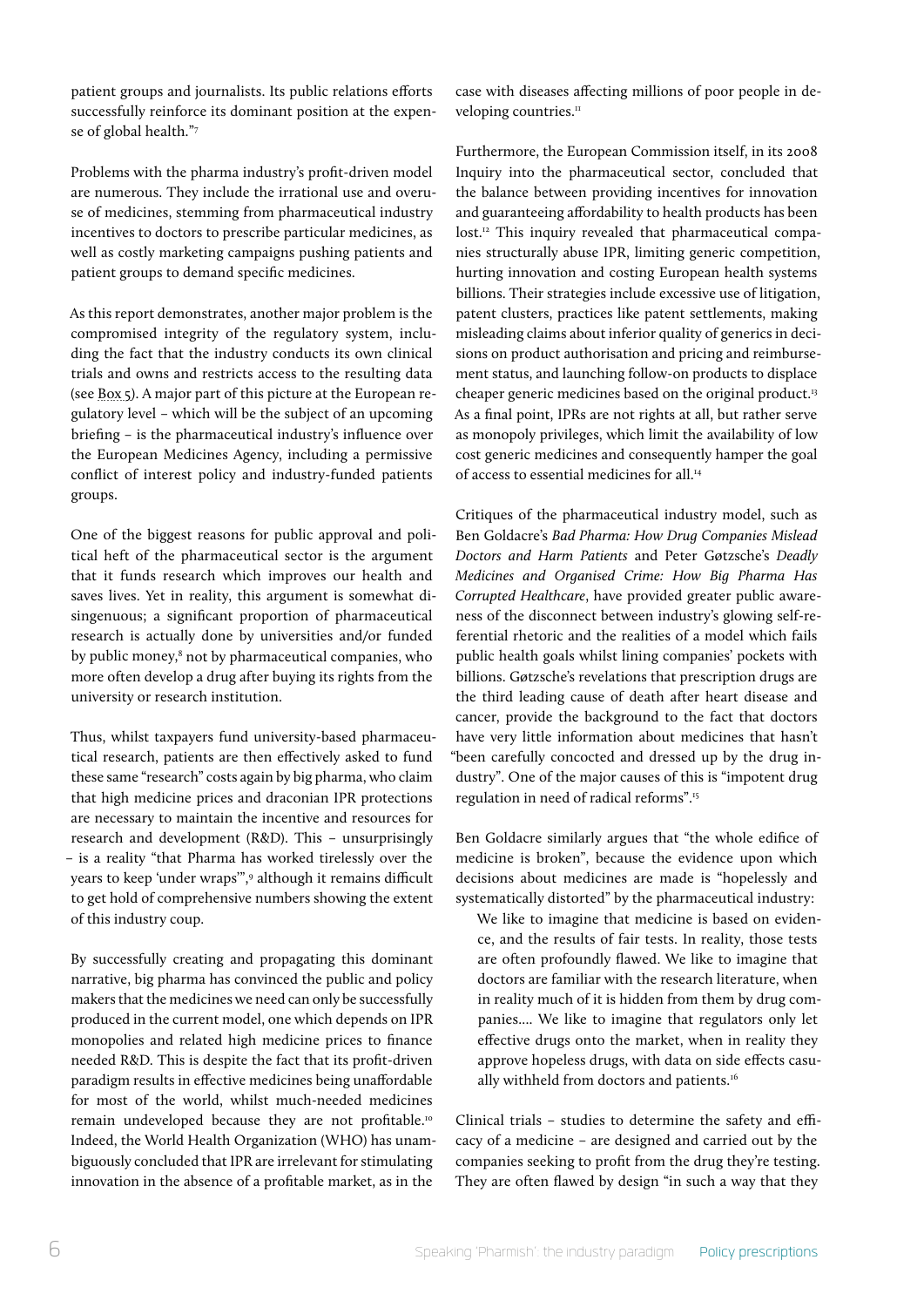**Big pharma's profit-driven paradigm results in effective medicines being unaffordable for most of the world, whilst muchneeded medicines remain undeveloped because they are not profitable**

exaggerate the benefits of treatments... [and] tend to produce results that favour the manufacturer".[17](#page-34-14) Even more problematically, when trials produce results companies don't like, "they are perfectly entitled to hide them from doctors and patients", with regulators playing a complicit role in protecting this data.

One such illustration is given by recent media coverage of Merck's birth control device NuvaRing, side effects from which can include blood clots and heart attacks<sup>18</sup> – so-called "acceptable risk factors" – which have been linked in a US class action to the deaths of 83 women, amid allegations of inadequately disclosed dangers of the device.<sup>[19](#page-34-16)</sup>

The intense and multi-angled industry lobbying on clinical trial transparency revealed in this report – including for "commercial confidentiality" provisions to be applied at the discretion of pharma companies – must be considered in context. This context is that the harm that can come from a regulatory approval system which allows drug companies to control information about, and repress risks and dangers from, medicines and pharmaceutical products has a real-life high price.

#### BOX 1

## <span id="page-6-0"></span>Pharmaceutical lobby on trade secrets and intellectual property

According to Spiegel Online, a "record number of patents are set to expire in the next few years. A large number of cost-effective successor drugs will replace so-called blockbusters, which, according to Forbes, have made the pharmaceutical industry the world's most profitable sector.<sup>"[20](#page-34-17)</sup> Thus, the stakes for the pharma industry to protect, entrench and expand its intellectual property rights (IPR)-dependent business model are extremely high.

Trade deals may offer a way to help big pharma protect and expand this profitable IPR regime. In the EU, trade secrets are not classified as intellectual property rights (IPRs), because unlike patents, they do not form part of a social contract ie where governments grant a temporary monopoly in exchange for the publication of an invention.<sup>[21](#page-34-18)</sup> Yet faced with increasing pressure for transparency around clinical trials results – which the industry fears would harm its commercial interests, both by giving data to competitors and by greater scrutiny over the actual trial results and the risks and benefits of a drug – big pharma seeks to effectively expand the scope of IPR protections to include the much more vague notion of "trade secrets".

When the Commission published a proposal for a trade secrets directive in November 2013, which includes aspects of the clinical development of drugs, major EU pharma lobby group EFPIA (European Federation of Pharmaceutical Industries and Associations) welcomed it with open arms. Given EFPIA's many Commission lobby meetings, prominence in expert groups, etc (see section 3) it may even have had a hand in shaping it. EFPIA justified the need for the directive by stating that the technical information and know-how created in the drug development process "can be of substantial economic value for our member companies... [and must be] protected from misappropriation".<sup>22</sup> Since the unveiling of the trade secrets proposal, EFPIA has also utilised the protection of trade secrets argument to fight against clinical trial data transparency, both as practised by EMA, and by means of the TTIP negotiations. The trade secrets directive itself is now being deliberated in the European Parliament, and many civil society groups, including Corporate Europe Observatory (CEO), are advocating for regulatory data of public interest to be explicitly excluded from the definition of "trade secret".<sup>23</sup>

However, as well as pushing for an expansion of IPR-type protections to cover "trade secrets" and clinical trial data, EFPIA also lobbies the EU to "insist on respect for IP globally".<sup>24</sup> It downplays the extent that IPRs act as monopoly privileges to pharmaceutical companies which hamper access to medicines in the global south, by arguing that "lack of access to medicines is rarely the consequence of a single factor"[.25](#page-34-22) This argument glosses over the very major "factor" of the inability of the poor to pay for expensive patented drugs, and consequently the lack of profit-motive for research into medicines that primarily affect the poor. EFPIA however demands that the EU "ensure affordable access to medicines without undermining the incentives needed for continued pharmaceutical research["26](#page-34-23) ie without undermining its lucrative IPR regime.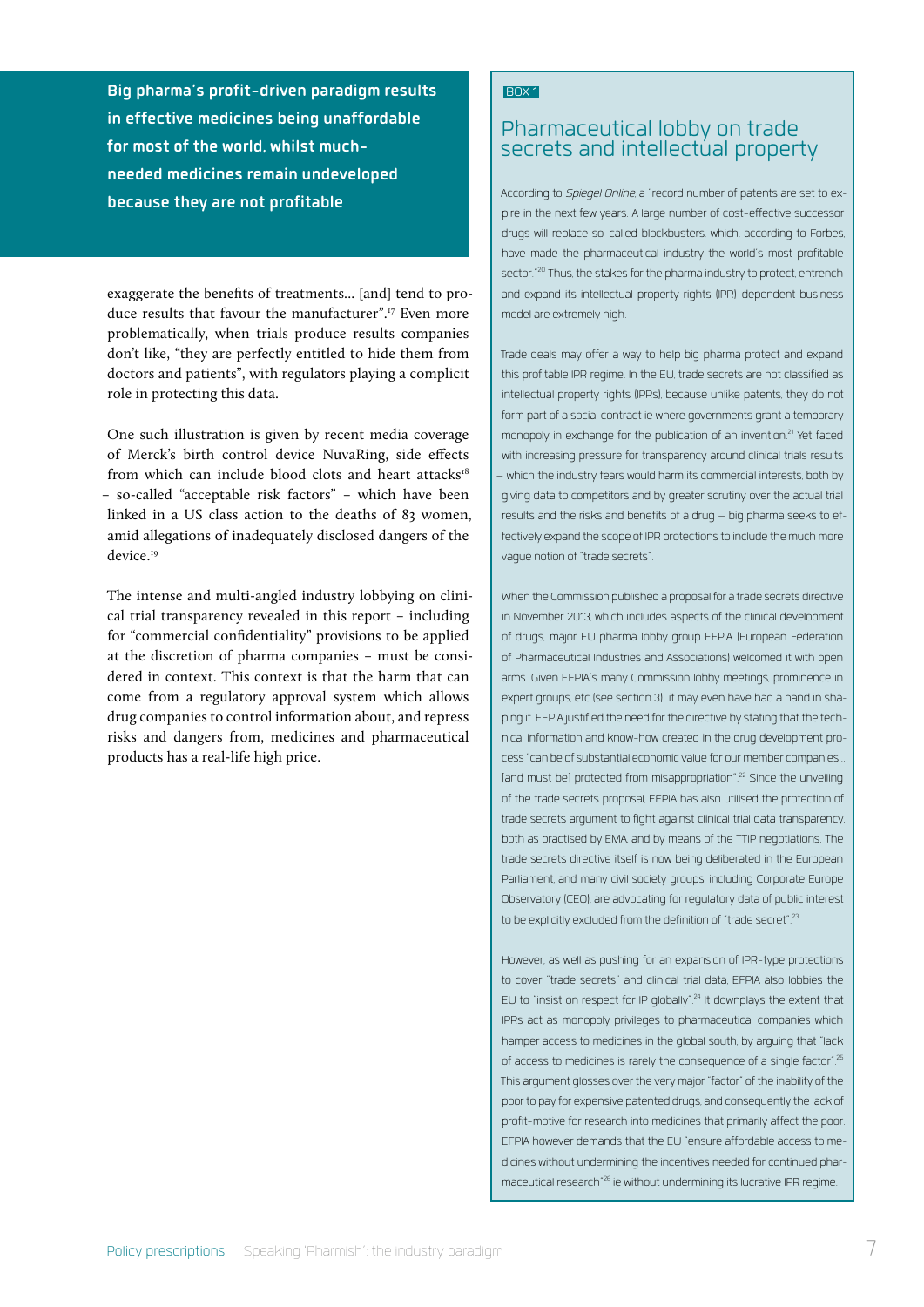# <span id="page-7-1"></span><span id="page-7-0"></span>2. Pharmaceutical industry firepower: Lobby expenditure, meetings and expertise

The number of pharmaceutical industry actors – companies, trade associations and top lobby consultancies with big pharma clients – in the EU's lobby register has increased over the last few years. And in many cases, organisations' declared EU lobby expenditures have increased to more realistic levels. In part, this may reflect some progress towards more accurate and representative lobby disclosure, often as a result of scrutiny and pressure from civil society actors concerning under-reporting or misleading data in the Transparency Register. The steadily increasing numbers of signatories to the EU's lobby register can contribute to higher lobby spending totals, perhaps a sign that the reputational damage of continuing to lobby in the shadows is being taken more seriously, but also following the Juncker Commission's commitment to only meeting registered lobbyists. However, increased declared lobby spending by some actors may also reflect greater lobby activity around the EU-US trade agreement TTIP negotiations (see [section 4\)](#page-26-1).

Nonetheless, the data in the register must still be treated with caution: under-reporting remains a structural problem, and the register's voluntary nature and lack of effective monitoring suggests that overall industry spending is likely to be well over the €40 million revealed by the register. It is also worth noting that whilst entries in the lobby register do not all use the same reference year for financial data, the majority refer to 2014. This was an election year and a year of transition to a new European Commission team ie the European Parliament and Commission were not active with legislation for a significant part (perhaps one third) of the year. Thus it is reasonable to assume that lobbying activity – and expenditure – may have been less than in other years.

**EU lobby expenditure by the pharmaceutical industry dramatically dwarfs the lobby resources of civil society actors working on public health or medicines issues**

Finally, the data in the lobby register is changing constantly, with some entries updated on any given day. The data in this report is therefore only a snapshot based on the Transparency Register on the specific dates the research was carried out (unless otherwise stated, companies 04/04/15, trade associations 11/04/15, consultancies 13/04/15, civil society 01/07/15 – for more details, see methodology in annex, and endnotes). As such, it should be understood that organisations' entries may have changed (or previously absent organisations signed up) since the dates this research was done, and this report only reflects the information available in the Transparency Register on the dates specified.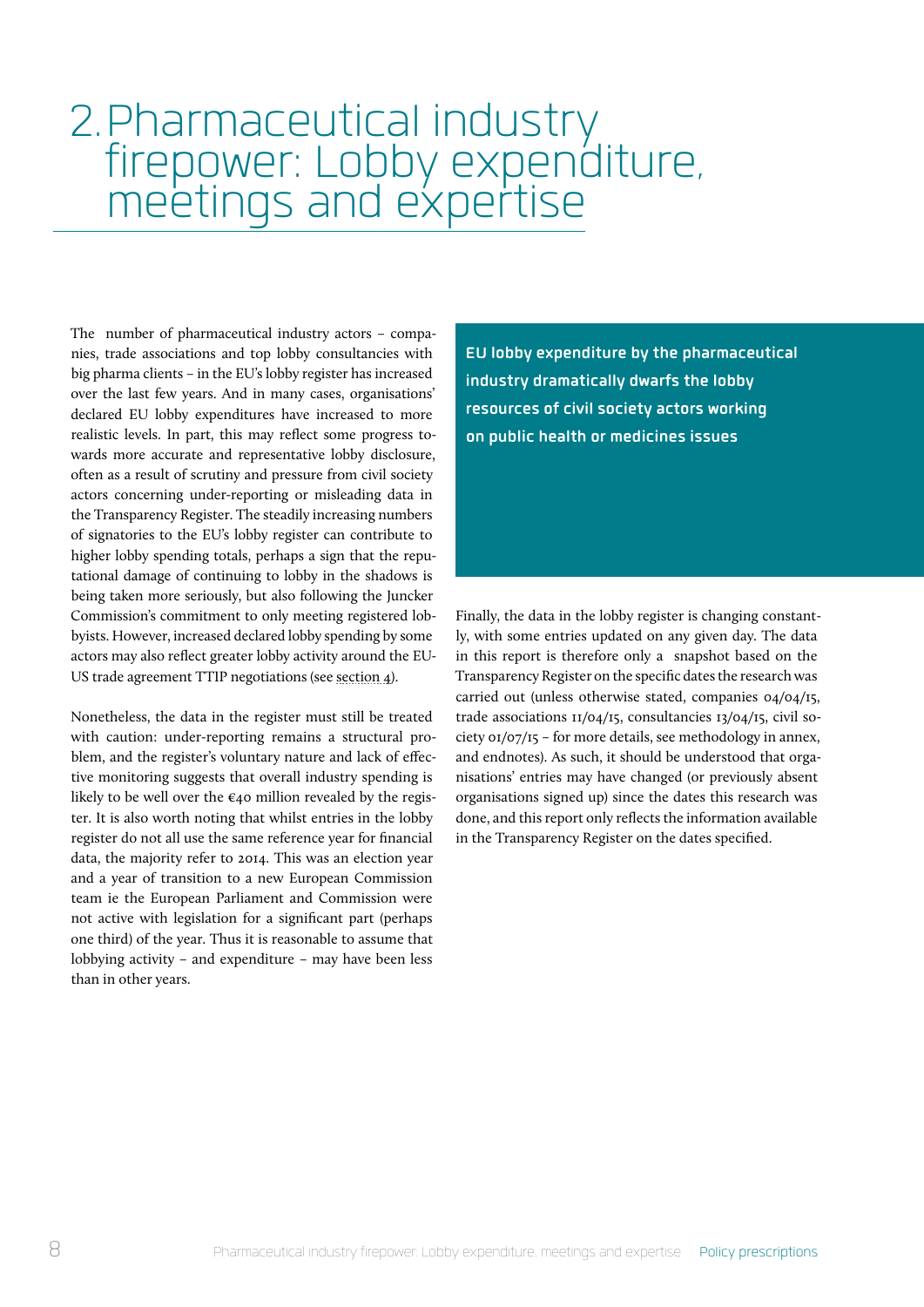#### BOX 2

### <span id="page-8-0"></span>How does big pharma lobby spending contrast with public health civil society expenditure?

EU lobby expenditure by the pharmaceutical industry dramatically dwarfs the lobby resources of civil society actors working on public health or medicines issues. The lobby power of pharmaceutical companies listed in the Transparency Register totals €22.9 million, pharma trade associations declare a combined spend of nearly €7.7 million, and the ten lobby firms spending the most on behalf of pharma clients have a revenue of €8.1 million from big pharma (see below). This totals just under €40 million (as of April 2015), nearly 15 times more than civil society groups working on public health and access to medicines spend.

The eight civil society organisations identified in the lobby register as working on access to medicines/public health issues at EU level – including consumer organisations and NGOs which also work on many other topics – declare a combined maximum lobby expenditure of just over €2.7 million (as of 1 July 2015).<sup>27</sup> This civil society total is just over a tenth of what pharma companies spend, and a third of what lobby consultancies receive from big pharma to lobby on its behalf. The combined fire power of the public health/consumer lobby on pharma issues totals about the same as a single EFPIA member company, chemical-pharmaceutical firm Bayer.<sup>28</sup>

These civil society organisations have a total 48.4 full-time equivalent (FTE) lobbyists, with 44.5 European Parliament access passes. In contrast, the pharmaceutical companies and trade associations in the lobby register together declare a combined 176.5 FTE lobbyists – more than three times as many – with around 113 Parliamentary passes. $^{29}$  $^{29}$  $^{29}$ 

See methodology in annex for more details on how industry and civil society actors were identified.



\*Pharmaceutical companies and trade associations, plus the ten lobby firms earning the most from pharmaceutical industry clients, as of 4-13 April 2015 (see methodology in annex for exact dates)

\*\* 8 civil society organisations identified in the Transparency Register as working on access to medicines / public health issues at EU level, including consumer organisations and NGOs which also work on other issues, as of 1 July 2015 (see methodology)

#### **LOBBYISTS WORKING ON PHARMACEUTICAL ISSUES**

**176,5 lobbyists**  Pharmaceutical industry: Civil society organisations\*:

\*May also work on other issues

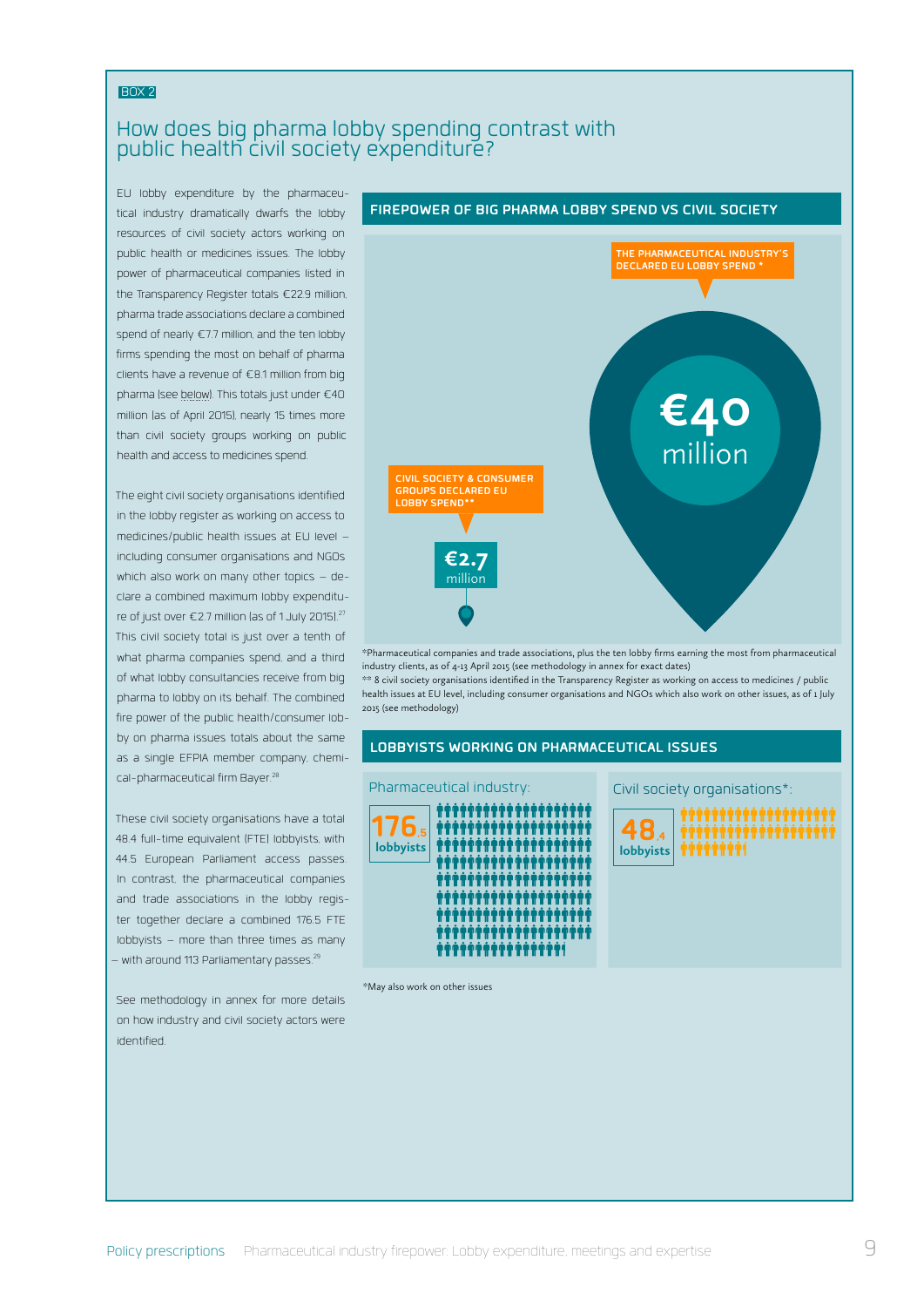#### <span id="page-9-0"></span>PHARMA COMPANIES DECLARED SPEND IN THE REGISTER



#### 2.1. Pharmaceutical companies

Since CEO and HAI-Europe published the 2012 report 'Divide & Conquer: A look behind the scenes of the EU pharmaceutical industry',<sup>[30](#page-35-0)</sup> the lobby expenditure declared by many pharmaceutical companies signed up to the still-voluntary Transparency Register for interest representatives – better known as the lobby register – has increased dramatically. In 2012, the top ten biggest spending pharmaceutical companies declared a combined EU lobby expenditure of a maximum  $\epsilon$ 8.3 million - 3 years later, the register reveals that the now top 10 biggest spenders declare an estimated maximum of just under €15 million (as of 04/04/15) – nearly €6.6 million more.<sup>[31](#page-35-1)</sup> These top 10 company spenders together have a total of 49 full-time equivalent lobbyists, 30 of those with access passes to the European Parliament.

A total of 40 pharmaceutical companies were identified (as of  $04/04/15$ ) in the lobby register (up from 23 in January 2012), declaring a total maximum expenditure of approximately  $\varepsilon$ 22.9 million (up from  $\varepsilon$ 18.9 million). The combined number of accredited lobbyists – ie those with access passes to the European Parliament – for the 40

#### TOP 10 BIGGEST PHARMACEUTICAL COMPANY SPENDERS IN TRANSPARENCY REGISTER



## **€ 14.959.992**

## **€ 13.684.996,5**

The figures in this table are based on the Transparency Register entries of the firms listed, as of 04/04/15. Lighter orange section of the bar indicates the bandwidth between minimum and maximum declared expenditure, where this is provided in register entries. For more details on methodology of identifying pharmaceutical companies in the TR, see appendix. \* It should be noted that Bayer also lobbies on issues besides pharmaceuticals, including pesticides and other chemicals. Bayer is included in the list of top spending pharma companies because it is a corporate member of EU pharmaceutical trade association EFPIA – see the methodology in the annex for more details on how pharma companies were identified. NB. The limited disclosure requirements of the Transparency Register do not enable us to see how much was spent lobbying on which law/issue – unlike, for example, the US lobby register. However, the inclusion of Bayer's full lobby expenditure should not skew the results, as the same has been done on the civil society side: e.g. consumer organisation BEUC also lobbies on many non-pharma issues, but this report counts BEUC's full expenditure and numbers of lobbyists as part of civil society's lobby spend on access to medicines/public health issues.

**€ 12.510.000**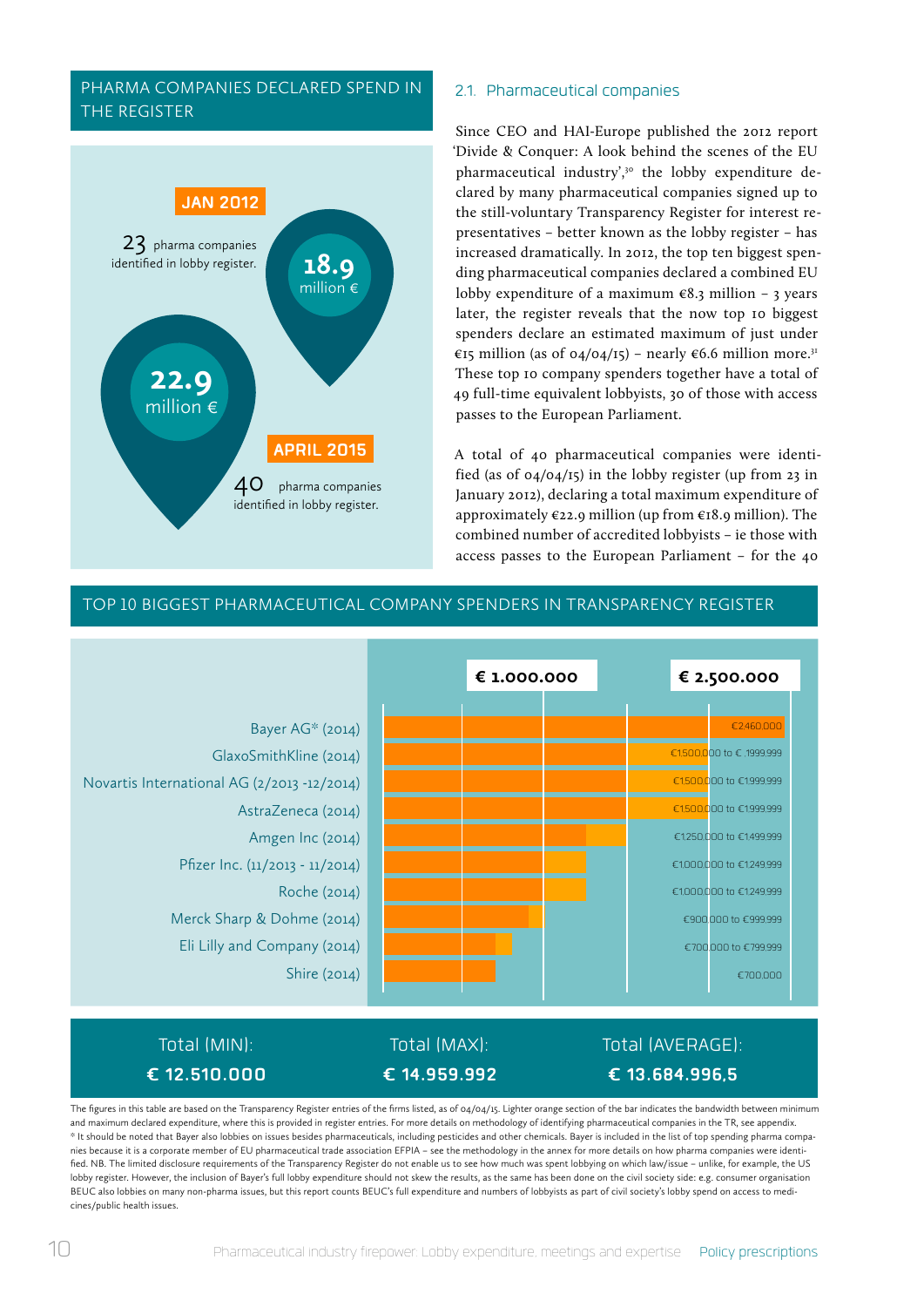pharma companies identified in the register as of 4 April 2015 is around 89, whilst the total number of full time equivalent lobbyists is 108.

Interestingly, there are at least two pharmaceutical companies that, according to the Transparency Register, pay more to lobby consultancies than they declare as their total lobby expenditures in their own entries. **Alexion Pharmaceuticals** declares spending less than €9,999 on EU lobbying 01/2014 – 11/2014, but is listed as a client paying €25,000 to €49,999 to gplus in 2014.[32](#page-35-2) **Stallergenes**, which declares lobby expenditure of €50,000 to €99,999 in 2014, is listed as a 2014 client of FTI Consulting Belgium, paying them €100,000 to €199,999.<sup>33</sup>

Many of the pharmaceutical companies signed up to the lobby register are also listed as clients of one or more lobby consultancies (see section 2.3). For example, the third biggest spender **Novartis** is listed as a client of no less than 11 different lobby consultancies: APCO Worldwide, Edelman Public Relations Worldwide, FIPRA International Limited, FTI Consulting Belgium, Fleishman-Hillard, Hill & Knowlton International Belgium, Instinctif Partners, Interel European Affairs, Rohde Public Policy, Teneo Strategy and acumen public affairs.[34](#page-35-4) **Johnson & Johnson** is named as a client of

five lobby firms,<sup>35</sup> as is **Sanofi**, the 11th biggest spender (€600,000 to €699,999 in 2014).[36](#page-35-6)

There are also a number of pharmaceutical firms that are named as clients of lobby firms but which have failed to sign up to the register.

Astellas and Chiesi Farmaceutici SPA are also listed as clients of lobby firms but not signed up to the register (as of  $13/05/15$ ),<sup>37</sup> and there are a further number of companies which – as full corporate members of EFPIA, the pharmaceutical industry's main EU lobby group – are clearly interested in influencing EU decisions, but are absent from the lobby register. These include **Menarini**, **Orion Pharma**, **Almirall**, **Boehringer Ingelheim**, and **Daiichi Sankyo (as of 04/04/15)** – the latter three have all had meetings with the European Commission (see [Section 3\)](#page-21-1). Thus, it is clear that there continue to be pharmaceutical companies lobbying the EU that shun transparency, despite paying lobby firms to act on their behalf, being members of lobby groups, or meeting directly with EU institutions (see [Section 2](#page-7-1)). It also demonstrates that the Commission continues to meet with unregistered pharmaceutical lobbies.

#### **EXAMPLES OF PHARMACEUTICAL FIRMS NOT IN REGISTER, BUT NAMED AS LOBBY FIRM CLIENTS:**



\* Based on the TR entries of these firms, as of 13/05/15. This infographic was corrected on 04/09/15 as it contained an error, mistakenly naming Norgine as a client of Weber Shandwick and Takeda as a client of Decideum, when in fact this is the other way around. (Norgine is still listed as a client of Decideum (11/2013 - 10/2014) and Takeda as a client of Weber Shandwick (2014) in their Transparency Register entries, as of 04/09/15)."

\*\* Janssen has had lobby meetings with the Juncker Commission, including with Directorate General for Health and Food safety (DG SANTE) on 24 November 2014, and eight meetings with Directorate General for Research and Innovation (DG RTD)'s Health Directorate between 1 November 2014 and 15 March 2015.

Based on documents released following requests by Rachel Tansey under EU Access to Documents laws (Regulation (EC) No 1049/2001), to DG SANTE (GestDem 2015/1729 – documents received 15/04/15) and to DG RTD (GestDem 2015/1628 – documents received 06/05/15, released under code of good administrative behaviour). \*\*\* Norgine met with DG GROW's Health Technology and Cosmetics Unit on 03 March 2015. A2D request to DG GROW, ibid.

\*\*\*\* TAKEDA Pharmaceuticals met with DG RTD's Health directorate 12-13 March 2015 (on the subject of EU Research & Innovation), with Directorate General for Internal Market, Industry, Entrepreneurship (DG GROW – formerly known as DG ENTR) Unit on Food and Healthcare industries and Biotechnology on 4 November 2014, and with DG SANTE's Healthcare Systems unit on 9 March 2015.

Based on documents released under EU Access to Documents laws (Regulation (EC) No 1049/2001) to Rachel Tansey, by DG GROW (Ref GestDem 2015/1652 – documents received 30/04/15), by DG RTD and DG SANTE, ibid.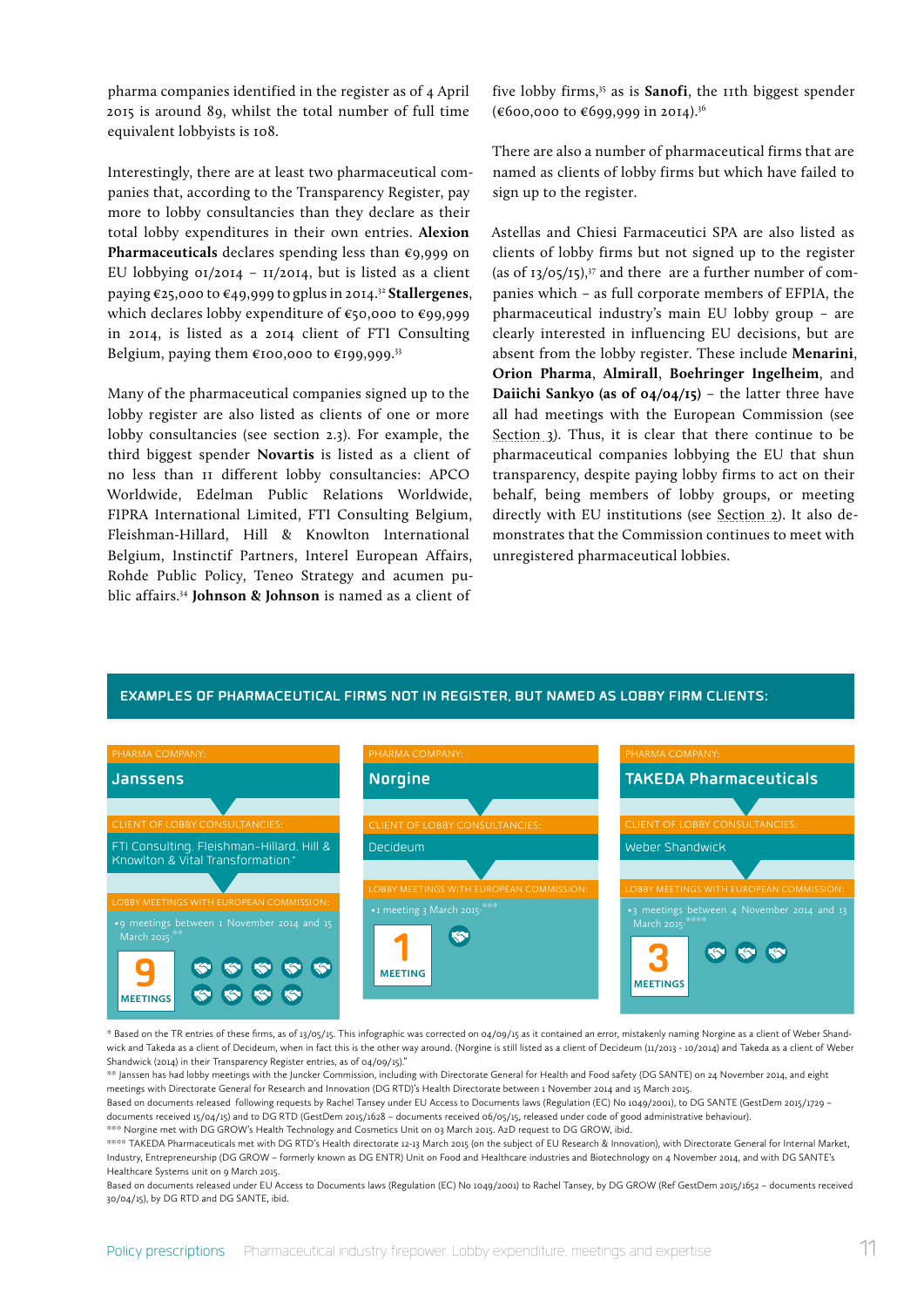**Pharma companies comfortably accommodated by the Commission:** Access to documents requests, together with the European Commission's online disclosure, have revealed a staggering number of meetings between pharmaceutical companies and Commission departments that are involved in EU-level policies or projects that are of direct commercial concern to the companies themselves. For example, between the start of the Juncker Commission's office on 1 November 2014 and mid-March 2015:

#### PHARMA COMPANIES-EU COMMISSION MEETINGS:

## **GlaxoSmithKline**

- DG GROW: December 2014
- DG RTD's Health directorate: four times in November and twice in December 2014, five times in January, once in February and twice in the first half of March 2015.  $3^8$



## Novartis

- DG GROW: November 2014
- GROW's Director-General Daniel Calleja Crespo: March 2015
- DG RTD's Health directorate: November 2014, January and March 2015
- DG SANTE's Medicinal products, authorisations and EMA unit: twice in November 2014
- DG SANTE's Healthcare systems unit: February 2015. . 39



## Johnson & Johnson

- DG SANTE's Health systems and products unit: February 2015
- DG RTD's Health directorate: November and December 2014, twice in January and once in February and the first half of March 2015 .40

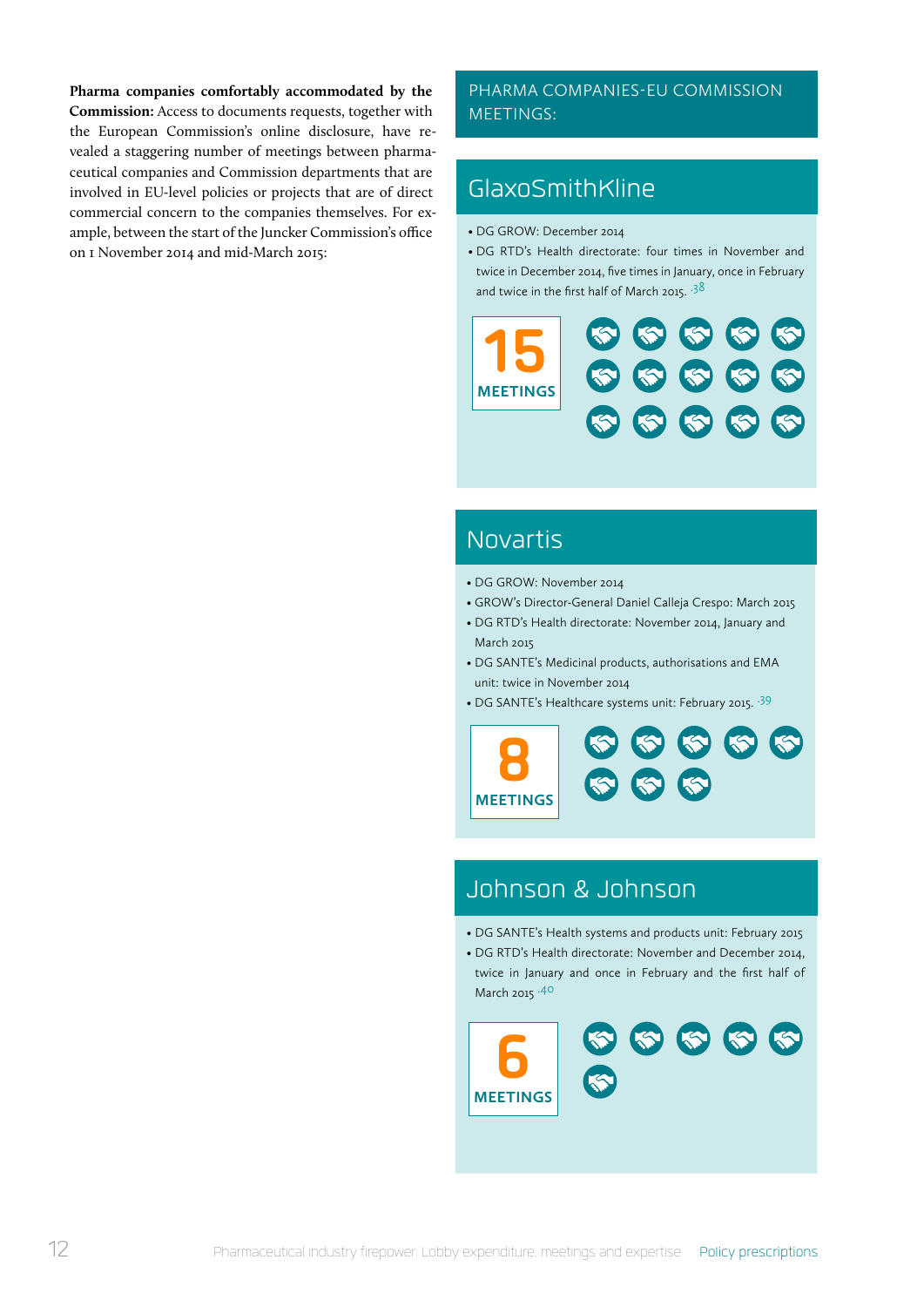## Sanofi

- GROW Commissioner Bieńkowska's cabinet: January 2015
- DG SANTE's Strategy and international unit: November 2014
- DG RTD's Health directorate: November and December 2014, plus in February and March 2015. .41

# **6 MEETINGS** 60 60 60 60

## Pfizer

- GROW Commissioner Bieńkowska's cabinet: January 2015
- SANTE Commissioner Vytenis Andriukaitis: March 2015
- DG TRADE: February 2015
- DG RTD Health Directorate: February and March 2015. .42



## Eli Lilly

- GROW Commissioner Bieńkowska's cabinet: January 2015
- SANTE Commissioner Andriukaitis' cabinet: February and March 2015
- DG RTD Health directorate: Nov 2014 and Jan 2015.  $\cdot$ 43



## Novozes

- DG GROW: November 2014
- First Vice-President Frans Timmermans' cabinet: March 2015
- TRADE Commissioner Cecilia Malmström's cabinet: February 2015 .44



## Celgene

- DG GROW: November 2014
- SANTE Commissioner Andriukaitis: February 2015 .45



## Novo Nordisk

- DG SANTE's Programme Management and Diseases unit: March 2015
- DG RTD's Health directorat: November 2014 .46

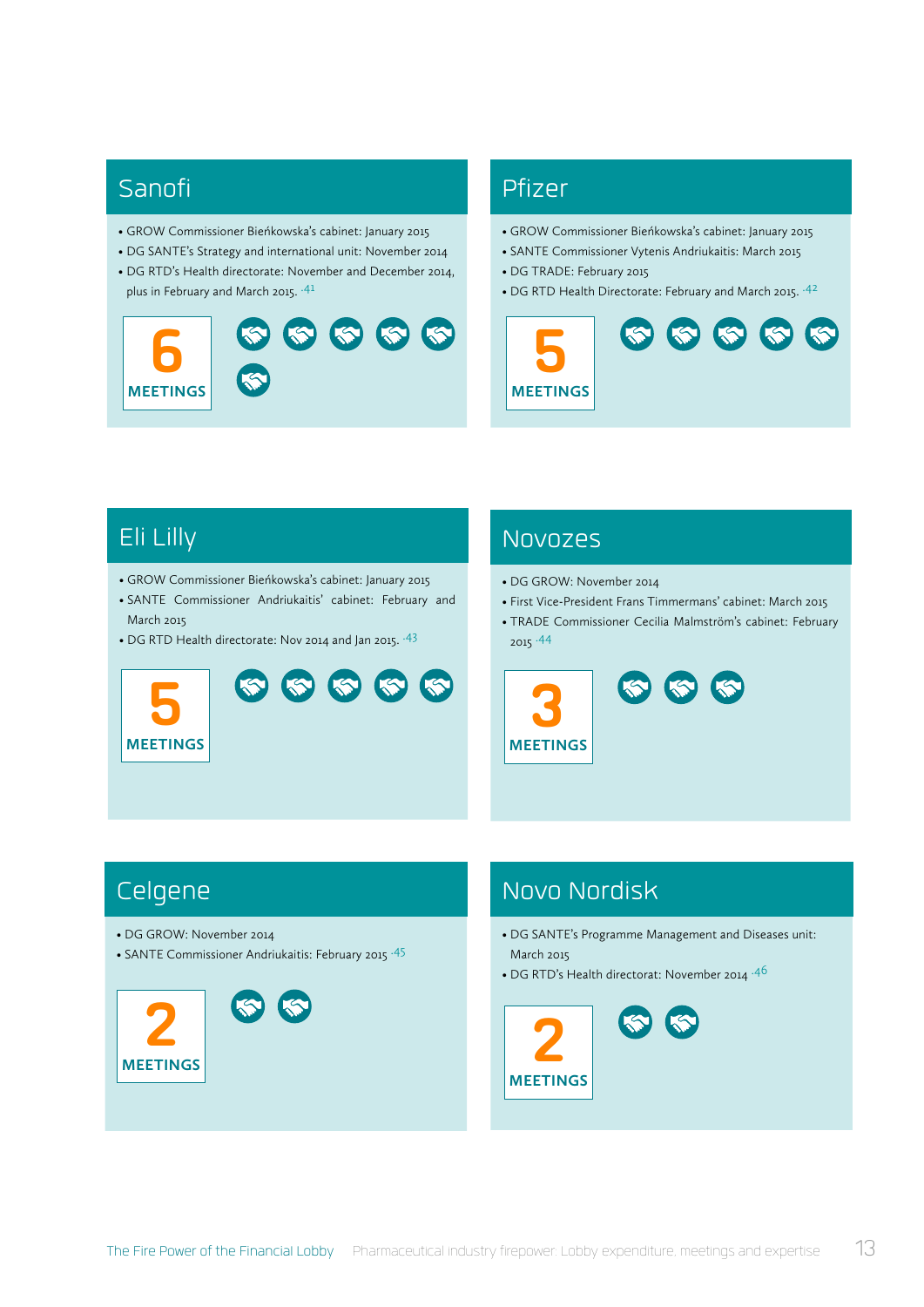BOX 3:

## Behind the scenes: organisations funded by big pharma

There are more covert ways that the pharma industry may exercise influence through the funding of groups which do not appear to be intended to promote its interests. For example, many patients' representative groups active at EU level are in fact significantly or even majority funded by the pharma industry.

There are other groups – which due to their pharmaceutical funding and promotion of industry interests – raise fears of acting, or risk being perceived as, pharmaceutical industry 'front groups'. Some examples of these crop up later in the report, such as the Alliance for Healthcare Competitiveness (see

[TTIP section\)](#page-26-1). Some of the other lobby groups found in the EU's lobby register, which enjoy pharma funding or other pharma ties, are presented in Table 1.

#### **Name of group EU Lobby expenditure** Notes **declared Lobby firms employed European Kidney Health Alliance (EKHA)** €50,000 - €99,999 01/2014 to 11/2014.47 – €35,000 industry sponsorship of its annual event. – Secretariat of informal MEP Group on Kidney Health; appears to act as a kind of MEP-industry forum whose events are sponsored by big pharma.48 Interel European Affairs (2014); fee €100,000 – €199,99949 – more than it declares in its own register entry. **European Respiratory Society** 03/2013 - 02/2014.<sup>50</sup> **(ERS)**  €300,000 - €399,999 – Donors include many pharmaceutical firms eg Almirall, Weber Shandwick Astra Zenecca, Pfizer, GSK and Bayer.51 – ERS President declares pharma fees of over €10,000 for consultancies / advisory boards, inc. GlaxoSmithKline, Novartis & Merck, plus many industry research grants.<sup>52</sup> – Vice President also declares fees from lectures and/ or advisory board memberships of pharma companies inc Astra Zeneca (€5,000 to €20,000) and Novartis (€1,000 to €5,000), & research grants from pharma companies, incl over €20,000 from GlaxoSmithKline.53  $(2014)^{54}$ **European Union Geriatric Medicine Society (EUGMS)**  €25,000 - €49,999 for 2014.55 – Members incl Pfizer, Eli-Lilly, Astra Zeneca & Bayer. – No info on pharma funding in register entry; yet website reports EUGMS' current sponsors include Abbott, GlaxoSmithKline, Pfizer, Sanofi Pasteur MSharp & Dohme.56 Marking Public Affairs bvba<sup>57</sup> **European Academy of Allergy and Clinical Immunology (EAACI)**  €100,000 - €199,999 for 2013. 58 – No info on its pharma sponsors, but website lists "Founder sponsors" including Novartis, Stallergenes, & ThermoFisher Scientific.59 Interel European Affairs<sup>60</sup>

**There are more covert ways that the pharma industry may exercise influence through the funding of groups which do not appear to be intended to promote its interests.**

#### **TABLE 1: HEALTH ORGANISATIONS AND PATIENT GROUPS FUNDED BY BIG PHARMA**

14 **Pharmaceutical industry firepower:** Lobby expenditure, meetings and expertise **Policy prescriptions**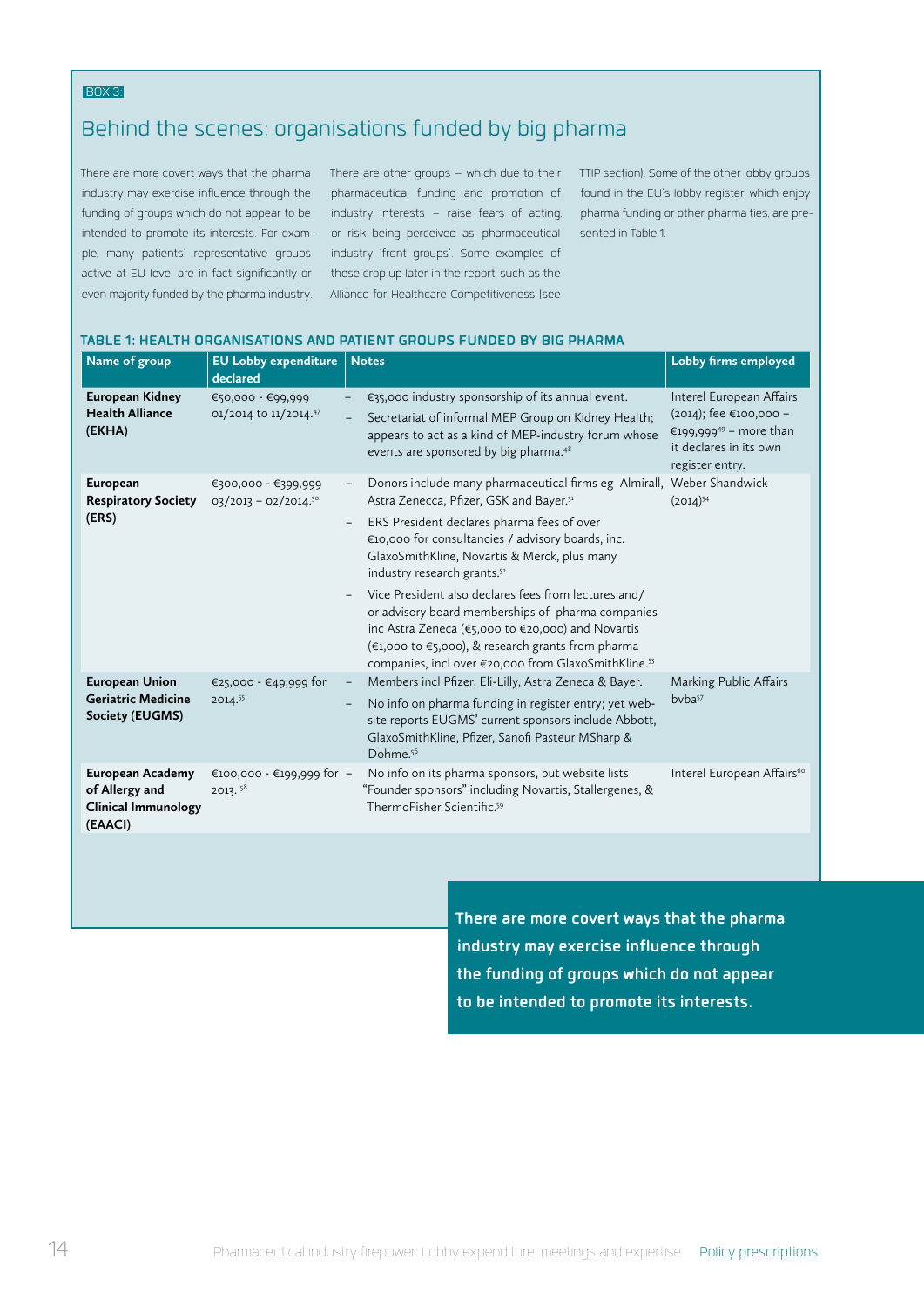#### <span id="page-14-0"></span>2.2. Pharmaceutical industry trade associations

Pharmaceutical industry trade associations are alliances of big companies, and those that are active at EU level have together dramatically increased their level of *reported* spending on lobbying by €5.4 million in the last three years.

At least 18 pharmaceutical industry trade associations – both pan-European and national – can be found in the Transparency Register, together spending a declared maximum of nearly  $\varepsilon$ 7.7 million representing their members interests at EU level (as of  $\text{II}/\text{O4}/\text{I5}$ ).<sup>61</sup> This is a big increase from 2012 figure, declared as a maximum of  $\epsilon$ 2.3 million.<sup>62</sup> These 18 trade associations together currently declare 68.5 full time equivalent lobbyists, and have a combined 24 lobbyists accredited for passes to the European Parliament.

The 18 associations identified include the eight biggest spending European pharmaceutical industry trade associations that were identified in our 2012 Divide & Conquer report. Together, these eight European pharma associations now declare spending nearly seven times more than three years ago. Between them, they hold 14 Parliamentary access passes.

Some of the biggest pharma trade association spenders however are national (rather than European) associations. For example, for 2014, France's LEEM declares €200,000 to €299,999, Germany's VFA declares €250,000, and Belgium's pharma.be declares €225,000 on EU lobby expenditure (as of 11/04/15).

The United States' largest pharma industry body, Pharmaceutical Research and Manufacturers of America (PhRMA), continues to remain absent from EU lobby register, despite documented evidence of its lobbying at EU level. This includes considerable access to the European Commission, particularly on EU-US trade agreement TTIP (see Section 4).

#### Commission lobby meetings with pharma trade associations

Access to documents requests have revealed that of all the pharma trade associations, EFPIA has had by far the most meetings – over 50 – with relevant Commission departments since the Juncker Commission started office on 1 November 2014 (to mid-March 2015). However, other pharma associations listed in the Transparency Register are also playing an active part meeting with the Juncker Commission:

#### PHARMA TRADE ASSOCATIONS SPEND INCREASE 2012-2015



\* maximum declared spend in the Transparency Register

## TOP 8 EUROPEAN PHARMA TRADE ASSOCIATIONS DECLARE 7 FOLD SPENDING INCREASE



The eight European pharma associations declared a lobby expenditure of a maximum €921,900 in January 2012, but as of 11/04/15 they declare a combined maximum expenditure of €6.76 million.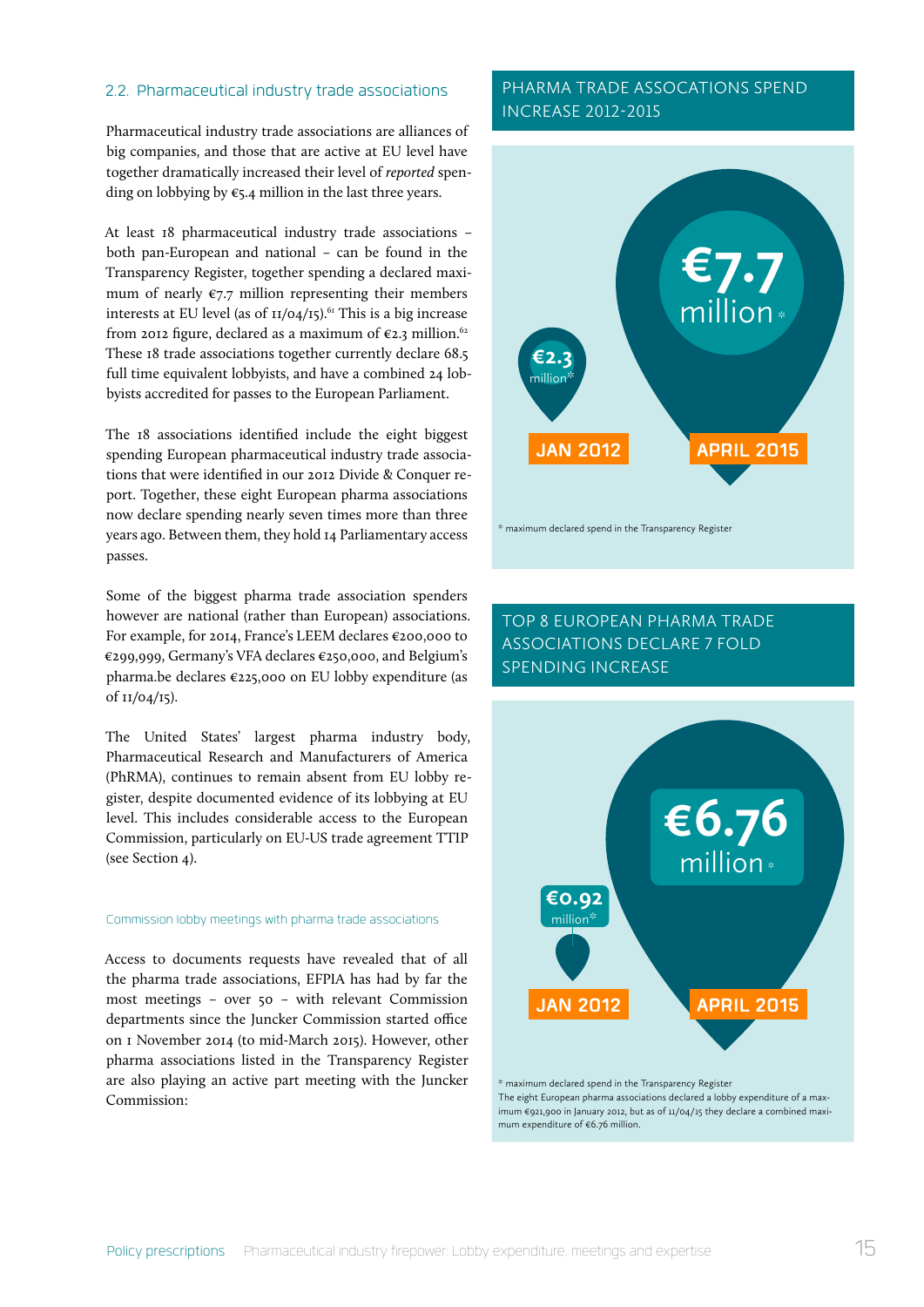#### COMMISSION LOBBY MEETINGS WITH PHARMA TRADE ASSOCIATIONS

## European Association of Full-Line Wholesalers (GIRP)

- DG GROW: 1 in November/December 2014.
- DG SANCO: 3 times in November/December 2014<sup>63</sup>



## EUCOPE

- DG SANTE: 2 in November 2014, 2 in January 2015
- Commissioner for Health and Food Safety Vytenis Andriukaitis's cabinet: April 2015 .65



## European Self-Medication Industry (AESGP)

- DG SANTE: December 2014
- DG GROW: March 2015
- Cabinet of Commissioner for Internal Market, Industry, Entrepreneurship and SMEs: January 2015 64



## EGA

- DG SANTE: 6 meetings
- DG RTD: 1 meeting .66
- Cabinets of 4 Commissioners (DG SANTE: 2 meetings, DG TRADE: 1 meeting, DG GROW: 1 meeting, DG RTD: 1 meeting) and the cabinet of Commission President Juncker: 1 meeting. .67



## FARMINDUSTRIA (Italian pharma association, national member of EFPIA)

• DG SANTE: 1 in November, 1 in December 2014 $\cdot$ <sup>68</sup>



Other pharmaceutical trade associations, which have not signed up to the lobby register, have also been shown to be getting access to decision-makers in the Commission's DG SANTE, including EALTH (European Association for Logistics and transportation in healthcare) and APRaD (Association of Pharmaceutical Research and Development – see Section 3).<sup>69</sup>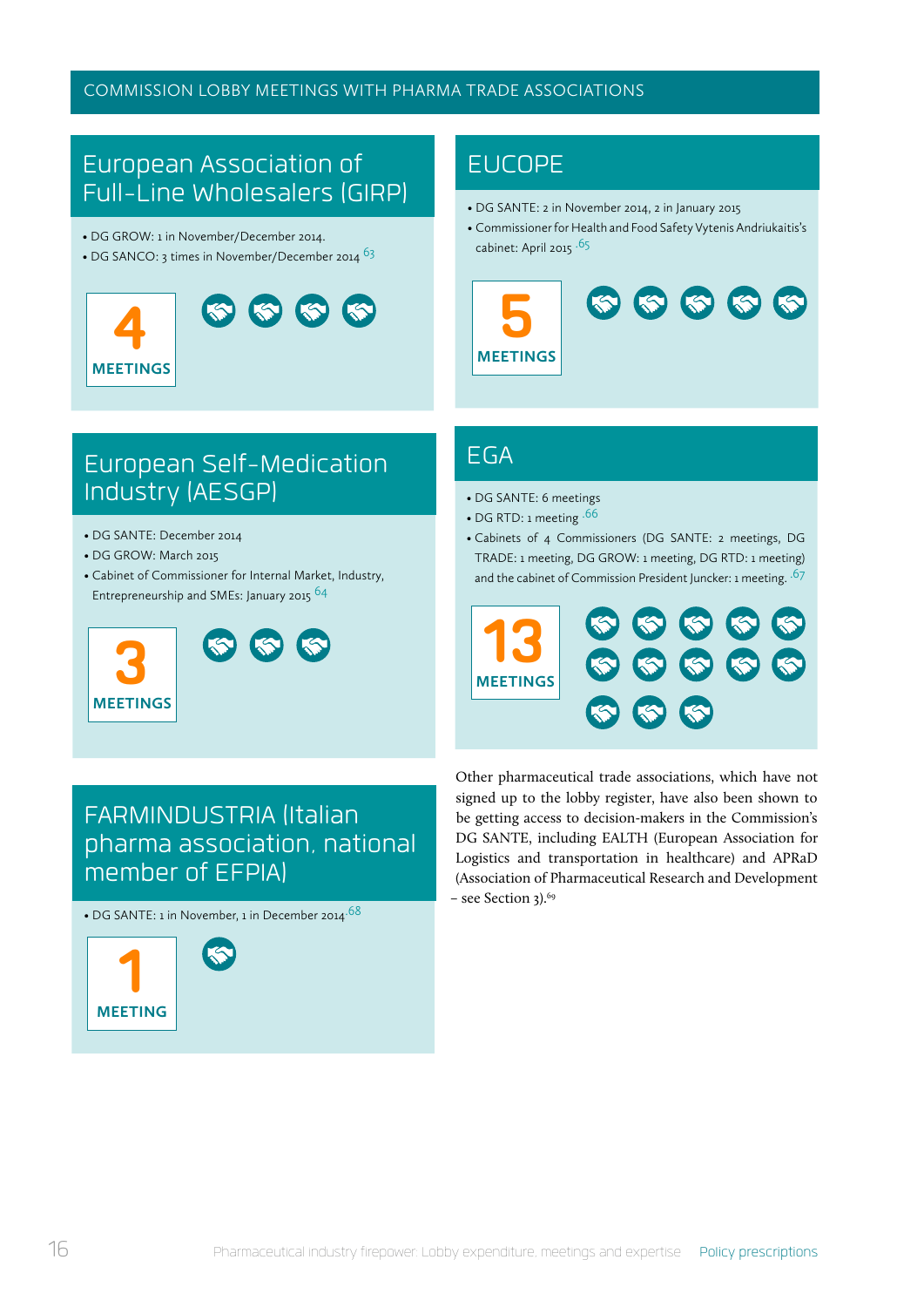#### TOP EIGHT EUROPEAN PHARMACEUTICAL TRADE ASSOCIATIONS



The figures in this table are based on the Transparency Register entries of the firms listed, as of 11/04/15. Lighter orange section of the bar indicates the bandwidth between minimum and maximum declared expenditure, where this is provided in register entries. For more details on methodology of identifying pharmaceutical trade associations in the TR, see [appendix](#page-33-1).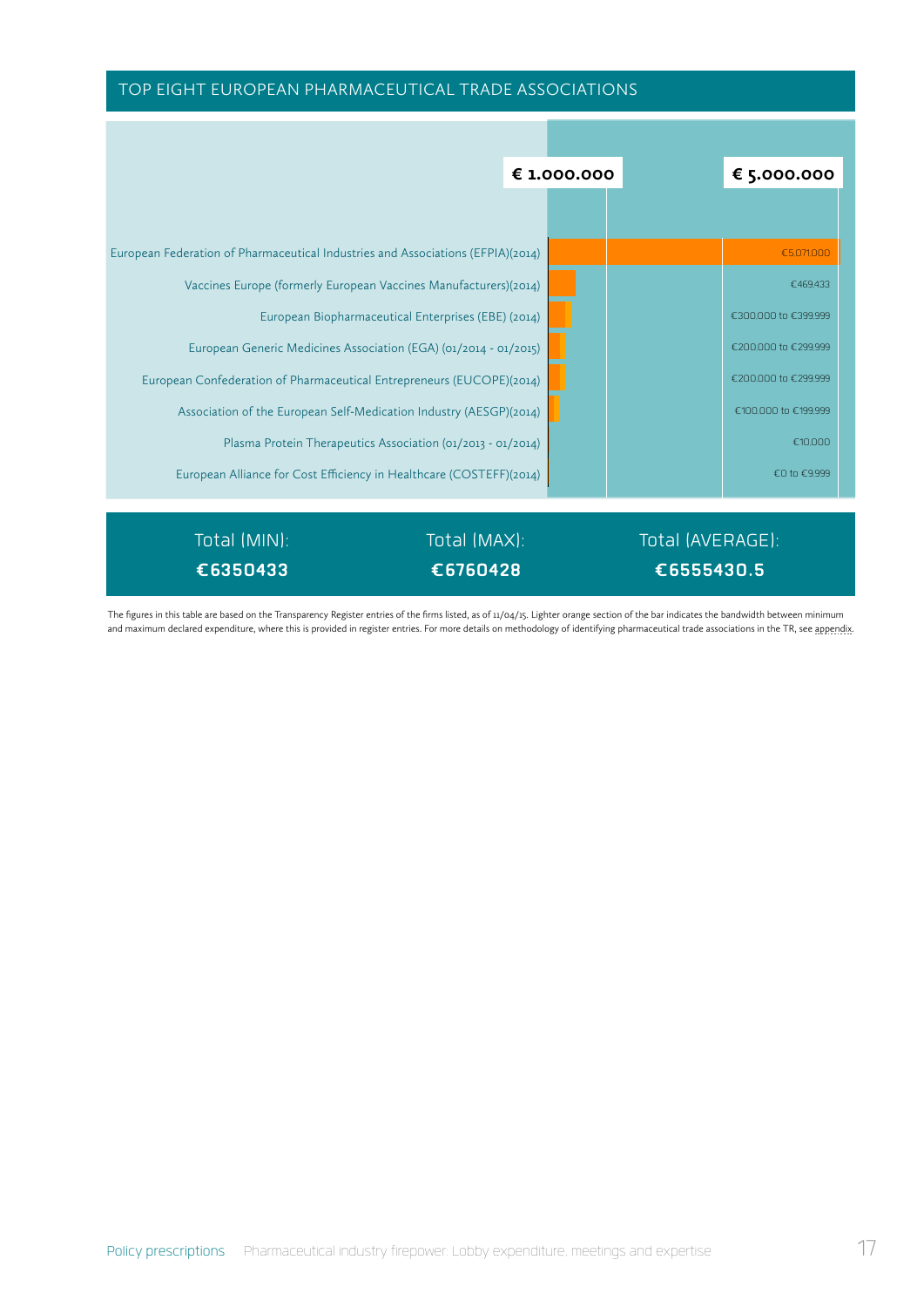#### Box 4

## <span id="page-17-0"></span>Pharma industry shapes policy agenda in Expert Groups

The corporate dominance of the European Commission's expert groups – whose advice helps make official policy for the  $EU - is a$ serious concern in the area of pharmaceuticals. Big pharma representatives appearing in expert groups have a role – both explicit and covert, such as pharma company representatives advising in a "personal capacity" – in shaping the policy agenda. According to the European Commission's register of expert groups European pharmaceutical lobby association EFPIA is currently a member of several active groups, including the European Alcohol and Health Forum, the Technical Expert Group for the implementation of the Directive on the protection of animals used for scientific purposes, and the Expert Group on Corporate Responsibility in the field of Pharmaceuticals.[70](#page-37-1)

This latter's mission statement concerns ensuring that "pharmaceutical industry strategies are in line with the public health and societal needs" and "considering in a balanced approach societal and industrial challenges". Beyond the 28 national administration members (both EU and third country), the 16 other organisations include a significant number of pharma and related industry lobby groups. These include EFPIA, GIRP, AESGP, the European Generic medicines Association (EGA), bio-tech lobby EuropaBio, and the pharma-funded European Patients Forum (EPF), plus pharmacists association the Pharmaceutical Group of the European Union (PGEU). By contrast, there are no environmental NGO members, and only one consumer group member, BEUC.<sup>71</sup>

EFPIA is also represented in the Expert Group on the development and implications of patent law in the field of biotechnology and genetic engineering.<sup>[72](#page-37-3)</sup> This group's mission is to provide legal and technical expertise on highly controversial intellectual property law – including on life sciences and biotech – and to "provi de the Commission with analysis and position papers" on topics related to the Directive on the legal protection of biotechnological inventions. Its membership includes

**Big pharma representatives appearing in expert groups have a role – both explicit and covert, such as pharma company representatives advising in a "personal capacity" – in shaping the policy agenda.**

so-called individual experts appointed in their "personal capacity", as well as those appointed as representatives of an interest.

CEO has long criticised the appointment of experts in their personal capacity as an opaque way of allowing industry lobbyists to advise the Commission on areas of direct commercial interest to them. This group offers a clear example of this problematic practice – Gautier Pereira, one of nine "personal capacity" experts, who is listed only as a "Senior Manager Legal in the pharmaceutical industry", is, according to Pereira's Linked-in profile, an employee of pharma giant and self-de-clared lobby on IP issues, GlaxoSmithKline.<sup>[73](#page-37-4)</sup> Its five experts representing an interest include "Ginger IP Consulting Limited advising EFPIA", as well as a patent attorney at biotech/biopharma firm Novozymes, on behalf of EuropaBio, the European biotech lobby.<sup>[74](#page-37-5)</sup> EuropaBio's membership has considerable cross-over with EFPIA's, including Novartis, Pfizer, Bayer, GSK, Eli Lilly, and many more.<sup>[75](#page-37-6)</sup>

Another example of pharmaceutical company lobbyists formally advising the Commission is the expert group on rare diseases.<sup>76</sup> The active group's list of members includes European Biopharmaceutical Enterprises (EBE – a specialised group of pharma trade association EFPIA) and EuropaBio. What it doesn't tell you is that the EuropaBio representative is actually from pharma giant GlaxoSmithKline, as revealed in GSK's Transparency Register entry.<sup>77</sup> Other members of the rare diseases expert group include the European Genetic Alliances' Network (EGAN), whose website lists its recent pharmaceutical sponsors as Genzyme, AMGEN, Novartis, and Roche. The European

Organisation for Rare Disease (EURORDIS) is also a member, which got over a quarter of its revenue from pharma and biotech companies in 2013, its five largest donors being Celgene, Sigma Tau, GlaxoSmithKline, Shire and Genzyme.<sup>78</sup> EURORDIS also has a Round Table of Companies (ERTC), which it describes "a "club" of pharmaceutical companies with a common interest in rare diseases and orphan drug development".[79](#page-37-10) 'Orphan' drugs, so named because the pharmaceutical industry has little interest under normal market conditions in developing and marketing drugs intended for only a small number of patients suffering from very rare conditions, receive various incentives under EU regulation – fee reductions, market exclusivity, research funding, and grants etc.<sup>80</sup> These are lucrative advantages for multi-billion euro pharmaceutical companies including AstraZeneca, Celgene, Pfizer, for whom EURORDIS' ERTC fees (they each pay €25,000 to be members) are a drop in the ocean. Especially in return for "constructive dialogue being developed between industry, patient organisations, as well as national and European authorities", which ERTC promises its members.<sup>81</sup>

The entrenched high level access and influence of big pharma is exemplified by these kinds of advisory group.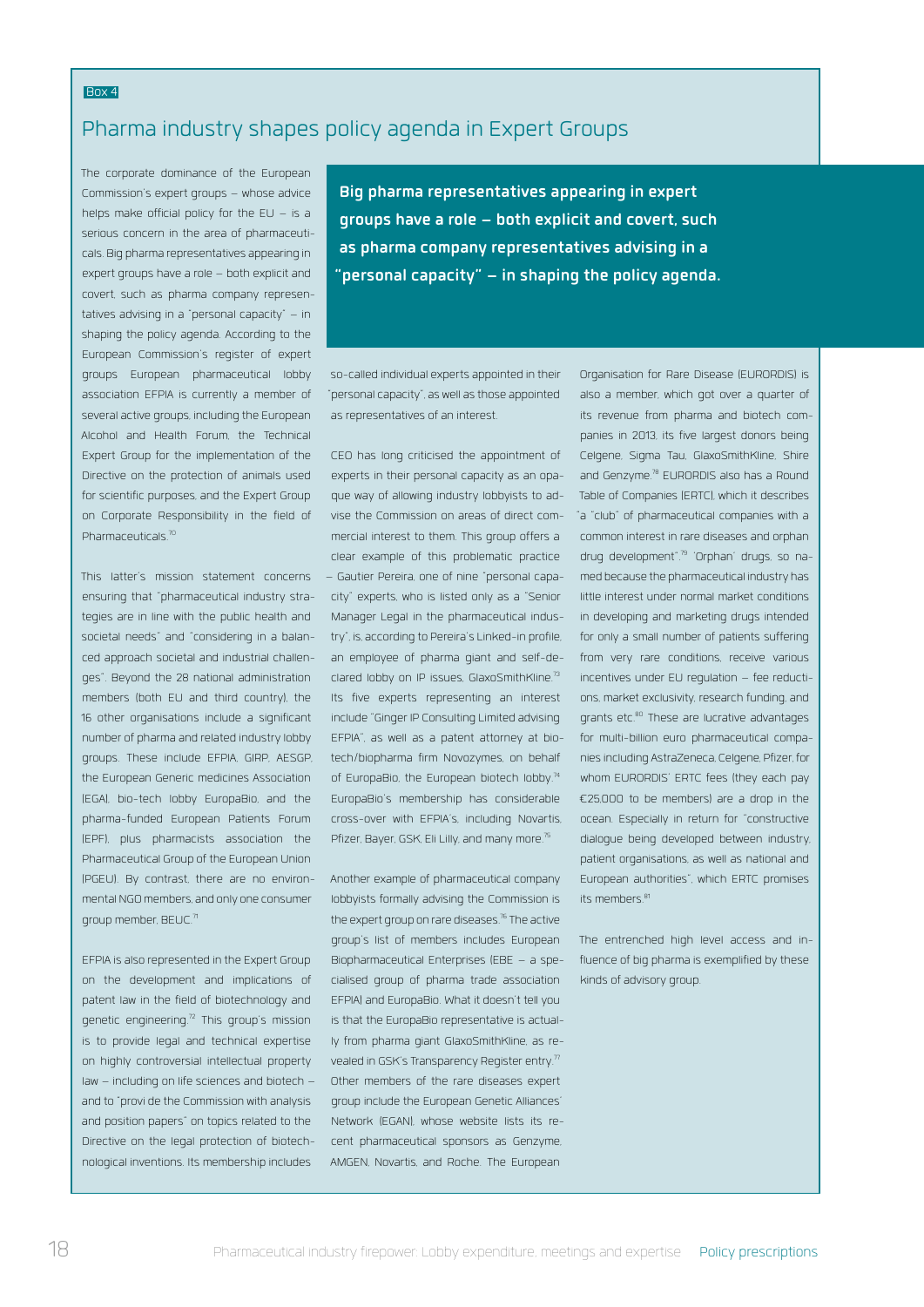#### <span id="page-18-0"></span>2.3. Lobby consultancies hired by the pharmaceutical industry

There are hundreds of lobby consultancies active in Brussels offering their services to companies and groups eager to have their interests represented in the inner EU policy-making circle. This is often aided by the many former EU officials who have gone through the revolving door to be employed by major lobby firms. $82$  However, there is a smaller proportion of Brussels lobby firms that to some degree specialise in pharmaceuticals-related issues (medicines, healthcare, intellectual property, etc), and therefore have a cluster of pharmaceutical industry clients, be they companies, trade associations, or other representatives. According to the Transparency Register, there are at least 25 lobby consultancies with one or more pharmaceutical industry clients, 13 of these with four or more pharma clients (as of

13/04/15).[83](#page-37-14) Five lobby consultancies declare having ten or more pharma clients: see [infographic](#page-18-1) below. [84](#page-37-15)

The top ten pharma-earning lobby firms now have a total revenue of an average of nearly €8.1 million from pharmaceutical clients - nearly  $\varepsilon$ I million more than three years ago (see page 21).

The lobby firms in the Transparency Register which name pharmaceutical companies as clients are, in effect, declaring the amount of money that those companies have paid them to undertake activities which fall under the Commission and Parliament's definition of interest representation. This definition includes activities "carried out with the objective of directly or indirectly influencing the formulation or implementation of policy and the decision-making processes of the EU institutions".[85](#page-37-16) Interest

<span id="page-18-1"></span>

For more details on methodology of identifying consultancies with pharma clients in the TR, see [appendix](#page-33-1).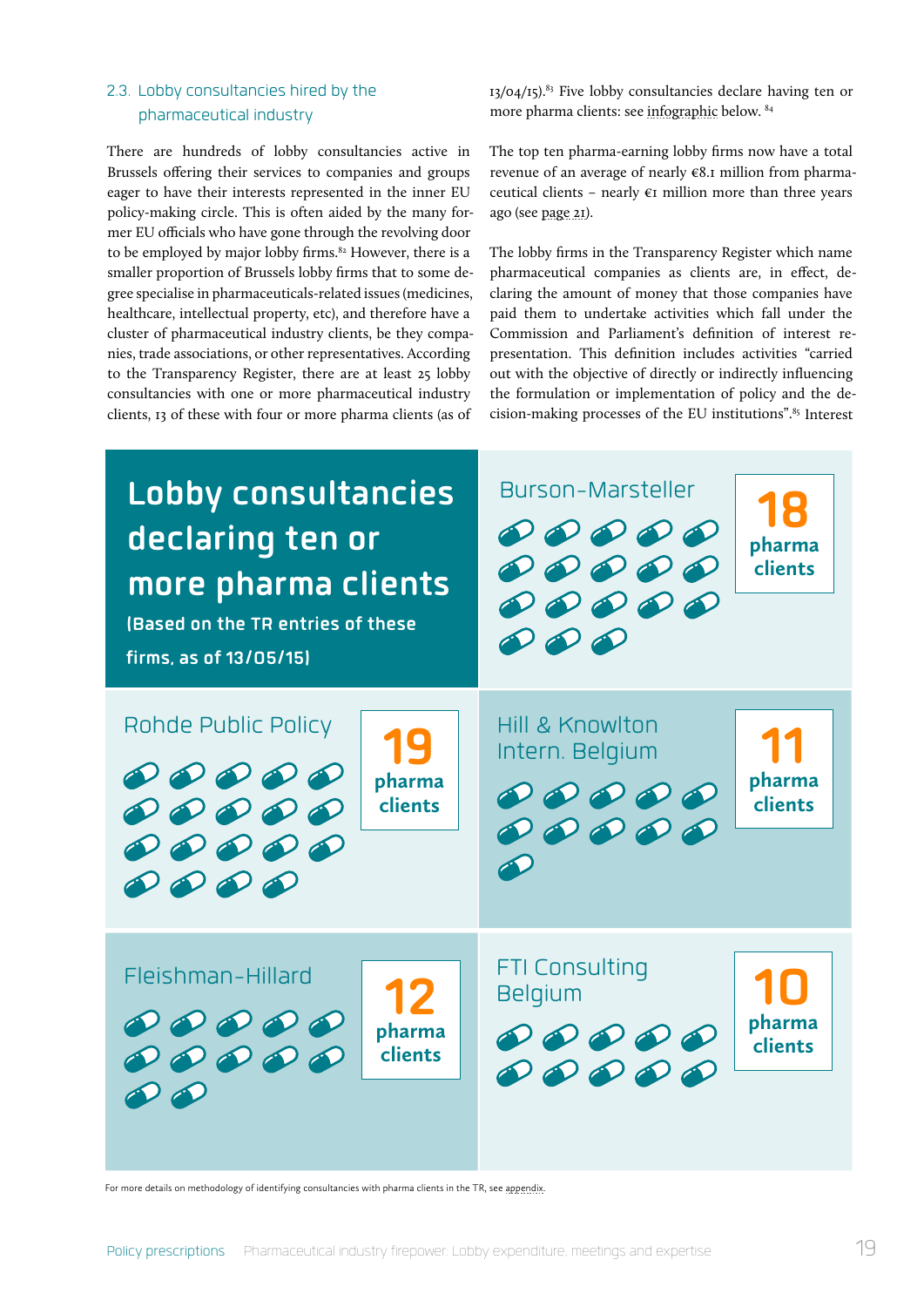representation, or lobbying, is arguably at its most direct in the form of meetings with EU officials and policy-makers. The Juncker Commission has made a commitment that all its Commissioners, their cabinets and the Director Generals of the various Commission departments, must disclose online all meetings with stakeholders. But if the goal of lobby transparency is to provide the public with accurate information on who is lobbying who, on behalf of whom, for how much and on what topics, this practice only provides part of the picture when it comes to meetings with lobby consultancies.

For example, DG GROW Commissioner Elżbieta Bieńkowska's cabinet declares meeting with lobby firm FIPRA International Limited in January 2015 concerning the life sciences sector – which includes medicines and related clinical issues.<sup>[86](#page-37-17)</sup> But this information does not tell

us on behalf of which client FIPRA – which has the 10th highest income from pharmaceutical clients of lobby firms in the register – was acting (and on which issue or law they lobbied for the client). According to the Transparency Register (as of 13/05/15), FIPRA's pharma clients include Sanofi, EFPIA, Merck Sharp & Dohme, Mylan, Pfizer, and Novartis, together bringing the lobby firm an average total of €284,997 in 2014.<sup>87</sup> Similarly, SANTE Commissioner Vytenis Andriukaitis' cabinet met with Hill and Knowlton (the fourth highest earner from pharma clients) regarding Immuno-oncology treatments in February 2015, but no information as to which client this lobby meeting was on behalf of is provided.<sup>88</sup> Hill and Knowlton's pharma clients listed in the lobby register include Shire, EPEMED, Chiesi, MSD Europe, Novartis, Pfizer, Amgen, GSK, Janssen and Lundbeck, bringing them an average of  $\epsilon$ 784,995 in 2013.<sup>[89](#page-37-20)</sup>

#### **TOP 10 LOBBY FIRMS BY EARNINGS FROM PHARMACEUTICAL INDUSTRY CLIENTS**





## Total (MIN) revenue: **€5.885.000**

Total (MAX) revenue: **€10.304.913**

## Total (AVERAGE) revenue: **€8.094.955,5**

The figures in this table are based on the Transparency Register entries of the firms listed, as of 13/04/15. For more details on methodology of identifying consultancies with pharma clients in the TR, see appendix.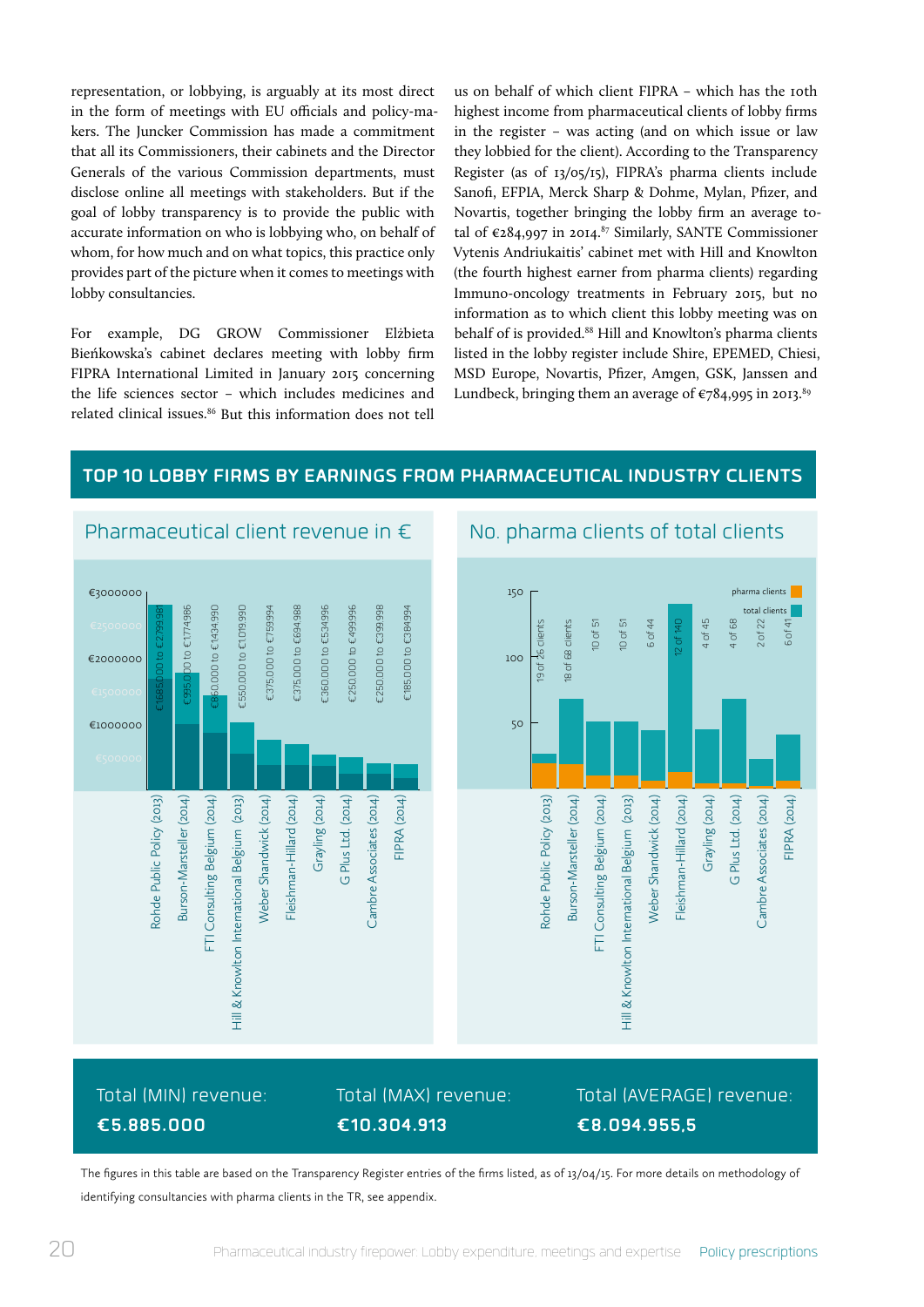#### Box 5

## <span id="page-20-0"></span>Clinical trials' data transparency

The issue of data transparency of big pharma's clinical trials is one that crops up repeatedly in industry lobbying, including around EU-US trade agreement TTIP. But in order to understand what's at stake and why this issue matters so much – both to the pharmaceutical industry, eager to protect its commercial interests, and to public health advocates, determined to ensure information on the risks and benefits of drugs can be accessed by the public – a little background is necessary.

**What are clinical trials?** Clinical trials are studies intended to discover or verify the effects of one or more investigational medicine (a drug in the testing phase which has not yet gained regulatory approval). The European Medicines Agency (EMA) – the EU agency responsible for the scientific evaluation of medicines developed by pharma companies in the EU – relies on the results of clinical trials carried out by pharmaceutical companies to reach its opinions on the authorisation of medicines.<sup>90</sup>

**Why is clinical trial data transparency important?** Public access to clinical trial data is crucial for the protection of public health. Only by disclosing the true effects of medicines (including risk levels and evidence of benefits) can doctors (those prescribing the medicine) and consumers (those taking it) make informed choices about treatment. It is also necessary to allow independent scientific assessment of data to ensure the safety and efficacy of medicines.<sup>[91](#page-37-22)</sup>

**What's the clinical trials story at EU level?** There are several aspects to the clinical trials transparency story in the EU. In July 2012, the European Commission presented a proposal for a new regulation on clinical trials, intended to "make the European Union more attractive for clinical research". However, public health groups saw this as an opportunity to introduce transparency requirements for clinical trials data. Many such organisations pushed for the new regulation to place patients' interests before those of big pharma, and as a result the European Parliament improved the Commission's original proposals, including by introducing greater transparency requirements from companies regarding the results of their clinical trials. Member states' health ministers supported and reinforced these measures. The new Clinical Trials Regulation was adopted by the European Parliament in early April 2014, and will apply from mid-2016.

Despite this positive advance, clinical trial data transparency is threatened on several fronts, including a restrictive (and industry-influenced) approach being taken by EMA on publishing the data, a proposed directive on trade secrets published by the Commission in November 2013, and the influence of the pharmaceutical lobby in the TTIP negotiations (see Section 4), as a way to undermine this progress. $92$ 

You can find out more on the threat to clinical trial study data transparency from trade secrets laws and TTIP in [Section 4](#page-26-1), as well as about EFPIA's lobbying on clinical trials in [Section 3](#page-21-1).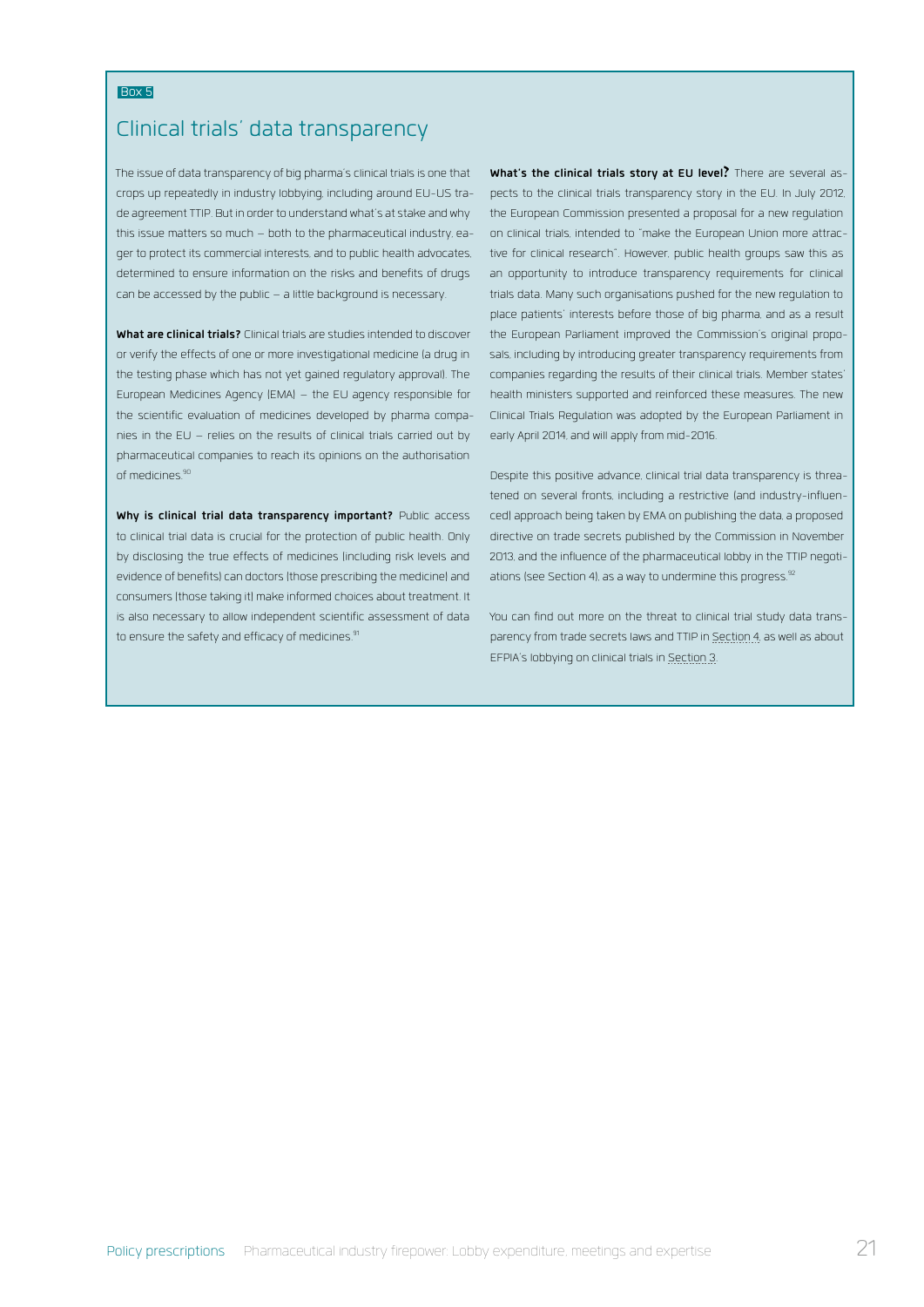# <span id="page-21-1"></span><span id="page-21-0"></span>3.Spotlight on EFPIA: Heart of the EU pharmaceutical lobbying machine

The European Federation of Pharmaceutical Industries and Associations (EFPIA) is the pharmaceutical industry's main EU lobby group and by far the biggest spender of all pharmaceutical trade associations. Its members include the biggest and most powerful pharmaceutical companies in the world, such as GlaxoSmithKline, Pfizer, Eli Lilly, Astra Zeneca, Baxter, Johnson & Johnson, Novartis, Shire, Sanofi, and Roche.[93](#page-37-24) EFPIA enjoys an influential position in EU pharmaceutical-related policy making. This is indicated in part by the sheer number of meetings behind closed doors it holds with the European Commission (more than 50 held with DG SANTE, DG RTD, DG GROW and DG TRADE in the first four and a half months of the Juncker Commission), its multi-million euro lobby expenditure, and the many lobby consultancies it hires. It is also illustrated by the extent to which the profit-driven commercial interests of big pharma, softened by misleading rhetoric like "access to innovative medicines", have become part and parcel of the EU's policy-approach to pharmaceuticals. One particularly vivid example of this is the Commission-EFPIA multi-billion euro public-private-partnership IMI (Innovative Medicines Initiative, see [section 3.3\)](#page-24-1).

#### 3.1. The pharmaceutical industry's European powerhouse

**Multi-million budget:** In its own Transparency Register entry (as of 11/04/15), EFPIA declares a lobby expenditure of over  $\epsilon$ 5 million for 2014 (see chart on page 17, Top eight European pharmaceutical trade associations)[.94](#page-37-25) In our 2012 report, we noted that EFPIA declared a lobby expenditure of less than  $\epsilon$ 50,000 in 2010, jumping to  $\epsilon$ 571,900 in its declaration for 2011[.95](#page-37-26) Increasing tenfold between 2010 and 2011, its declared EU lobby expenditure for 2014 has once again increased tenfold. EFPIA attributes this partly to changes in the register's guidelines, including an increasing range of activities that fall under the register's scope and changes in the way calculations for full time equivalents are made.<sup>96</sup> Given the extraordinary jump in declared expenditure - a one hundred fold increase in four years (<€50,000 in 2010 to >€5,000,000 in 2014) - EFPIA's explanation seems a little

dubious. For although it is true that the register's guidelines *have* become more specific over time, the general instructions concerning what should be included as lobbying expenses were reasonably comprehensible before.

**Army of lobby firms:** EFPIA is listed as a client by six lobby consultancies in the register (as of 13/05/15). These include gplus Ltd (€100,000 to €199,999), Vital Transformation (€50,000 to €99,999), Burson Marsteller (€25,000 to €49,999), and FIPRA International Ltd (€10,000 to €24,9990) in 2014, and HCS sprl (below €9,999, but listed twice) and APCO Worldwide (below €9,999) in 2013.

**EFPIA in expert groups:** Despite its lobby register entry listing no information in the 'Participation in EU structures and platforms: Expert groups (European Commission)' section (as of 13/05/15), EFPIA is currently a member or represented on at least four active Commission expert groups, according to the Commission's own register of expert groups (see [Box 4](#page-17-0)).

EFPIA's "specialised groups": Vaccines Europe and European Bio-Pharmaceutical Enterprises

EFPIA states in its Transparency Register entry that it has two specialised groups: Vaccines Europe (VE) and the European Bio-Pharmaceutical Enterprises (EBE). These groups are registered separately from EFPIA in the lobby register (though, as EFPIA states, they have no legal responsibility, but fall under EFPIA's). Thus, whilst VaccinesEurope and EBE are the second and third biggest pharma trade association spenders in the lobby register, respectively (see chart on page 17, Top eight European pharmaceutical trade associations), they are in fact specialised groups of EFPIA. Both VaccinesEurope and EBE have had lobby meetings with the European Commission. For example, VaccinesEurope met DG RTD in March 2015 and DG SANTE in January and February 2015. EBE met DG SANTE in February 2015,[97](#page-37-28) and also sits in two Commission expert groups, on cancer and on rare diseases (see [Box 4\)](#page-17-0). EFPIA's tentacles thus reach further than it would first appear.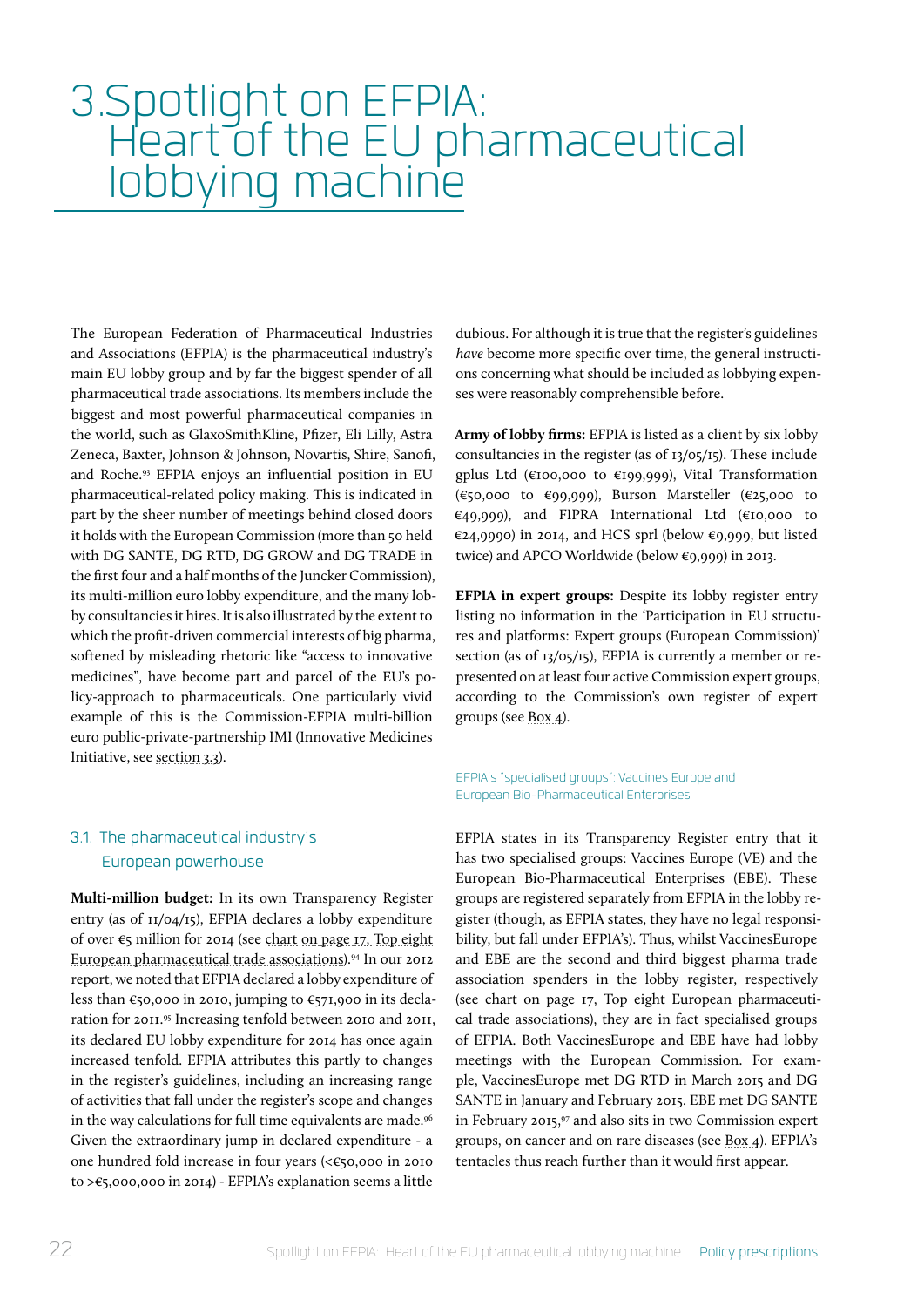<span id="page-22-0"></span>**clinical trial data transparency is threatened on several fronts, including a restrictive (and industry-influenced) approach being taken by EMA on publishing the data, a proposed directive on trade secrets published by the Commission in November 2013, and the influence of the pharmaceutical lobby in the TTIP negotiations**

**Empty promises on transparency?** In the financial data section of EFPIA's lobby register entry, it states that EFPIA recommends that "each of its constituent entities – including corporate members, member associations and members of specialised groups – register in their individual capacity". It also states that "Constituent entities that are not included in the EU "Transparency Register" shall not be part of EFPIA delegations interacting with the EU Commission / EP."

On its website, EFPIA lists 40 corporate members (34 full and 6 affiliate), as well as 33 national member associations (19 full and 14 affiliate).<sup>98</sup> Of its 40 corporate members, 14 are absent from the Transparency Register (as of 11 May 2015).[99](#page-38-1) Only five of EFPIA's 33 member associations could be found in the register, the national pharma associations of Germany, France, Italy, Belgium, the UK, and Austria[.100](#page-38-2)

The question is, does EFPIA's lobby register pledge that any members who've ignored its guidance to sign up to the Transparency Register will not take part in EFPIA meetings with the Commission or Parliament, hold up to scrutiny? According to the results of our access to documents requests for lists of meetings with pharmaceutical industry representatives held by various European Commission departments (since the Juncker Commission entered office on 1 November 2014 to mid-March 2015), it does not. For example, EFPIA full corporate members Almirall and Boehringer Ingelheim, and affiliate corporate member Vifor Pharma, all of which are absent from the lobby register, attended a meeting, together with EFPIA, with the European Commission's DG RTD's Health directorate, on 25 February 2015[.101](#page-38-3) Furthermore, EFPIA had a meeting together with its unregistered Ukrainian national (affiliate) member association the Association of Pharmaceutical Research and Development (APRaD) with the Commission's DG SANTE on 16 March 2015.<sup>102</sup>

Perhaps EFPIA's failures to meet its own standards on transparency are less surprising when one considers its lobbying efforts to restrict transparency around access to documents, in the name of industry competitiveness.[103](#page-38-5) In March 2014, EFPIA – together with biotech

lobby Europabio and pesticides lobby the European Crop Protection Association (ECPA) – wrote to Commission Secretary-General Catherine Day to convey "strong concerns about the current implementation by EU agencies of the legislation dealing with public access to documents". Their concern about the the implementation of EU transparency legislation (Regulations 1049/2001 and 1367/2006 and Directive 2003/4) was based on "their likely effect on the competitiveness and attractiveness of the European Union as a place to do business for innovative companies, including many SMEs".[104](#page-38-6) What is more worrying however is that Catherine Day did not dismiss this corporate plea to restrict the legally enshrined right of public access to documents but instead responded that the "European Commission shares your concern that a correct balance must be found between the two legal instruments"[.105](#page-38-7)

#### 3.2. EFPIA lobby meetings with the European Commission

Documents released to CEO have revealed that between 1 November 2014, when the Juncker Commission's entered office, and mid-March 2015, EFPIA has had a staggering number of meetings – [over 50 in total](#page-23-0) – and contacts with key Commission departments and officials; this is what one might expect from a level of almost institutionalised access. Added to the online disclosure of meetings with stakeholders held by Commissioners', their cabinets, and Director Generals (ie the highest levels of policy-makers), and this level of access hints at industry-capture of the policy-makers and regulators that should ensure the pharmaceutical industry is working for the public good, rather than just its own profit, power and control.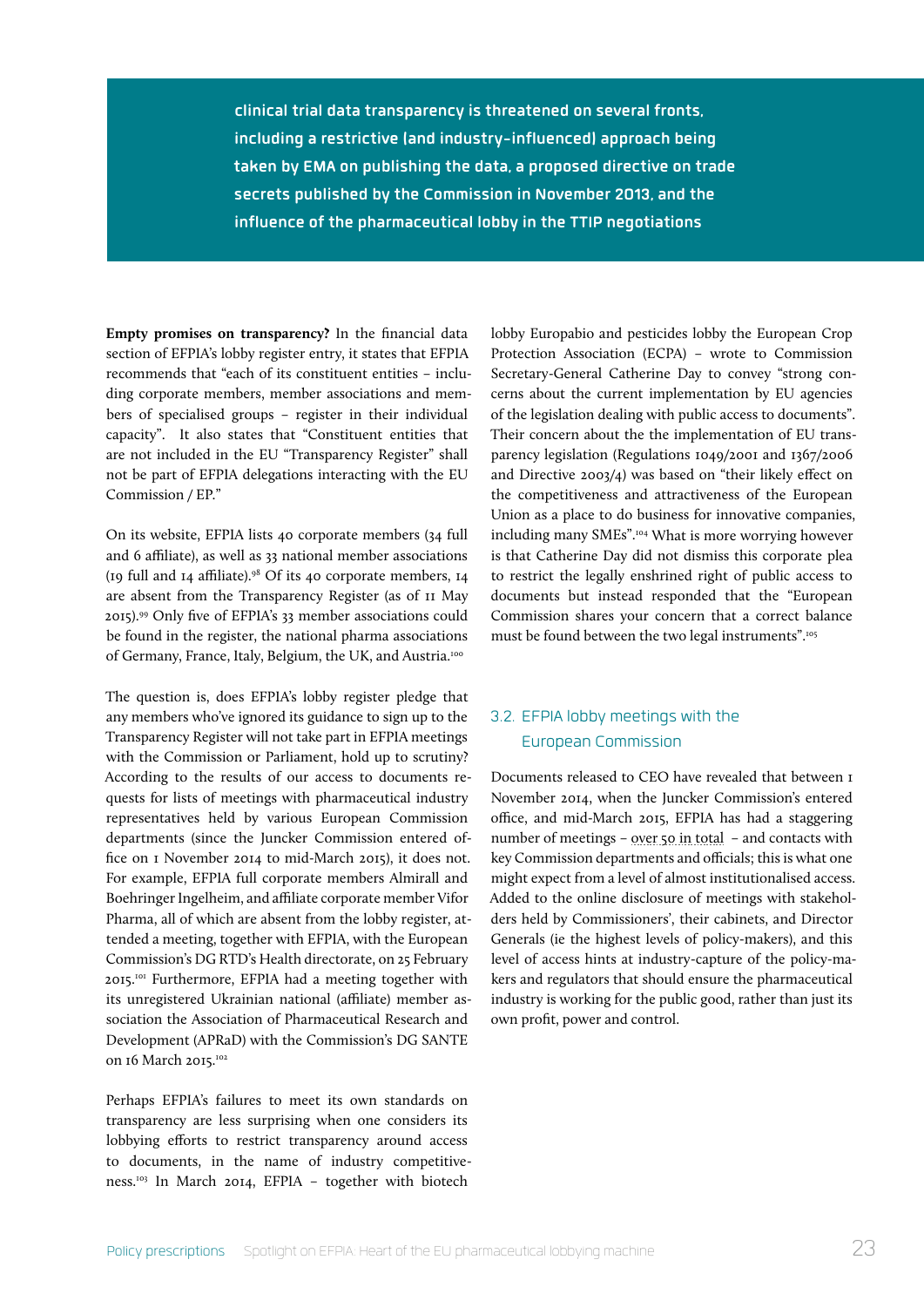#### <span id="page-23-0"></span>**TABLE 2: EFPIA LOBBY MEETINGS WITH THE EUROPEAN COMMISSION**

| <b>European</b><br>Commission<br><b>Directorate</b> | Number of meet-<br>ings (1 Nov 2014 to<br>mid-March 2015) | <b>Topics discussed</b>                                                                                                                                                                                                                                                                                                                                                  |
|-----------------------------------------------------|-----------------------------------------------------------|--------------------------------------------------------------------------------------------------------------------------------------------------------------------------------------------------------------------------------------------------------------------------------------------------------------------------------------------------------------------------|
| <b>DG SANTE</b>                                     | $c$ alls <sup>106</sup>                                   | 14 meetings; 2 phone "Exchange of view and update on latest developments" in international relations, global<br>health including access to medicines, regulatory dialogues with India & China.                                                                                                                                                                           |
|                                                     |                                                           | EFPIA presenting positions on dossiers eg Falsified Medicines Directive, or EFPIA studies eg<br>use of conditional marketing authorisation (CMA). <sup>107</sup>                                                                                                                                                                                                         |
|                                                     |                                                           | DG SANTE's Healthcare Systems unit met with EFPIA on 11 March 2015 concerning "Follow<br>up of the meeting with Commissioner Andriukaitis", the Commissioner for Health and Food<br>Safety. <sup>108</sup> Yet, in the list of such meetings disclosed online (now a compulsory undertaking<br>for Commissioners), there is no meeting with EFPIA listed. <sup>109</sup> |
| <b>DG GROW</b>                                      | 4 meetings                                                | Includes 3 meetings with GROW Directorate on Resources Based, Manufacturing and<br>Consumer Goods Industries, and a governing board meeting of the Innovative Medicines<br>Initiative (see Section 3.1). <sup>110</sup>                                                                                                                                                  |
| <b>DG TRADE</b>                                     | 4 meetings                                                | Includes 2 meetings with Trade Commissioner Cecilia Malmström's cabinet in February 2015,<br>concerning trade negotiations and TTIP. <sup>111</sup> 112                                                                                                                                                                                                                  |
|                                                     |                                                           | Under the previous, Barroso Commission DG TRADE held 8 behind-closed-doors meetings<br>about TTIP with EFPIA between January 2012 and February 2014 (see Section 4).                                                                                                                                                                                                     |
| DG RTD                                              | 31 meetings <sup>113</sup>                                | Topics include "data privacy" and "antimicrobial resistance".                                                                                                                                                                                                                                                                                                            |
|                                                     |                                                           | 27 of these meetings concerned the Innovative Medicines Initiative 2 Joint Undertaking (see<br>Section 3).                                                                                                                                                                                                                                                               |
|                                                     |                                                           | EFPIA's President (the CEO of Novartis) also met with Commissioner Carlos Moedas<br>in Davos in January 2015, <sup>114</sup> and Moedas' cabinet met with EFPIA in December 2014 and<br>February 2015. <sup>115</sup>                                                                                                                                                    |

#### BOX 6

## Lobby tactics: Pre-empting clinical trials transparency with voluntary principles

clinical trials' data transparency (see  $\underline{Box}$  – which were launched in January 2014. $^{\text{ne}}$ [5](#page-20-0)) over the last few years. One of the lobby These principles include that clinical trial data (FDA) once a new medicine has been apstrategies it pursued – a classic tactic for and reports approved in the US or EU "will be business lobbies keen to circumvent unfa-shared with qualified scientific and medical vourable legislation – has been to promote researchers upon request and subject to of the trial data. EFPIA and PhRMA's voluntary a self-regulatory vision. In other words, to terms necessary to protect patient privacy create a set of (non-binding) principles that and confidential commercial information." In claim to address the issue at stake and de-other words, no access to the public, and no monstrate that the industry is serious, when access to discretionary and unspecified "conin fact, other than minor concessions it allows fidential commercial information" even for rethe industry to continue to protect its com-searchers. The principles also pledge to make mercial interests above all else. The strategy behind this tactic is to pre-empt regulation by – seemingly – rendering it redundant.

Enter the "EFPIA-PhRMA Principles for Responsible Clinical Trials Data Sharing" – a joint venture with the US pharma trade

EFPIA has been a very active lobby around association and major lobby group PhRMA public "synopses of clinical study reports"

that have been submitted to EMA or the US equivalent Food and Drug Administration proved – but of course, "synopses" do not enable full scrutiny or independent analyses principles, wrapped up in vague language and nice platitudes, concede very little, but may have influenced the public and policy-makers into thinking that the industry is on the right side.<sup>[117](#page-39-1)</sup>

**A classic tactic for business lobbies keen to circumvent unfavourable legislation has been to promote a self-regulatory vision**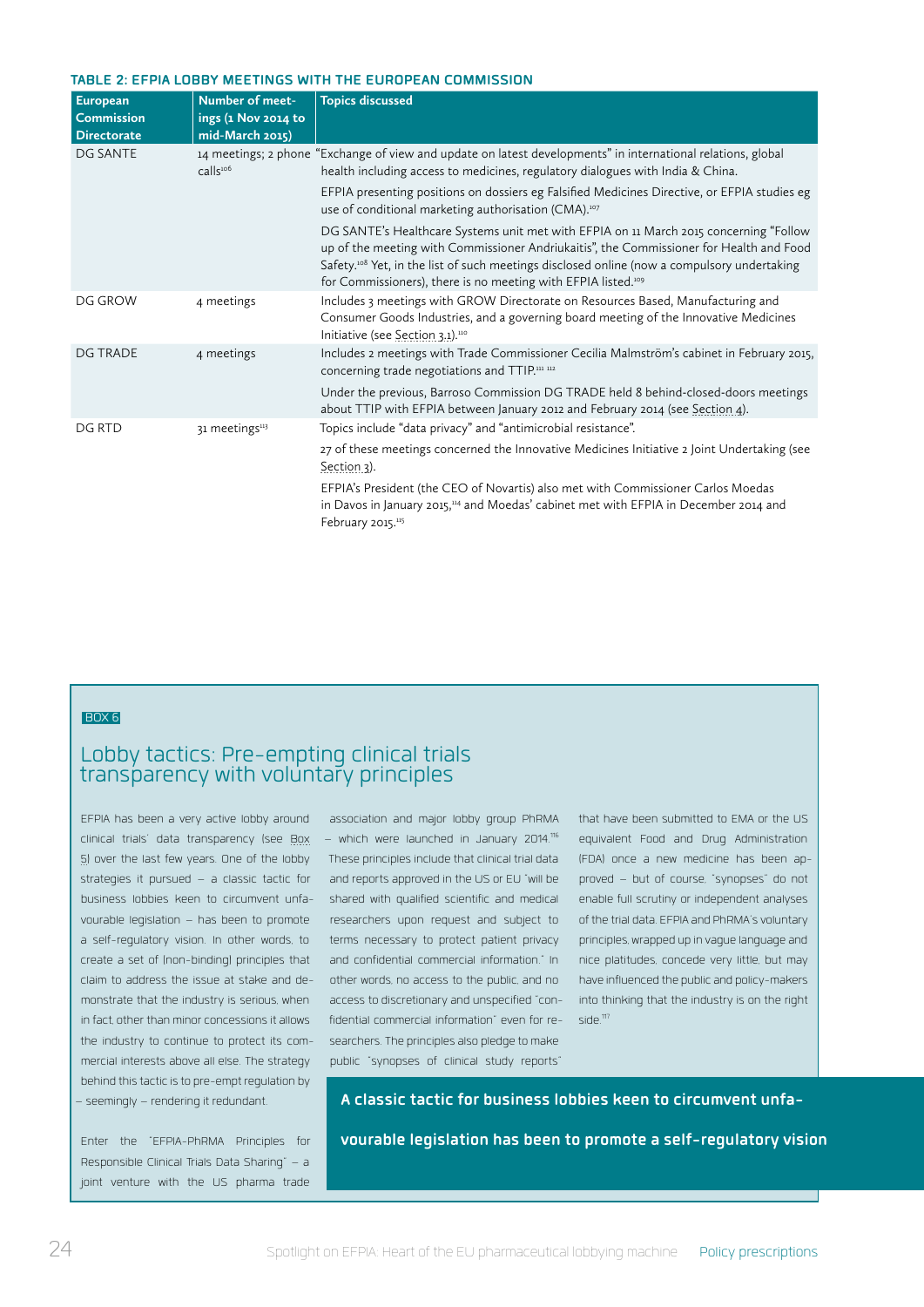### <span id="page-24-1"></span><span id="page-24-0"></span>3.3. Innovative Medicines Initiative (IMI): The public-private-partnership made in heaven for EFPIA

The Innovative Medicines Initiative (IMI) is "Europe's largest public-private initiative aiming to speed up the development of better and safer medicines for patients". It is a joint undertaking between the EU and EFPIA, which "supports collaborative research projects and builds networks of industrial and academic experts in order to boost pharmaceutical innovation in Europe".[118](#page-39-2) Behind these nice words however is a reality of the European Commission hand in glove with the pharmaceutical industry. EU taxpayer money is being given to a multi-billion industry for research and development of drugs, effectively subsidising their research costs and enabling them to capture the profits through an IP regime they authored. The priorities, direction, and decision-making structure of IMI are all grave cause for concern, with EFPIA in the driving seat, able to set goals and decide on the grants to be attributed.

**Funding:** IMI is now in its second phase, with a  $\epsilon$ 3.3 billion budget for 2014-2024. €1.6 billion comes from the EU's current framework programme for research and innovation Horizon 2020, and  $\epsilon$ 1.4 billion has been committed by EFPIA companies. The EFPIA companies' contribution is 'in kind', for example "by donating their researchers' time or providing access to research facilities or resources" – ie labs and researchers.[119](#page-39-3) IMI's first phase, launched in 2008, was a similar set up, with a budget of €2 billion, half of from the EU's Seventh Framework Programme for research (FP7), and half from in kind contributions by EFPIA companies. One of the consequences of EFPIA's co-design and co-funding of IMI has been to provide it with unrivalled access to the European Commission: for example, EFPIA had 27 meetings concerning IMI 2 with DG RTD between November 2014 and mid-March 2015 (see section 3.3). The lack of critical evaluation of IMI by the European Commission has in turn contributed to IMI (ie EFPIA)'s success at permeating institutions like EMA, which should remain independent of the industry it regulates.

**"EU pays while industry cashes in":** In April 2015, the results of a six month investigation into IMI by German newspaper *Spiegel Online*, Swiss public broadcaster SRF, and the Belgian newspaper *De Standaard* was published. The investigation, which involved more than 70 interviews with researchers, politicians, pharmaceuticals and NGOs, concluded that more than  $\epsilon$ 2.5 billion of taxpayer money "has been used almost exclusively to subsidize the pharmaceutical industry through the circuitous route of research."<sup>120</sup> Amongst the problem areas of IMI – the "conflicts of interest inherent" – is a growing gap between the development of essential medicines – one of IMIs main goals – and the projects' increasing focus on research areas that benefit

**EU taxpayer money is being given to a multi-billion industry for research and development of drugs, effectively subsidising their research costs and enabling them to capture the profits through an IP regime they authored**

the pharmaceutical industry. This in part stems from the way the Commission delegated the development of IMI to EFPIA during the design of the project: "the Commission's intention had been to give industry an inch, but instead it took a mile"[.121](#page-39-4)

With billions of euros of Commission-allocated public funds going to co-produce research into medicines, apparently to fit the agenda of the pharmaceutical industry, a vital question is how much big pharma would, in the absence of IMI, have spent on research projects anyway. A now removed extract from EFPIA's webpage on IMI stated that, in some cases, IMI offers pharmaceutical companies "tremendous cost savings, as IMI projects replicate work that individual companies would have had to do anyway".<sup>122</sup> Considering that the pharmaceutical companies involved would in any case have "spent" these "in-kind" resources on equivalent research, IMI looks more and more like a clever way for pharma to get public sector buy-in and obtain financing for their own goals.

Other major problems uncovered by the investigative journalists include a lack of transparency<sup>123</sup> and inadequate monitoring (individual companies' "in kind" contributions are confidential and cannot be audited).<sup>124</sup> The divergence of IMI research from the World Health Organization (WHO)'s essential medicines research priorities is also of particular concern, since a major part of IMI's mission is supposed to be a focus on areas of **unmet medical or social need**. [125](#page-39-6) Yet clinical research areas such as malaria, heart disease and arthrosis were identified in *Spiegel*'s investigation as being absent in IMI, despite being WHO focus areas. This divergence from the WHO's list of unmet or essential medicinal needs is perhaps not surprising given that the profit-motivated pharmaceutical industry is structurally enabled to set the research agenda within IMI.<sup>126</sup>

A particularly worrying IMI project is the European Patients' Academy on Theraputic Innovation (EUPATI), which aims to increase patients' "capacity to be effective advocates and advisors, eg, in clinical trials, with regulatory authorities and in ethics committees"*.* [127](#page-39-7) Led by a group called the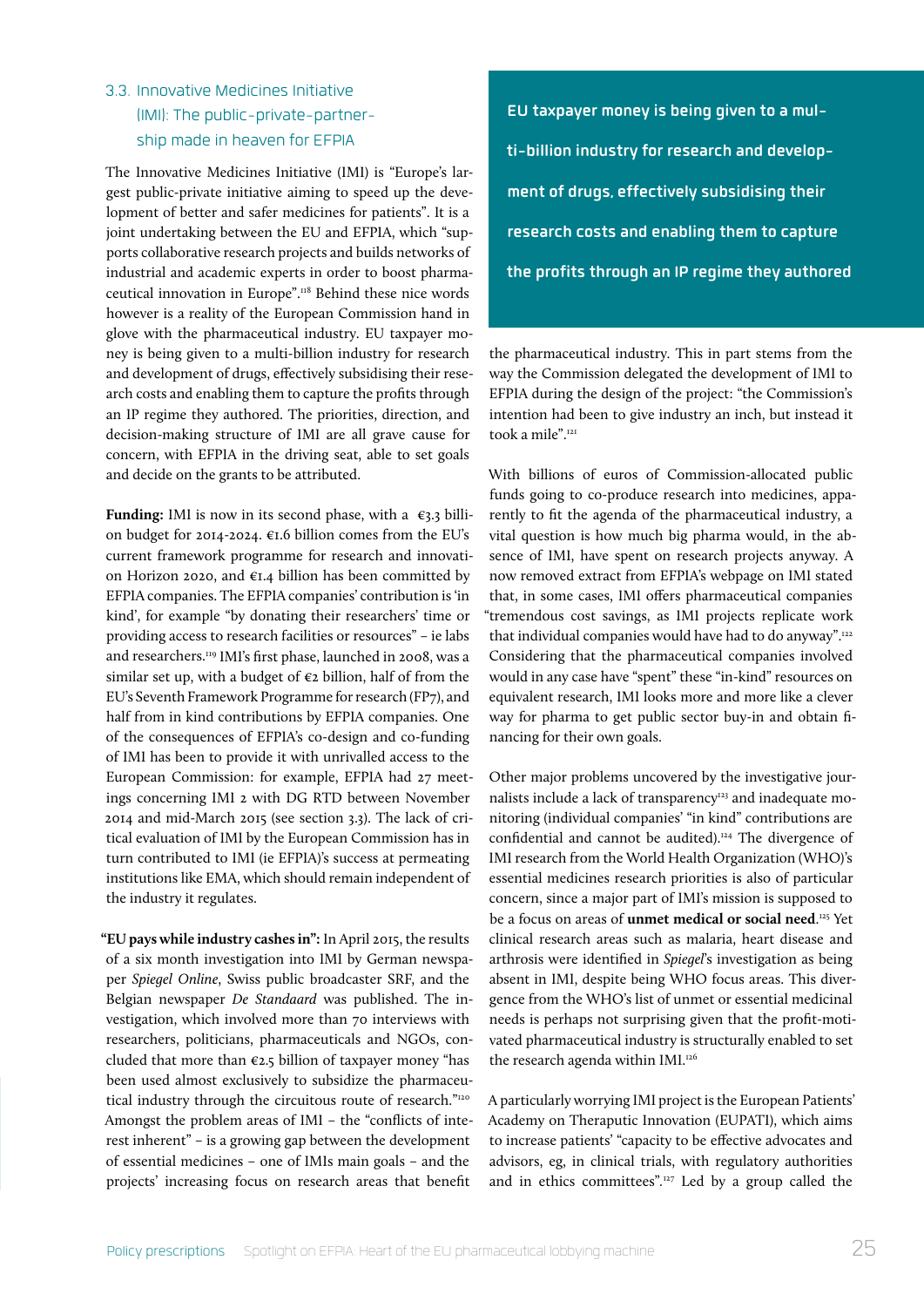European Patients Forum, which receives nearly 40% of its funding from pharma companies*,* [128](#page-39-8)EUPATI effectively serves as a lobbying school for patients to learn to exert greater pressure at agency and health authority level. But if EUPATI is a patient lobby school, the teachers are pharmaceutical companies. There are 18 pharma companies participating in EUPATI, more than in any other IMI project, leading to concerns of it acting as a Trojan horse for big pharma. TACD sees EUPATI as an attempt to train patient advocacy groups to lobby for faster approval of medications, which in effect means the EU is investing millions in a project "that is further strengthening the already strong pharmaceutical industry lobby.["129](#page-39-9) Other critics of the project include members – and those who've resigned in protest from – EUPATI's board. According to one board member from the University of Hamburg, who specializes in evidence-based patient information, courses for patient representatives should provide an opportunity to encourage critical thinking, including about the pharmaceuticals industry, "But I doubt that works when those leading the courses come from the firms themselves".[130](#page-39-10)

#### **Intellectual property rights falling into arms of industry?**

In 2010 IMI came under a barrage of criticism from academic circles, not only due to the tough investment requirements for universities (requiring them to put up a greater proportion of costs than other EU FP7 research programs), but also on the grounds that the design of IMI's intellectual property (IP) regime is skewed in favour of industry.<sup>131</sup> The League of European Research Universities (LERU) wrote to the IMI board arguing that "IMI shows how a private-public partnership should not be set up. The combination of disadvantageous financial and intellectual property rules represents a double negative when it comes to academic or SME participation.["132](#page-39-12) LERU further condemned the way the that under "the window-dressing of IMI as a 'private-public partnership' (PPP), a new IP policy was introduced without consultation of academic institutions that saw a clear push towards providing advantages to the EFPIA partners." The EFPIA lawyers, LERU reported, rigidly assumed that both academic institutions and SMEs would "simply accept such unfavourable terms without even the pretence of negotiation", demonstrating the lack of equal partnership between industry and academic/research institutions.<sup>[133](#page-39-13)</sup> According to a senior figure at University College London, an example of how the IP regime favours the financial interests of IMI's industry partners is that their affiliates can exploit technologies developed as part of an IMI project, without having to consult the research consortium.<sup>134</sup> SMEs have also complained that IMI's IP rules are biased towards large pharmaceutical companies.<sup>[135](#page-39-15)</sup>

The IMI rules on IP have been adjusted somewhat since these criticisms in 2010. For example, there now exists an embargo that pharma companies must honour before

sharing joint research findings with third parties. But the specifics of those rules are to be hashed out between the research partners eg a university and a multi-billion euro pharmaceutical transnational. According to commentators from the University of Freiburg's office for EU relations, given how large and well-resourced the legal departments of pharmaceutical companies are, it is clear how these negotiations are likely to end – which is enough to put many university researchers off[.136](#page-39-16) EFPIA, by contrast, describes IMI's IP regime as "a favourable intellectual property policy", conducive to "producing tangible outcomes".[137](#page-39-17) Rules on academic co-funding have also been adjusted slightly in IMI 2, but academic researchers report that they still have "to resort to tricks in order to obtain sufficient funding".138

**What next for IMI?** Despite the evident industry-capture of IMI, the Commission shows no signs of concern. Before the Juncker Commission entered office in November 2014, EFPIA wrote a briefing for the new Commission, heralding the need to "to reinvigorate R&D... through the development of a new business model built on partnership". EFPIA cited IMI as a programme that has "shown the huge benefit that well thought-through public-private partnerships can have," and one which "is of vital importance to us".[139](#page-39-18) Perhaps more worryingly, EFPIA informed DG Enterprise that it proposes to launch a 'European strategic council for the life-sciences sector' aimed at bringing EU political authorities and industry together, which "should be co-presided by the Council of Ministers and the European Commission." Apparently so delighted with its co-option of public funds and research agendas in IMI, EFPIA is keen to further entrench its inside role and influence within the EU.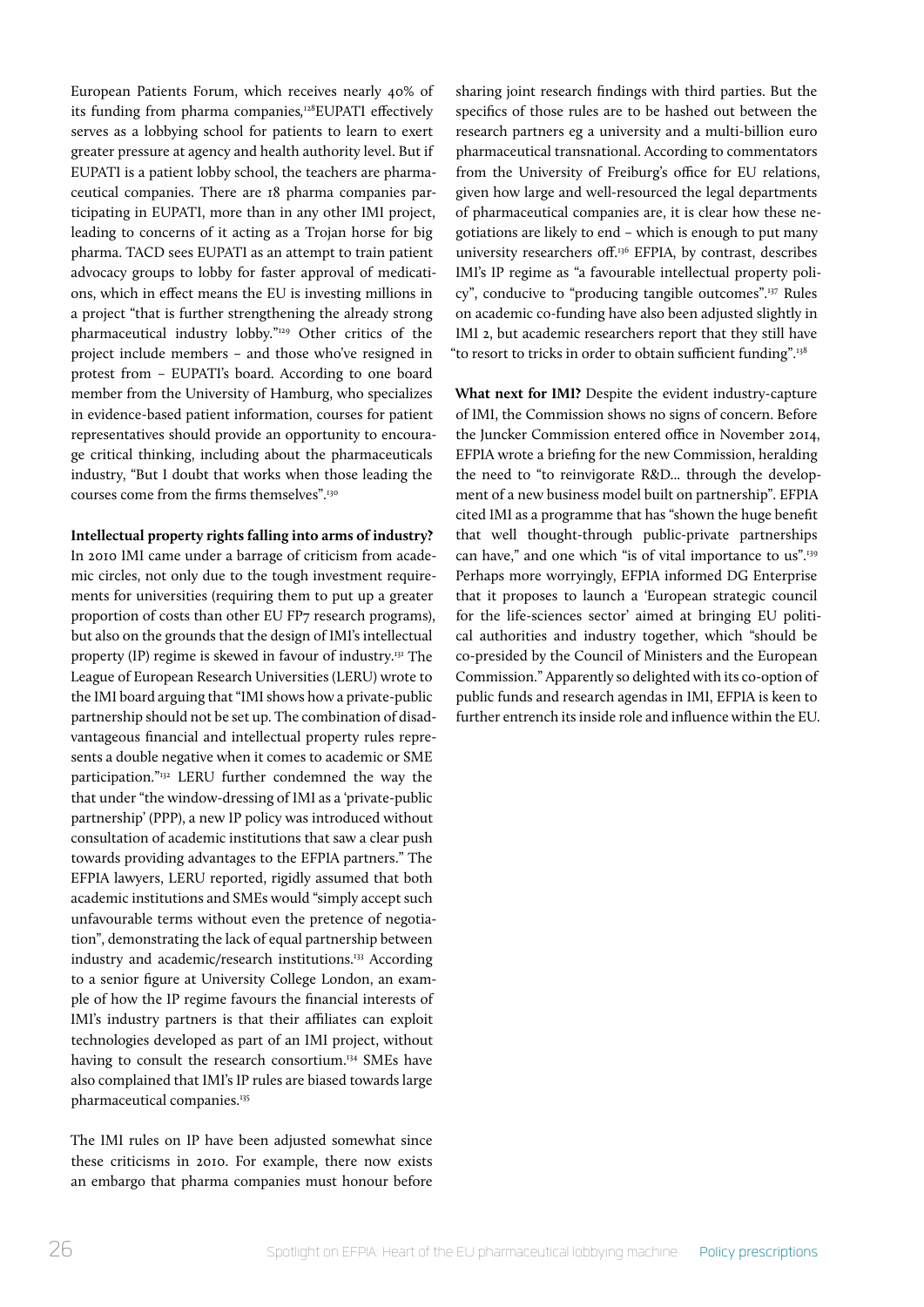# <span id="page-26-1"></span><span id="page-26-0"></span>4.Commission TTIPs its hat to big pharma

#### 4.1. Pharma's stake in TTIP, and why it matters

Big pharma has put major lobby efforts into the ongoing negotiations of the EU-US trade agreement known as the Transatlantic Trade and Investment Partnership (TTIP). Indeed, the pharmaceutical sector's TTIP lobbying dramatically increased once the preparatory phase ended and the trade talks began.[140](#page-39-19) Negotiated behind closed doors, the aim of TTIP is to address non-tariff regulatory measures such as setting standards and legal frameworks for technical regulations, intellectual property rights, and investment protection measures. Broad segments of civil society are deeply concerned that TTIP will lower standards for consumer protection, undermine health and environmental policies, and transfer even more political power to corporations. Regulatory harmonisation is feared to mean a race to the bottom, reducing regulatory obligations to the lowest standards found on either side of the Atlantic. The secrecy and lack of transparency around the negotiations, together with the far greater access of corporate influence compared to the public, adds to the concerns that TTIP will promote the commercial interests of multinationals rather than the general interest of citizens.

The pharmaceutical industry, as one of the most powerful corporate lobbies on both sides of the Atlantic – dwarfing the capacity of public health advocates, in Europe by around 15 times (see [Box 2](#page-8-0)) – views TTIP as an opportunity to push its agenda. More worryingly, the European Commission seems all too happy to let it, having uncritically promised to take the industry's wish-list "to the negotiation table".141 Extensive contacts between the Commission and the pharmaceutical industry on TTIP, combined with pharma's demands having clearly detrimental implications for access to medicines and public health in the EU and beyond, paint a worrying picture. These demands include extended periods of monopoly through intellectual property measures, undermining regulations set by EU member states to protect public health, and directly attacking the recent EU move towards transparency on clinical trials.<sup>142</sup>

**TTIP, IPR and innovation:** Big pharma is using TTIP as an opportunity to entrench longer monopoly periods, higher

**Extensive contacts between the Commission and the pharmaceutical industry on TTIP, combined with pharma's demands having clearly detrimental implications for access to medicines and public health in the EU and beyond, paint a worrying picture.**

medicine prices, and more "new" medicines with limited therapeutic value. IPR-type protection is a key means by which they intend to do this. Pharma argues that strong IPR protection is needed for innovation,and that there should therefore be greater IPR protection under TTIP. But as ex-plored in [Section 1](#page-4-1) and [Box 1,](#page-6-0) the problems with this view, and the IPR system more generally, are manifold. These include the fact that IPR are irrelevant for stimulating innovation in the absence of a profitable market, as in the case with diseases affecting millions of poor people in developing countries. Furthermore, the meaning of "innovation" that big pharma relies on is a blanket definition of anything "new" – regardless of whether an innovation represents therapeutic progress (ie a tangible therapeutic advance for patients).<sup>[143](#page-39-21)</sup> Instead, many new medicines are neither safer nor more effective than those already available,<sup>[144](#page-39-22)</sup> so the industry's profits therefore rely on high hurdles of protection that are not oriented towards usefulness, but to prevent as much competition as possible.<sup>[145](#page-39-23)</sup>

With this in mind, the pharmaceutical industry's demands that TTIP should further entrench and strengthen IPR protections are extremely troubling. This would effectively make any action by EU member states to the contrary open to legal action by the industry through investor-state dispute settlement (ISDS), private courts for corporations to sue governments for loss of expected profits. The consequences for the provision of sustainable and affordable access to medicines are likely to be dire, both within Europe and also within low and middle-income countries. This latter is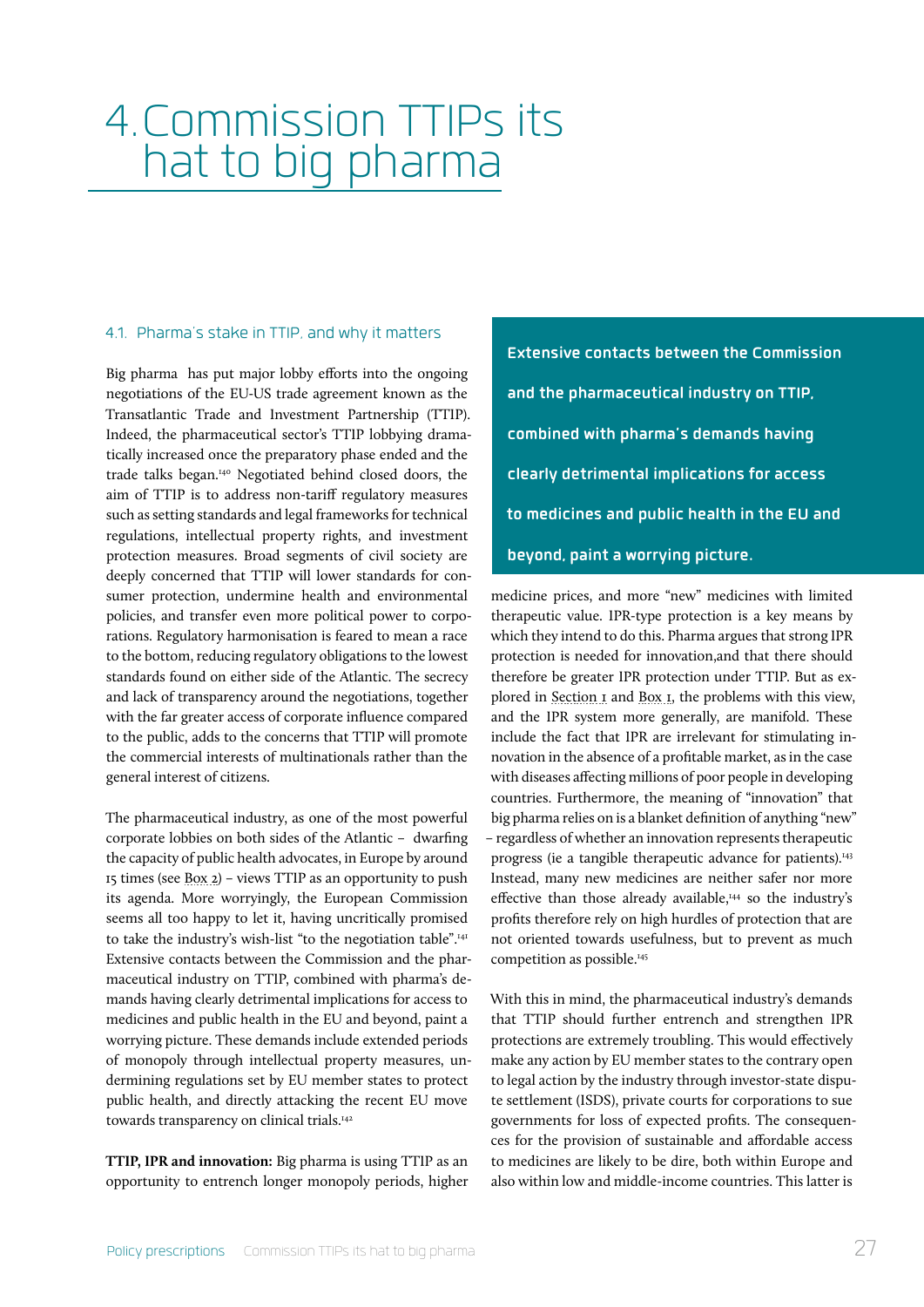due to the precedent-setting nature of TTIP: if big pharma succeeds at getting the deal to include "enhanced recognition" of the World Trade Organisation's controversial Trade Related Aspects of Intellectual Property Rights Agreement (TRIPS), there would likely be dire knock-on effects for third countries, particularly in the global south.<sup>[146](#page-40-0)</sup>

Bilateral trade agreements like TTIP provide the pharma lobby an opportunity to bolster IPR protections and lengthen the period of market exclusivity for its products. It is therefore vital that TTIP does not include IPR provisions within the definition of investment – and thereby open them up to ISDS, or within any other area of the agreement. This would enable US pharmaceutical companies to sue EU member states over measures to promote access to medicines (such as price controls, reimbursement decisions, marketing approvals and drug safety decisions, or stricter patentability standards), arguing that they would damage their investments protected by IPR[.147](#page-40-1) Such provisions will intensify health inequalities, compromise access to affordable medicines, and hand more power and privilege to an increasingly unaccountable industry.

**TTIPing point for transparency on clinical trial data:**  Shrouding the data obtained from clinical trials data in secrecy is dangerous for public health, because it can enable the benefits of medicines to be overrated and the harms downplayed. Citizens, medical practitioners, and researchers have the right to have access to full information on the medicines they take or prescribe. Clinical trial data cannot be considered commercially confidential information because human health is an overriding public interest (see [Box 5\)](#page-20-0).<sup>[148](#page-40-2)</sup>

In the context of TTIP, the pharma lobby promotes what it describes as an "aligned approach" between the EU and US on disclosure of clinical trial data, one that takes the "impact on commercial opportunities in third countries" into consideration. Thus, this aligned approach would ensure their model of control and profit is maintained not only in the EU and US, but helps to strengthen it abroad. The pharma wish list also seeks a "harmonized list of clinical trial result data fields" with agreement on what may be disclosed to the public, after ensuring "uniform protection of confidential commercial information and trade secrets"[.149](#page-40-3) The pattern is the same – enshrining provisions for secrecy both sides of the Atlantic and ensuring control over what clinical data can be released. Pharma's efforts to use TTIP to undermine clinical trial data disclosure are highly dangerous, particularly as ISDS could enable companies to sue governments if they decide to grant public access to the clinical trial data of industry.

**(Un-)Affordable medicines, at home and abroad:** The pharmaceutical sector is also targeting EU member states' ability to take decisions on pricing and reimbursement (P&R) – which is essential to keeping medicines affordable

**The corporate capture of policy-making, together with the threat of weakening democratic control over public health policy, are perhaps most vividly illustrated by the pharmaceutical industry's efforts to shape TTIP to its advantage – and everyone else's loss.**

– including by entrenching so-called "procedural safeguards" (such as penalties applicable to member states per day of delay on P&R decisions), many of which are designed to ensure companies have a voice in the internal pricing policies of governments. Pharma is also pursuing the inclusion of legal remedies like ISDS on P&R decisions, so that pharma companies would be able to sue governments over pricing decisions. For example, cutting a medicine price in order to respond to a public health challenge, and thereby frustrating companies' expectations of being able to impose monopoly prices.<sup>150</sup>

Because one of the objectives of TTIP is to set global standards, if big pharma gets its way, the EU-US trade agreement will have serious implications on access to medicines in third countries. The impacts could be felt particularly in the global south, where less transparency on the benefit and harm of medicines, longer monopolies, less generic competition, and limits on pricing policies will be even more harmful. Poorer countries with greater resource constraints, fewer and weaker institutions (eg health insurance and strong competition law) to balance intellectual property protection and higher prices, will have little defence against the increased power and protection of large pharmaceutical corporations, and the greater burden on public health systems and citizens will exclude more and more people from access to medicines.<sup>[151](#page-40-5)</sup>

The lessons from history about the impacts of neo-liberal trade agreements written by rich countries, and of draconian IPR protections over urgently needed medicines, as for example with antiretroviral drugs to treat HIV/AIDS, are lessons that big pharma would rather we did not learn. Unfortunately, not learning them will have a high cost, paid by thousands of lives in countries that do not have the economic or political clout to protect their citizens from the profit-over-life model that the pharma industry is now pushing through TTIP. A model that in future is likely to be imposed on other countries by way of the asymmetric power plays that underlie negotiations of free-trade agreements between major powers, like the US or the EU, and countries less able to protect their peoples' public health needs.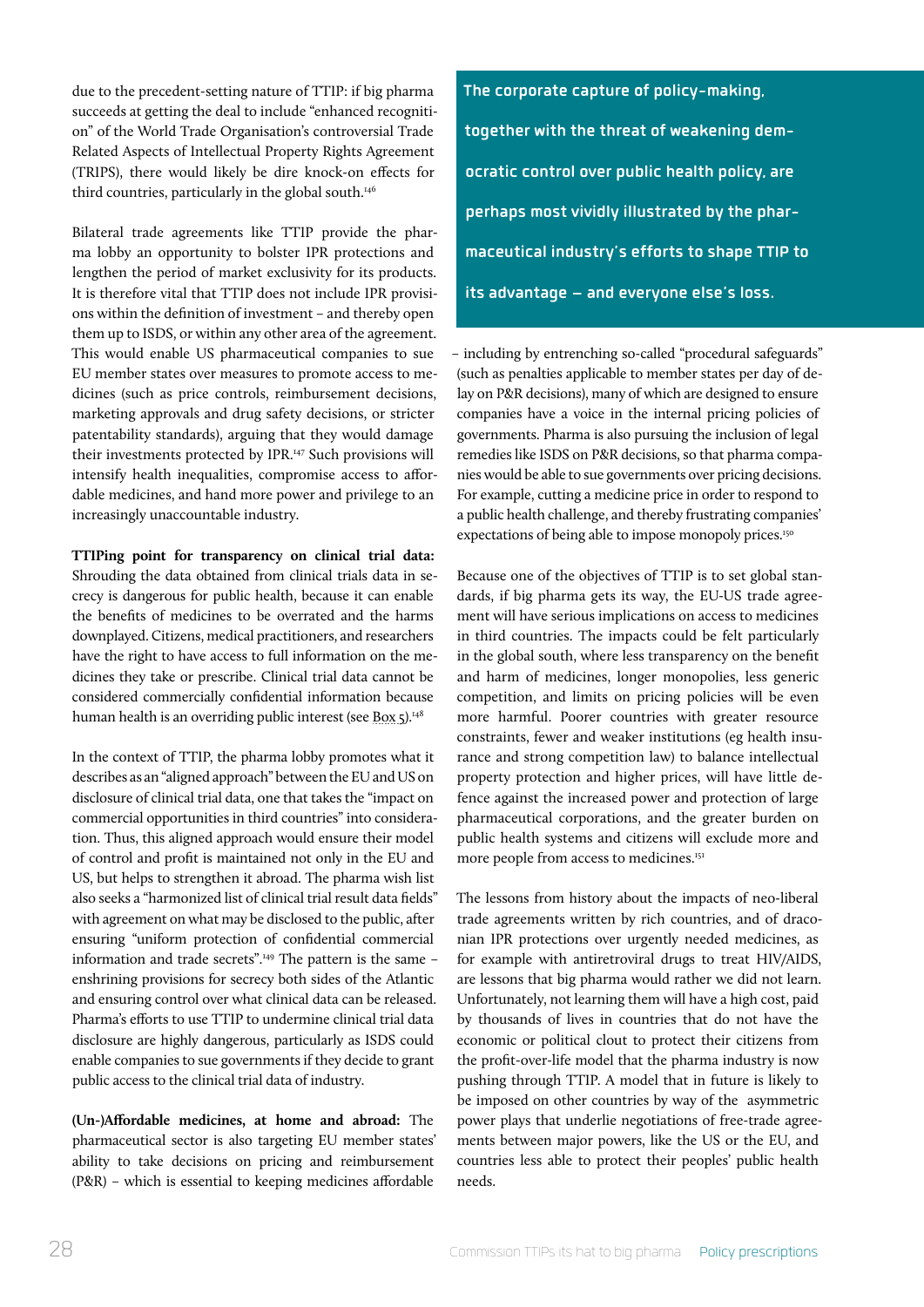<span id="page-28-0"></span>The lobbying efforts of big pharma, and the cosy relationship it enjoys with the European Commission – both in the Barroso II Commission and in the Juncker Commission – are explored below. The corporate capture of policy-making, together with the threat of weakening democratic control over public health policy, are perhaps most vividly illustrated by the pharmaceutical industry's efforts to shape TTIP to its advantage – and everyone else's loss.

the TTIP negotiations – DG Trade's lobby contacts about TTIP (ie participation in public consultations on TTIP, participation in Civil Society Dialogue sessions, and behind closed door meetings) show significant activity from the pharmaceutical sector. EFPIA had eight behind closed door meetings with DG Trade, Eli Lilly had four, Johnson & Johnson and EGA each had three, whilst Roche, Pfizer and MSD Sharp & Dohme all had two. GlaxoSmithKline, AESGP, EUCOPE, US Generics Pharma Association (GphA) and PhRMA also met at least once with DG Trade in this period.

## 4.2. A front row seat for pharma in TTIP negotiations under Barroso Commission

Between January 2012 and February 2014 – a period of industry agenda-setting and full-scale offensives to shape

Documents released to CEO under access to documents laws shed further light on the nature of some of the Commission's correspondence and meetings with big pharma during this period.

#### **TABLE 3: BIG PHARMA LOBBY AND THE BARROSO COMMISSION**

| Company                                                                      | <b>Meeting details</b>                                                                                                                                              | Key issues/ notes from CEO                                                                                                                                                                                                                                                                                                                                                                                                                                                                                                                                                                                                                                                                                                                                                                                                                                                                                                                                    |
|------------------------------------------------------------------------------|---------------------------------------------------------------------------------------------------------------------------------------------------------------------|---------------------------------------------------------------------------------------------------------------------------------------------------------------------------------------------------------------------------------------------------------------------------------------------------------------------------------------------------------------------------------------------------------------------------------------------------------------------------------------------------------------------------------------------------------------------------------------------------------------------------------------------------------------------------------------------------------------------------------------------------------------------------------------------------------------------------------------------------------------------------------------------------------------------------------------------------------------|
| Pfizer                                                                       | EU trade delegation meeting in USA, -<br>Nov 2013                                                                                                                   | Pfizer expressed its "strong support for TTIP, as the company realizes the<br>opportunity to tackle[,] in particular[,] regulatory barriers"152                                                                                                                                                                                                                                                                                                                                                                                                                                                                                                                                                                                                                                                                                                                                                                                                               |
| <b>Business</b><br><b>Coalition for</b><br>Transatlantic<br>Trade (BCTT)     | Met DG Trade and DG MARKT,<br>Oct 2013 (meeting included<br>representative from BCTT member<br>Johnson & Johnson)                                                   | BCTT presented its TTIP IPR chapter priorities, including "cooperation<br>vis-a-vis 3rd markets, data exclusivity for pharmaceuticals and protection<br>of trade secrets"; <sup>153</sup> the Commission noted the position and "welcomed<br>further submissions".                                                                                                                                                                                                                                                                                                                                                                                                                                                                                                                                                                                                                                                                                            |
| Eli Lilly                                                                    | Met Trade Commissioner De<br>Gucht's cabinet, March 2013<br>(including CEO, Brussels Lilly<br>employee, & their lobbyist from<br>Fleishman-Hillard <sup>154</sup> ) | Lilly's CEO John Lechleiter expressed strong support for TTIP "which<br>should be comprehensive and ambitious, addressing regulatory harmoni-<br>sation, intellectual property market provisionsand public procurement<br>measures" plus "set ambitious goals on regulatory harmonisation aspects,<br>including mutual recognition and clinical trials". <sup>155</sup>                                                                                                                                                                                                                                                                                                                                                                                                                                                                                                                                                                                       |
|                                                                              | Met De Gucht's cabinet, DG TRADE, -<br>November 2013                                                                                                                | Commission notes show Lilly more or less threatened that if it didn't get<br>its way, the industry would simply leave: in a "statement on risk for future<br>investments", Eli Lilly warned that "if pricing and reimbursement and IPR<br>protection are not favourable to an industrial base in the EU Nothing<br>impeaches that future investments go elsewhere." <sup>156</sup>                                                                                                                                                                                                                                                                                                                                                                                                                                                                                                                                                                            |
| German<br>Pharmaceutical<br>Industry<br><b>Association (BPI)</b><br>& EUCOPE | Met DG Trade, December 2013                                                                                                                                         | DG Trade privileged BPI and EUCOPE with a "general overview of the<br>timing and the content" of the TTIP negotiations. <sup>157</sup><br>BPI said TTIP is "an opportunity to address industry's concerns on finding<br>ways to disclose data while ensuring a certain level of protection for<br>commercial confidentiality".<br>BPI said commercial confidentiality is the "only way to protect products for<br>companies that do not have patents protected in foreign countries", and a<br>common approach on what is considered confidential information should<br>be agreed "on the basis of a case-by-case analysis."                                                                                                                                                                                                                                                                                                                                  |
| <b>EFPIA</b>                                                                 | DG Trade - numerous and frequent<br>meetings (11 meetings between Jan<br>2012 and Feb 14)                                                                           | TTIP meetings described by Commission as "friendly atmosphere" and<br>"very productive"; Commission routinely updated EFPIA on status of<br>negotiations. <sup>158</sup><br>In a more recent meeting between an EFPIA representative and the EU de-<br>legation in the US about a potential innovation chapter in TTIP, in June 2014,<br>EFPIA lobbied for the inclusion of "upstream regulatory cooperation that<br>would start way before a regulatory initiative has been put on the table". <sup>159</sup><br>In other words, the industry wants a formal seat at the table at an even<br>earlier stage of the policy-making process, because shaping the agenda of a<br>yet-to-be-proposed regulatory initiative would give it maximum influence.<br>This bold demand for institutionalised industry access and input at these<br>crucial early stages was welcomed by the Commission, who warmly<br>encouraged "more specific suggestions on his side". |
|                                                                              | Meeting with DG Trade & DG<br>SANCO (the predecessor to DG<br>SANTE, with a remit on health and<br>consumers), February 2014                                        | 3 EFPIA representatives, joined by member companies Eli Lilly and Roche,<br>lobbied the Commission to ensure the US and EU have the same, single,<br>clinical data requirements. <sup>160</sup>                                                                                                                                                                                                                                                                                                                                                                                                                                                                                                                                                                                                                                                                                                                                                               |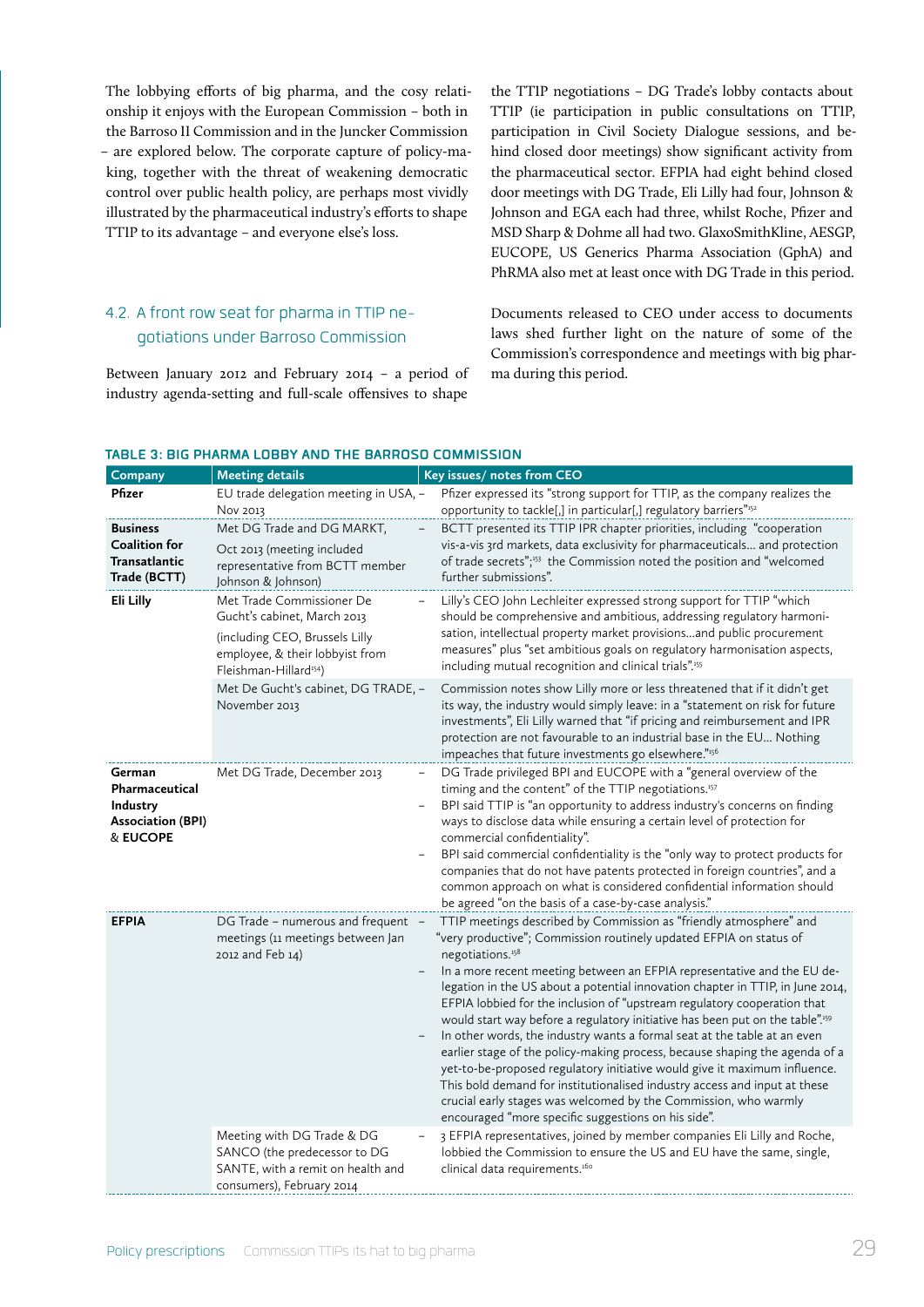<span id="page-29-0"></span>

| Company                                                                                                           | <b>Meeting details</b>                                                                                                                                     | Key issues/ notes from CEO                                                                                                                                                                                                                                                                                                                                                                                                                                                                                                                                                                                                                                                                                                                                                                                                                                                                                                                                                                                                                                                                                                                                                                                                                                                           |
|-------------------------------------------------------------------------------------------------------------------|------------------------------------------------------------------------------------------------------------------------------------------------------------|--------------------------------------------------------------------------------------------------------------------------------------------------------------------------------------------------------------------------------------------------------------------------------------------------------------------------------------------------------------------------------------------------------------------------------------------------------------------------------------------------------------------------------------------------------------------------------------------------------------------------------------------------------------------------------------------------------------------------------------------------------------------------------------------------------------------------------------------------------------------------------------------------------------------------------------------------------------------------------------------------------------------------------------------------------------------------------------------------------------------------------------------------------------------------------------------------------------------------------------------------------------------------------------|
| <b>EFPIA &amp; PhRMA</b><br>- represented<br>by <b>Eli Lilly</b> and<br><b>Biogen Idec</b><br>respectively        | EU-U.S. High Level Regulatory<br>Cooperation Forum (HLRCF) in April<br>2013                                                                                | The pharma trade associations described the biopharmaceutical industry as<br>"Valuable but Vulnerable". <sup>161</sup><br>They also claimed that "80% of the total potential gains [from TTIP] will<br>come from cutting costs imposed by unnecessary bureaucracy and regulati-<br>ons, as well as from liberalizing trade in services and public procurement".<br>EFPIA and PhRMA stated that "Harmonization of regulations facilitates<br>$\qquad \qquad -$<br>investment in R&D of new, innovative medicines targeting unmet patient<br>needs around the globe" and that therefore it "is vital that all stakeholders<br>- regulators, industry, policymakers and healthcare providers - collaborate".<br>One cannot fail to note the absence of public health groups or other civil<br>society from their list of "all stakeholders".<br>They also demanded "a harmonized list of clinical trial result data fields" and<br>agreement "on which of these data fields may be disclosed to the public"<br>- the latter of course implies that some of it should not be.<br>Another demand was for "EU / US uniform protection of confidential com-<br>mercial information and trade secrets, consistent with shared obligations<br>under Article 39.3 of the WTO TRIPS Agreement". |
| 40+ industry parti-<br>cipants included 3<br>from EFPIA, & re-<br>presentatives from<br>GlaxoSmithKline<br>& Teva | European Commission industry<br>stakeholder meeting on the IPR<br>Chapter in TTIP, attended by DG<br>TRADE, DG MARKT, DG TAXUD,<br>and DG AGRI, April 2012 | The most strongly supported priorities included "the need for both sides to<br>enforce protection of trade secrets" and "the importance of EU and US coope-<br>rating to promote high levels of IP protection and enforcement in 3rd countries".<br>On patents, EFPIA specifically intervened to express concerns about "IP<br>erosion, cost of litigation and enforcement, the need for the US and EU to<br>keep ahead on innovation processes."162 (See Section 3 for more on EFPIA.)                                                                                                                                                                                                                                                                                                                                                                                                                                                                                                                                                                                                                                                                                                                                                                                              |

## 4.3.The Juncker Commission: Keeping pharma close on TTIP

The start of the Junker Commission in November 2014 has certainly not marked a break in the close cooperation between the European Commission and the pharmaceutical industry regarding its interests in TTIP. The lead negotiators for the pharmaceuticals and medical devices

negotiating areas in TTIP are from DG Health and Food Safety (SANTE).<sup>163</sup> As well as industry lobby meetings with DG SANTE on TTIP, the online publishing of Trade Commissioner Cecilia Malmström and her cabinet's correspondence with stakeholders reveals considerable attentions from big pharma.<sup>164</sup> The Trade Commissioner's office have received numerous invitations and correspondence, as well as being involved in several meetings with big pharma.

| Company / lobbyist<br>/ association | Meeting, invitation or corres-<br>pondence details                                                                                                                                             | Key issues/ notes from CEO                                                                                                                                                                                                                                                                  |
|-------------------------------------|------------------------------------------------------------------------------------------------------------------------------------------------------------------------------------------------|---------------------------------------------------------------------------------------------------------------------------------------------------------------------------------------------------------------------------------------------------------------------------------------------|
| <b>EFPIA</b>                        | Two meetings with Trade<br>Commissioner Cecilia<br>Malmström's cabinet in<br>February 2015                                                                                                     | One meeting on the subject of "TTIP" and one on "Trade negotiations and<br>$\qquad \qquad -$<br>health."165                                                                                                                                                                                 |
| <b>EFPIA</b>                        | Meeting with DG SANTE<br>'medicinal products, authorisati-<br>ons and EMA' unit, 12 December<br>2014                                                                                           | The meeting was an "Exchange of view and update on latest developments<br>$\qquad \qquad -$<br>in international relations, in particular ongoing legislative initiatives in the<br>Unites States of America, Transatlantic Trade and Investment Partnership<br>(TTIP) and other topics".166 |
| EFPIA, AESGP, &<br>EGA              | Meeting with DG SANTE<br>'medicinal products, authori-<br>sations and EMA' unit, plus a<br>SANTE official from 'medicinal<br>products: quality, safety and<br>efficacy' unit, 16 February 2015 | As above.<br>$-$                                                                                                                                                                                                                                                                            |
| <b>Medtronic</b>                    | Meeting with Trade Com-<br>missioner Cecilia Malmström's<br>cabinet, 4 March 2015                                                                                                              | The world's third largest medical device company discussed "Medical device<br>$\qquad \qquad -$<br>and TTIP" with the Trade Commissioner's cabinet. <sup>167</sup>                                                                                                                          |

#### **TABLE 4: BIG PHARMA LOBBY AND THE JUNCKER COMMISSION**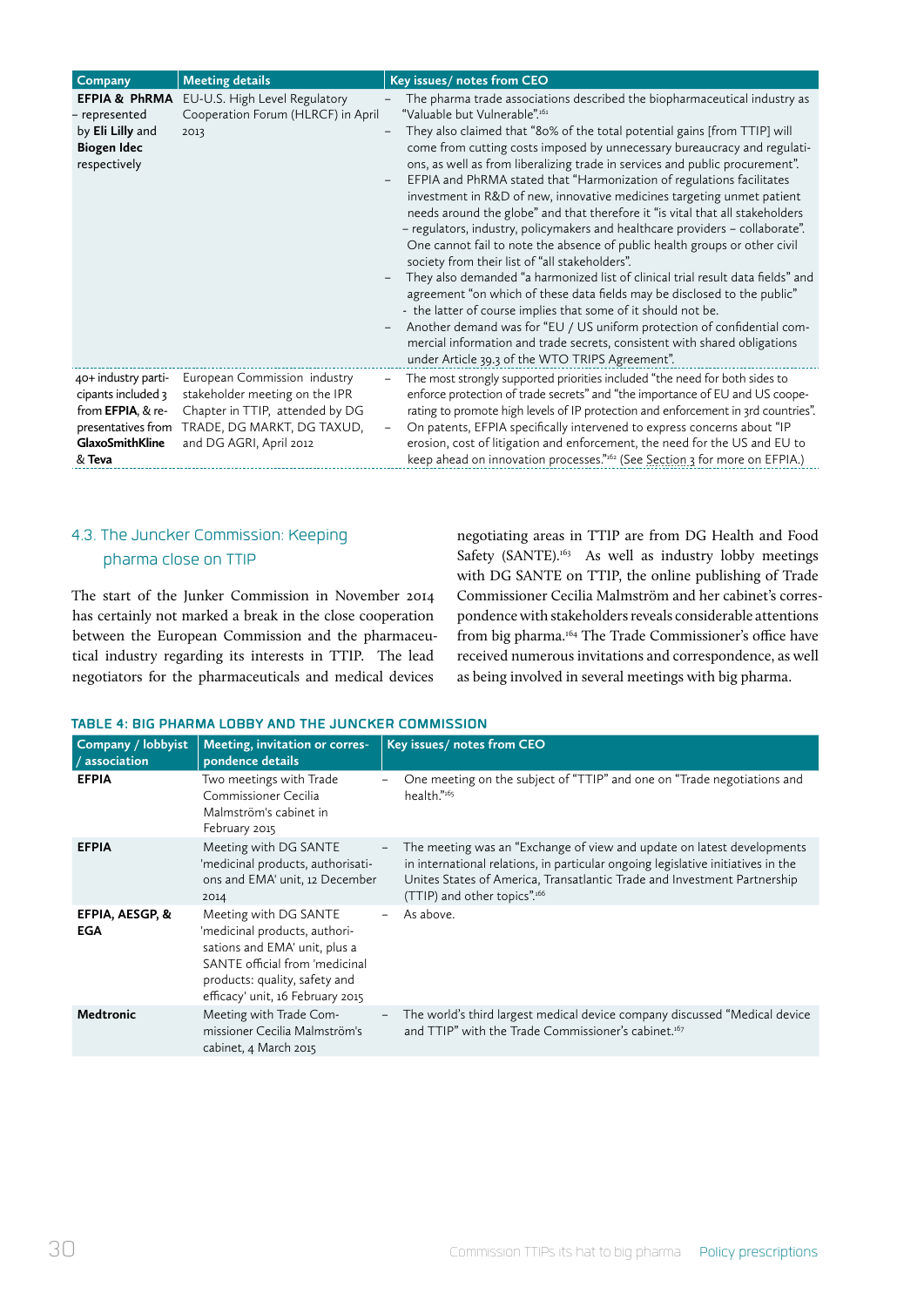| Company / lobbyist<br>/ association                                                                                                        | Meeting, invitation or corres-<br>pondence details                                                                                                                                                                                                                                                                                                                            | Key issues/ notes from CEO                                                                                                                                                                                                                                                                                                                                                                                                                                                                                                                                                                                                                                                                                                                                                                                                                                                                                                                                                                                                                                              |
|--------------------------------------------------------------------------------------------------------------------------------------------|-------------------------------------------------------------------------------------------------------------------------------------------------------------------------------------------------------------------------------------------------------------------------------------------------------------------------------------------------------------------------------|-------------------------------------------------------------------------------------------------------------------------------------------------------------------------------------------------------------------------------------------------------------------------------------------------------------------------------------------------------------------------------------------------------------------------------------------------------------------------------------------------------------------------------------------------------------------------------------------------------------------------------------------------------------------------------------------------------------------------------------------------------------------------------------------------------------------------------------------------------------------------------------------------------------------------------------------------------------------------------------------------------------------------------------------------------------------------|
| <b>European Centre</b><br>for International<br><b>Political Economy</b><br>(ECIPE), Alliance<br>for Healthcare<br>Competitiveness<br>(AHC) | Invitation to Trade<br>Commissioner Malmström<br>$(decimal)^{168}$ - to a roundtable<br>discussion on "the role of<br>healthcare in advancing<br>innovation, economic deve-<br>lopment and global health<br>through key trade negotiations, -<br>particularly with regards to<br>the Transatlantic Trade and<br>Investment Partnership (TTIP)"<br>in Brussels, March 2015.169 | Invite from neoliberal trade policy think tank ECIPE and AHC, a healthcare<br>employers association whose members include Abbott, Johnson & Johnson,<br>Medtronic and PhRMA) <sup>170</sup><br>The roundtable (which the Commissioner could not attend) was to focus on<br>$\qquad \qquad -$<br>"opportunities to enhance health innovation and patient access to care by<br>reducing trade barriers and increasing harmonization between the European<br>Union and the United States".<br>ECIPE and AHC's high-level lobby attempts raise concerns about transpa-<br>rency. ECIPE, despite declaring seven full time lobbyists in the Transparency<br>Register, declaresspending less than €9,999 on EU lobbying in 2014 <sup>171</sup> - a<br>dubiously low declaration. AHC is absent from the register (as of April 2015),<br>despite clearly being involved in EU pharmaceutical lobbying, being listed as<br>a client by Edelman Public Relations Worldwide, <sup>172</sup> and explicitly seeking the<br>"Inclusion of health services in the TTIP agreement"173 |
| <b>Novartis</b>                                                                                                                            | Novartis CEO sought meeting<br>with Trade Commissioner<br>Malmström at World Economic<br>Forum in Davos, January 2015<br>(unsuccessful)                                                                                                                                                                                                                                       | Meeting's proposed agenda (which the Commissioner could not attend) was<br>"to discuss how Novartis can contribute to strengthening the EU's global<br>leadership through trade policy". <sup>174</sup><br>The Chief Executive of Swiss pharmaceutical giant Novartis Joseph Jimenez<br>pointed out in his correspondence that he is also now President of EFPIA<br>and Chair of PhRMA - both the EU and US' major pharma trade lobbies.<br>Insisting that "solid IP provisions in trade agreements" are the only way for<br>the pharmaceutical industry to retain its global leadership, the Novartis boss<br>was keen to discuss "how the pharmaceutical industry as a whole can get<br>involved".<br>In the Transparency Register Novartis declares spending between €1.5 - €2<br>million on EU lobbying in 2014, as well as having five lobbyists with<br>Parliamentary access passes <sup>175</sup> and employing lobby consultancy Acumen<br>Public Affairs. <sup>176</sup>                                                                                       |
| <b>VCI (German</b><br>chemical industry<br>trade association)                                                                              | <b>VCI President invited</b><br>Commissioner Malmström to be<br>guest of honour at a European<br>Parliamentary Reception in<br>Brussels, May 2015 (unknown if<br>accepted) <sup>177</sup>                                                                                                                                                                                     | The Parliamentary Reception was intended to discuss "how to tackle the<br>challenges that the chemical-pharmaceutical industry is currently facing".178<br>VCI made clear in its correspondence that the chemical-pharmaceutical<br>industry "is an ardent supporter of further trade liberalisation and strongly<br>supports the Juncker-Commission's priority of establishing an ambitious and<br>comprehensive agreement with the United States".<br>VCI views "regulatory cooperation section in the TTIP as a new milestone<br>for developing the next generation of international trade rules".<br>In the Transparency Register VCI declares spending between €3.5-€4 million                                                                                                                                                                                                                                                                                                                                                                                     |

euros on EU lobbying in 2014 and has 26 full-time equivalent lobbyists.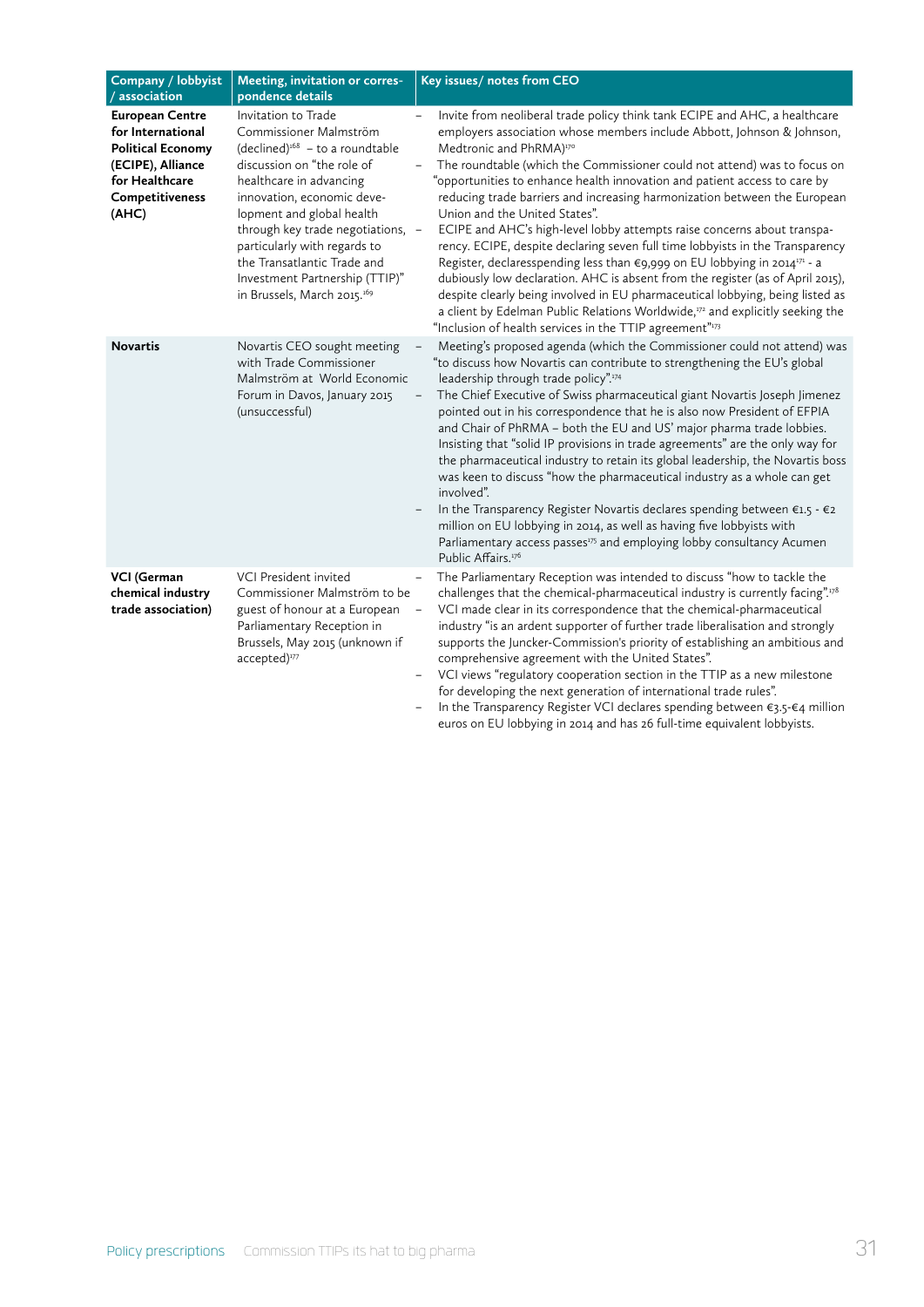#### BOX 7

## E-cigarettes: Pharma lobbying on controversial EU tobacco products law

**Background:** The negotiation of the EU Tobacco Products Directive, which entered into force in May 2014 after formal approval from the European Parliament in February 2014 and European Council March 2014, was one of the most fraught lobbying battles of recent years. Not only because it concerned the multi-billion tobacco industry, which profits from harm and has a long history of misinformation and manipulation, but because of the entry onto the scene of a new product, the e-cigarette.

E-cigarettes contain nicotine but not tobacco, and therefore cross onto the turf of one of the pharmaceutical industry's big sellers – nicotine replacement therapies (NRTs) aimed at helping smokers quit, such as nicotine patches or gum. The smoking cessation market is dominated by brands such as Novartis' Nicotinell, GlaxoSmithKline's NiQuitin and Pfizer's Nicorette – products whose sales have dropped since the rise of e-cigarettes.<sup>[179](#page-41-0)</sup>

It appeared that the pharmaceutical industry was therefore keen to ensure that e-cigarettes be classed as medicine; the costly process of getting a product thus registered would push many of the smaller e-cigarette manufacturers out of the market. Leaving pharmaceutical companies, which have the resources to undertake the cost of clinical trials etc, to muscle in on the e-cigarette market<sup>[180](#page-41-1)</sup>

Under the Commission's original TPD proposals, e-cigarettes would have been classified as a medicine, subjected to clinical testing

and possibly only been available in pharmacies in some countries. The process of getting a product licensed as a medicine is costly. As a result, lobbying on the issue of e-cigarette classification and restrictions in the TPD was voracious, with arguments put forth that this would kill the "cottage-industry" of e-cigarette manufacturers, and force people to keep smoking. When CEO reported on some of the e-cigarette lobby tactics, including MEPs receiving free e-cigarettes in their letter boxes, and hundreds of emails apparently from e-cigarette users making emotive pleas not to "ban" e-cigarettes, the reaction from the e-cigarette industry and users was equally voracious, claiming that the 'real lobbyists' on e-cigarettes was big pharma.<sup>[181](#page-41-2)</sup>

**Pharma urges DG SANCO to classify e-cigarettes as medicines:** According to results from access to documents requests, pharmaceutical industry players were indeed actively lobbying on the TPD and the regulation of e-cigarettes.<sup>[182](#page-41-3)</sup>

For example, the Association of the European Self-Medication Industry (AESGP), including representatives of companies producing NRTs GlaxoSmithKline (GSK) and Johnson & Johnson met with DG SANCO in May 2013, arguing that "all nicotine containing products (with the exception of tobacco)" should be classed as medicine.<sup>183</sup> GSK also had extensive email correspondence with DG SANCO on the same topic, the release of which caused something of a media stir in February 2014.[184](#page-41-5) The general analysis was that pharma companies' primary concern was the threat posed

by e-cigarettes to nicotine gum, patches and tablets.

There is clear evidence that the pharmaceutical industry, among others, was promoting its interests during the negotiation of the TPD by lobbying for e-cigarettes to be regulated as medicines. Out of 41 released documents of correspondence between DG SANCO and lobbyists between July and December 2013, nine related to the pharmaceutical industry. The rest pertained to tobacco industry correspondence.[185](#page-41-6)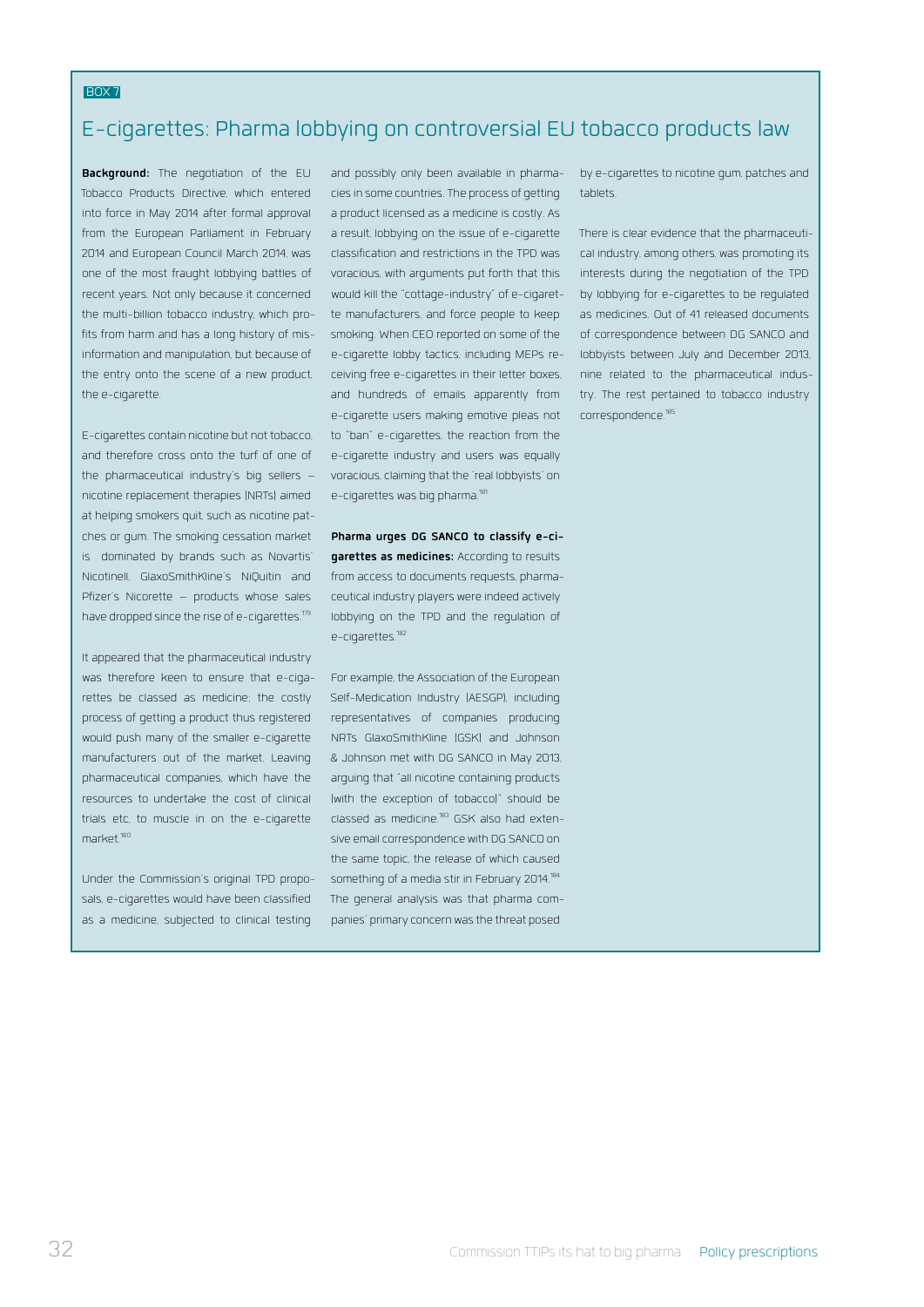# <span id="page-32-0"></span>5. Conclusion

The pharmaceutical industry holds the reigns of a vast and well-resourced lobbying machine in Brussels, enjoying almost systematic access to European Commission decision-makers. This breeds serious fears over excessive influence of big pharma on EU decision-making, to the detriment of public health and trade justice.

The colossal, multi-million lobbying expenditure from pharma companies, trade associations, and lobby firms acting on their behalf, dramatically dwarfs the spending of civil society public health and access to medicines advocates by around 15 times. Extensive meetings with policy-makers – including over 50 meetings with EU pharma trade association EFPIA in the first four and half months of the Juncker Commission – and participation in Commission advisory groups are some of the channels of influence that the pharmaceutical industry uses to promote its interests.

A major rebalancing of interests is urgently needed, beginning with full transparency over industry lobbying and influence. This can can only come through a truly mandatory EU lobby register, both monitored and sanctioned, as well as full and automatic disclosure of lobby meetings at all levels of policy-makers – not only the highest-level, which leaves transparency around lobby contacts for the bulk of Commission officials dependent on time-consuming and often incomplete access to documents requests.

An end to industry representatives sitting on advisory groups in their "personal capacity" is long overdue, as is a publicly demonstrated rebalancing of interests in expert groups. This needs to be accompanied by a shift away from the regulatory culture that fails to see the profit-motivated interests of the regulated as being at odds with the public-good motivated responsibilities of the regulator.

There has been an effective capture of the narrative around medicine and health policies by the pharmaceutical industry agenda, which makes its role and legitimacy unassailable in the minds of many. Thus the pharmaceutical industry's rhetoric can often win over both the public and policy makers with language about property rights fuelling 'innovation' and 'research', while framing regulation of the sector

**Shining a light on the pharmaceutical lobby's firepower, and deconstructing its agenda, is a crucial step in serving genuine public health needs, and truly facilitating access to essential medicines the world over.**

as a 'barrier' to the same. Meanwhile the capture of EU research funding through public-private projects like IMI grows apace. Greater understanding of the reality behind the rhetoric is urgently needed, as a first step to making one of the world's most profitable, most powerful, and most problematic industries fit to serve the goals of public health.

One of the clearest examples of the political consequences of the firepower of the pharmaceutical lobby is the way that secrecy around clinical trials results is being pushed by big pharma's lobbying on TTIP. Citing "commercial confidentiality" it is effectively denying patients, doctors, and researchers access to unbiased information about the safety and efficacy parameters of a drug, based on both the results and the methodologies of its testing.

Shining a light on the pharmaceutical lobby's firepower, and deconstructing its agenda, is a crucial step in serving genuine public health needs, and truly facilitating access to essential medicines the world over.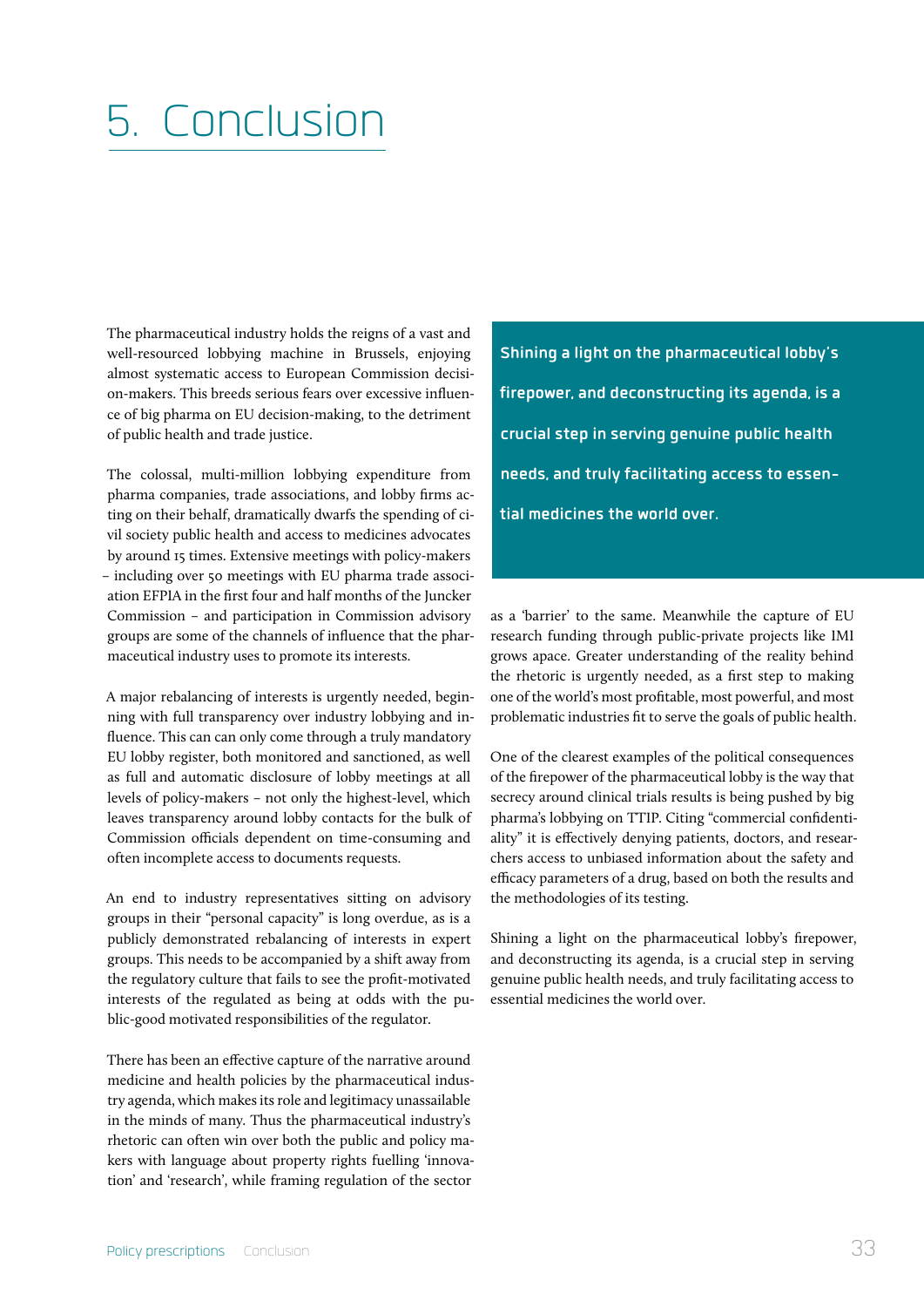# <span id="page-33-1"></span><span id="page-33-0"></span>Appendix

## Methodology for identifying pharmaceutical com- panies in the Transparency Register (TR):

The 40 pharmaceutical companies identified in the TR (as of 04/04/15) were identified first by searching "pharmaceutical" in the TR search function, then narrowing this down to those listed under the category "Companies & groups" (a sub-category of Section II – In-house lobbyists and trade/ business/professional associations). An individual search was also carried out for all EFPIA member companies in the TR. All pharmaceutical companies named in the 2012 CEO& HAI 'Divide and Conquer' report were also searched for individually. Major chemicals companies which also have pharmaceutical branches/subsidiaries were not included unless they are also members of EFPIA, eg Bayer.

#### Methodology for identifying pharmaceutical trade associations in the Transparency Register

The 18 pharmaceutical trade associations identified in the TR (as of 11/04/15) were identified first by searching "pharmaceutical" in the TR search function, then narrowing this down to those listed under the category "Trade and business associations" (a sub-category of Section II – In-house lobbyists and trade/business/professional associations). An individual search was also carried out for all pharmaceutical trade associations named in the 2012 CEO& HAI 'Divide and Conquer' report. Trade associations of pharmacists (eg the Royal Pharmaceutical Society of Great Britain (RPS)) were not included in the results.

#### Methodology for identifying pharmaceutical trade associations in the Transparency Register

The 25 lobby consultancies with one or more pharmaceutical industry client identified in the TR (as of 13/04/15) were identified via several search steps. Firstly, the lobby consultancies with pharmaceutical industry clients named in the 2012 CEO & HAI 'Divide and Conquer' report were searched for individually to ascertain whether they still had one or more pharma client. Secondly, all pharmaceutical companies and trade associations identified in the TR under the previously described two search methodologies were searched for by name, with the result that any lobby consultancy they are listed as a client of would show up in the search results. Thirdly, EFPIA members not signed up to the TR were searched for by name, with the result that those named as a client by any lobby consultancy in the register would show up in the search results.

#### Methodology for identifying civil society groups working on medicines/public health issues in the Transparency Register

The eight non-governmental/non-profit/civil society organisations working on medicines/pharmaceutical/public health issues and related dossiers at EU level were identified first by searching the TR (as of  $oI/O7/I5$ ) for those organisations named in the 2012 CEO & HAI 'Divide and Conquer' report. A further search was done of organisations which appeared under the search for "pharmaceutical" in the TR and were listed under the Section III – Non-governmental organisations. These were then considered, discounting organisations which receive funding from, or partner with, the pharmaceutical industry, and including organisations which focus on public health, consumer organisations and groups working on access to medicines.

**Disclaimer:** The lists resulting from the search methodologies detailed above cannot be guaranteed to be exhaustive, and resulting data may be subject to omissions resulting from the TR's own search engine, as well as reasonable human error or omission. The data in the TR is changing constantly, with some entries updated on any given day. The data in this report therefore only represents the TR data for the specific dates that the research was carried out, as stated in the methodology, or where other dates are provided in the text or footnotes of this report ["as of DD/MM/YY"]. Any subsequent changes or additions to the Transparency Register are therefore not accounted for, and this report makes no claims to the accuracy of the data for any other dates than those given in the report.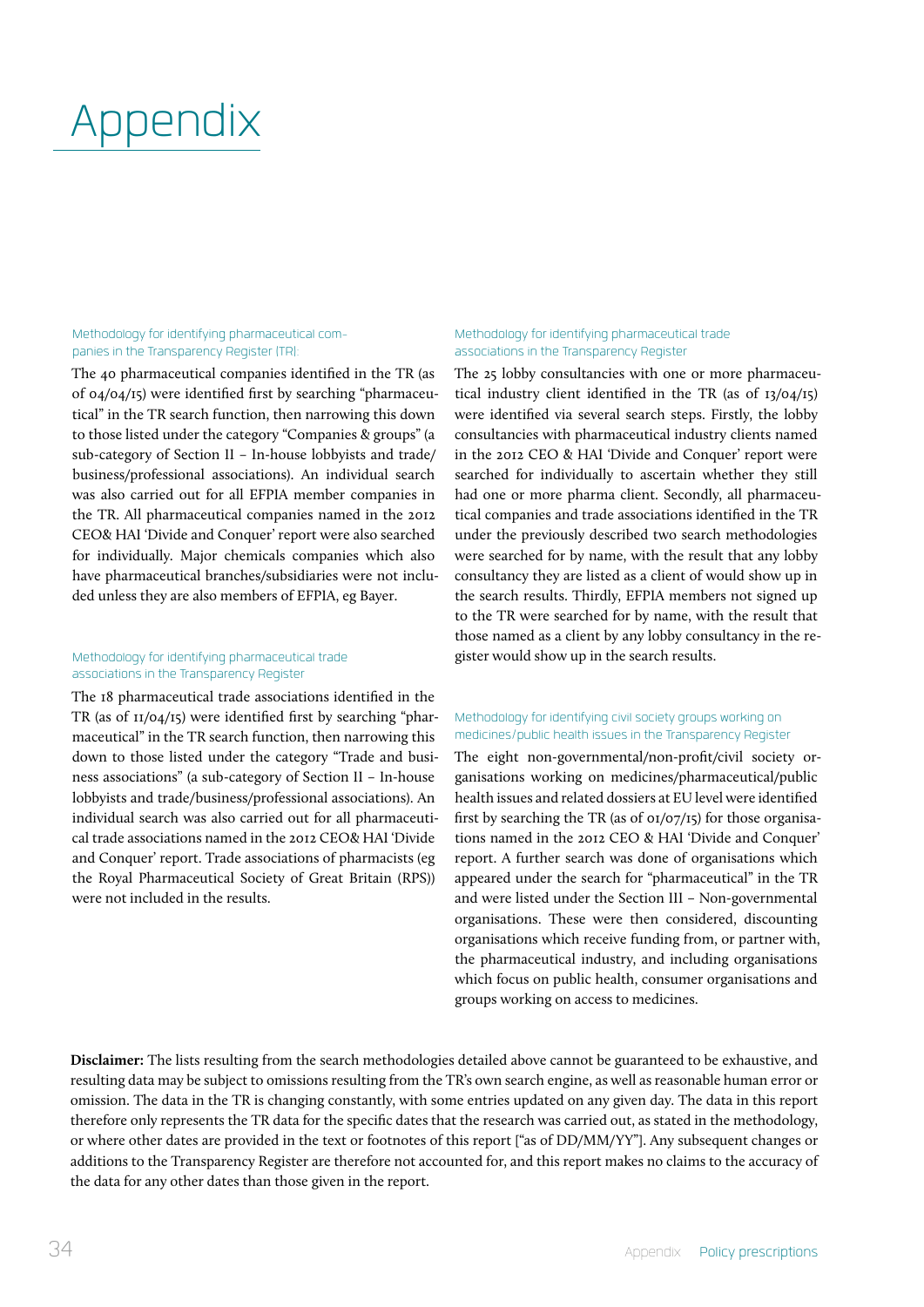## <span id="page-34-0"></span>Notes

- <span id="page-34-1"></span>1. CEO and HAI, Divide & Conquer: A look behind the scenes of the EU pharmaceutical industry, Research paper, March 2012, [http://corporateeurope.org/sites/](http://corporateeurope.org/sites/default/files/28_march_2012_divideconquer.pdf) [default/files/28\\_march\\_2012\\_divideconquer.pdf](http://corporateeurope.org/sites/default/files/28_march_2012_divideconquer.pdf)
- <span id="page-34-2"></span>2. TACD IP Policy Committee blog, Pharma is moving fast: What is coming up in pharmaceuticals in Europe, by Yannis Natsis, 17/03/2015,<http://tacd-ip.org/archives/1323>
- <span id="page-34-3"></span>3. TACD IP Policy Committee blog, Pharma is moving fast, *ibid.*
- 4. Unblinding the public: Changing the narrative on pharmaceutical drug development, accountability and global health. Convening hosted by the Open Society Foundation's Access to Essential Medicines Initiative (AEMI), November 18 & 19, 2013, Meeting Report
- <span id="page-34-4"></span>5. TACD, IP Policy Committee blog, European Commission and Council´s new "Pharmish" terms on access to medicines, by David Hammerstein, 18 February 2015, [http://](http://tacd-ip.org/archives/1305) [tacd-ip.org/archives/1305](http://tacd-ip.org/archives/1305)
- <span id="page-34-5"></span>6. TACD, IP Policy Committee blog, European Commission and Council´s new "Pharmish" […], *ibid.*
- 7. Unblinding the public, *ibid.*
- <span id="page-34-6"></span>8. Unblinding the public, *ibid.*
- <span id="page-34-7"></span>9. Unblinding the public, *ibid.*
- <span id="page-34-8"></span>10. Unblinding the public, *ibid.*
- <span id="page-34-9"></span>11. World Health Organization, Public Health, Innovation and Intellectual Property Rights: Report of the Commission on IP Rights, Innovation and Public Health, 2006, <http://bit.ly/1uaTf0w>
- <span id="page-34-10"></span>12. European Competition Pharmaceutical Sector Inquiry, Final Report (2009), [http://ec.europa.eu/competition/](http://ec.europa.eu/competition/sectors/pharmaceuticals/inquiry) [sectors/pharmaceuticals/inquiry](http://ec.europa.eu/competition/sectors/pharmaceuticals/inquiry)
- 13. TTIP: A Civil Society Response to the Big Pharma wish list, Joint position March 2014, [http://commonsnetwork.](http://commonsnetwork. eu/wp-content/uploads/2014/03/A-Civil-Society-Re- sponse-to-the-Big-pharma-wish-list_Nov2014.pdf)  [eu/wp-content/uploads/2014/03/A-Civil-Society-Re](http://commonsnetwork. eu/wp-content/uploads/2014/03/A-Civil-Society-Re- sponse-to-the-Big-pharma-wish-list_Nov2014.pdf)[sponse-to-the-Big-pharma-wish-list\\_Nov2014.pdf](http://commonsnetwork. eu/wp-content/uploads/2014/03/A-Civil-Society-Re- sponse-to-the-Big-pharma-wish-list_Nov2014.pdf) Leaked pharma industry wishlist available at: [http://open](http://open- medicineeu.blogactiv.eu/files/2013/12/TTIP-AGENDA.pdf)[medicineeu.blogactiv.eu/files/2013/12/TTIP-AGENDA.pdf](http://open- medicineeu.blogactiv.eu/files/2013/12/TTIP-AGENDA.pdf)
- <span id="page-34-11"></span>14. TTIP: A Civil Society Response to the big pharma wish list, *ibid.*
- <span id="page-34-12"></span>15. Peter C. Gøtzsche, Deadly Medicines and Organised Crime: How big pharma has corrupted healthcare, 2013, Introduction.
- <span id="page-34-13"></span>16. Ben Goldacre, *Bad Pharma: How Drug Companies Mislead Doctors and Harm Patients Bad Pharma*, 2012, p. ix and xi
- <span id="page-34-14"></span>17. Ben Goldacre, *ibid.* p.xi
- <span id="page-34-15"></span>18. Merck, NuvaRing, See 'Important Safety Information', [http://www.nuvaring.com/consumer/how\\_to\\_use/](http://www.nuvaring.com/consumer/how_to_use/)
- <span id="page-34-16"></span>*19. The Guardian*, NuvaRing caused my daughter's death. Like so many women, she had no idea of the risks, by

Karen Langhart, 22/06/15, [http://www.theguardian.com/](http://www.theguardian.com/commentisfree/2015/jun/22/nuvaring-merck-daughter-death-women-risks) [commentisfree/2015/jun/22/nuvaring-merck-daughter](http://www.theguardian.com/commentisfree/2015/jun/22/nuvaring-merck-daughter-death-women-risks)[death-women-risks](http://www.theguardian.com/commentisfree/2015/jun/22/nuvaring-merck-daughter-death-women-risks)

*New York Post*, \$100M settlement over Merck's NuvaRing now final, by Associated Press, 05/06/14, [http://nypost.](http://nypost.com/2014/06/05/100m-settlement-over-mercks-nuvaring-now-final/) [com/2014/06/05/100m-settlement-over-mercks-nuvar](http://nypost.com/2014/06/05/100m-settlement-over-mercks-nuvaring-now-final/)[ing-now-final/](http://nypost.com/2014/06/05/100m-settlement-over-mercks-nuvaring-now-final/)

- <span id="page-34-17"></span>*20. Spiegel Online*, Conflict 1: A Growing Gap Between Essential Medicines and Profitable Fields of Business, April 01, 2015, [http://www.spiegel.de/international/imi](http://www.spiegel.de/international/imi-gap-between- medicines-and-profitable-fields-of-business-a-1025560. html)[gap-between- medicines-and-profitable-fields-of-busi](http://www.spiegel.de/international/imi-gap-between- medicines-and-profitable-fields-of-business-a-1025560. html)[ness-a-1025560. html](http://www.spiegel.de/international/imi-gap-between- medicines-and-profitable-fields-of-business-a-1025560. html)
- <span id="page-34-18"></span>21. CEO, Medicines in Europe Forum, ISDB, European Directive on trade secrets: A threat to access to public health, 10 February 2015, Joint briefing paper, [http://](http://english.prescrire.org/Docu/DOCSEUROPE/20150210_TradeSecretsJointBriefingPaper.pdf) [english.prescrire.org/Docu/DOCSEUROPE/20150210\\_](http://english.prescrire.org/Docu/DOCSEUROPE/20150210_TradeSecretsJointBriefingPaper.pdf) [TradeSecretsJointBriefingPaper.pdf](http://english.prescrire.org/Docu/DOCSEUROPE/20150210_TradeSecretsJointBriefingPaper.pdf)
- <span id="page-34-19"></span>22. EFPIA welcomes the Commission's Proposal on the protection of undisclosed know-how and business information ("Trade Secrets"), 28 November 2013, [http://](http://www.efpia.eu/mediaroom/129/44/EFPIA-welcomes-the-Commission-39-s-Proposal-on-the-protection-of-undisclosed-know-how-and-business-information-quot-Trade-Secrets-quot) [www.efpia.eu/mediaroom/129/44/EFPIA-welcomes](http://www.efpia.eu/mediaroom/129/44/EFPIA-welcomes-the-Commission-39-s-Proposal-on-the-protection-of-undisclosed-know-how-and-business-information-quot-Trade-Secrets-quot)[the-Commission-39-s-Proposal-on-the-protection-of](http://www.efpia.eu/mediaroom/129/44/EFPIA-welcomes-the-Commission-39-s-Proposal-on-the-protection-of-undisclosed-know-how-and-business-information-quot-Trade-Secrets-quot)[undisclosed-know-how-and-business-information-quot-](http://www.efpia.eu/mediaroom/129/44/EFPIA-welcomes-the-Commission-39-s-Proposal-on-the-protection-of-undisclosed-know-how-and-business-information-quot-Trade-Secrets-quot)[Trade-Secrets-quot](http://www.efpia.eu/mediaroom/129/44/EFPIA-welcomes-the-Commission-39-s-Proposal-on-the-protection-of-undisclosed-know-how-and-business-information-quot-Trade-Secrets-quot)
- <span id="page-34-20"></span>23. CEO, ISDB, MiEF, European Directive on trade secrets: the JURI Committee must profoundly improve this text, 20 March 2015, [http://www.isdbweb.org/en/publications/](http://www.isdbweb.org/en/publications/view/european-directive-on-trade-secrets-the-juri-committee-must-profoundly-improve-this-text) [view/european-directive-on-trade-secrets-the-juri-com](http://www.isdbweb.org/en/publications/view/european-directive-on-trade-secrets-the-juri-committee-must-profoundly-improve-this-text)[mittee-must-profoundly-improve-this-text](http://www.isdbweb.org/en/publications/view/european-directive-on-trade-secrets-the-juri-committee-must-profoundly-improve-this-text)
- <span id="page-34-21"></span>24. EFPIA Position Trade, Growth and Intellectual Property – Strategy for the protection and enforcement of intellectual property rights in third countries (COM(2014) 389 final), 04 November 2014, [http://www.efpia.eu/uploads/](http://www.efpia.eu/uploads/Modules/Documents/efpia-position-on-ec-communication-trade-growth-and-ip.pdf) [Modules/Documents/efpia-position-on-ec-communica](http://www.efpia.eu/uploads/Modules/Documents/efpia-position-on-ec-communication-trade-growth-and-ip.pdf)[tion-trade-growth-and-ip.pdf](http://www.efpia.eu/uploads/Modules/Documents/efpia-position-on-ec-communication-trade-growth-and-ip.pdf)
- <span id="page-34-22"></span>25. *ibid.*
- <span id="page-34-23"></span>26. *ibid.*
- <span id="page-34-24"></span> $27.$  See [appendix](#page-33-1) for how this representative but not necessarily exhaustive list of eight civil society organisations was identified. The calculation is based on their maximum estimated lobby expenditure declared in the TR as of 01/07/15, and the eight organisations are European Public Health Alliance (EPHA), Health Action International (HAI Europe), European Consumers Organisation (BEUC), Which?, the AGE Platform, Association Mieux Prescrire, Africa Europe Faith and Justice Network (AEFJN), Access to Medicine Foundation.
- <span id="page-34-25"></span><sup>28</sup>. TR: EFPIA, 2014 lobby expenditure of  $\epsilon$  5,071,000; and Bayer, 2014 lobby expenditure of  $\epsilon$  2.460,000.
- <span id="page-34-26"></span>29. Number of lobbyists (both no. FTE and no. accredited to the European Parliament) of lobby consultancies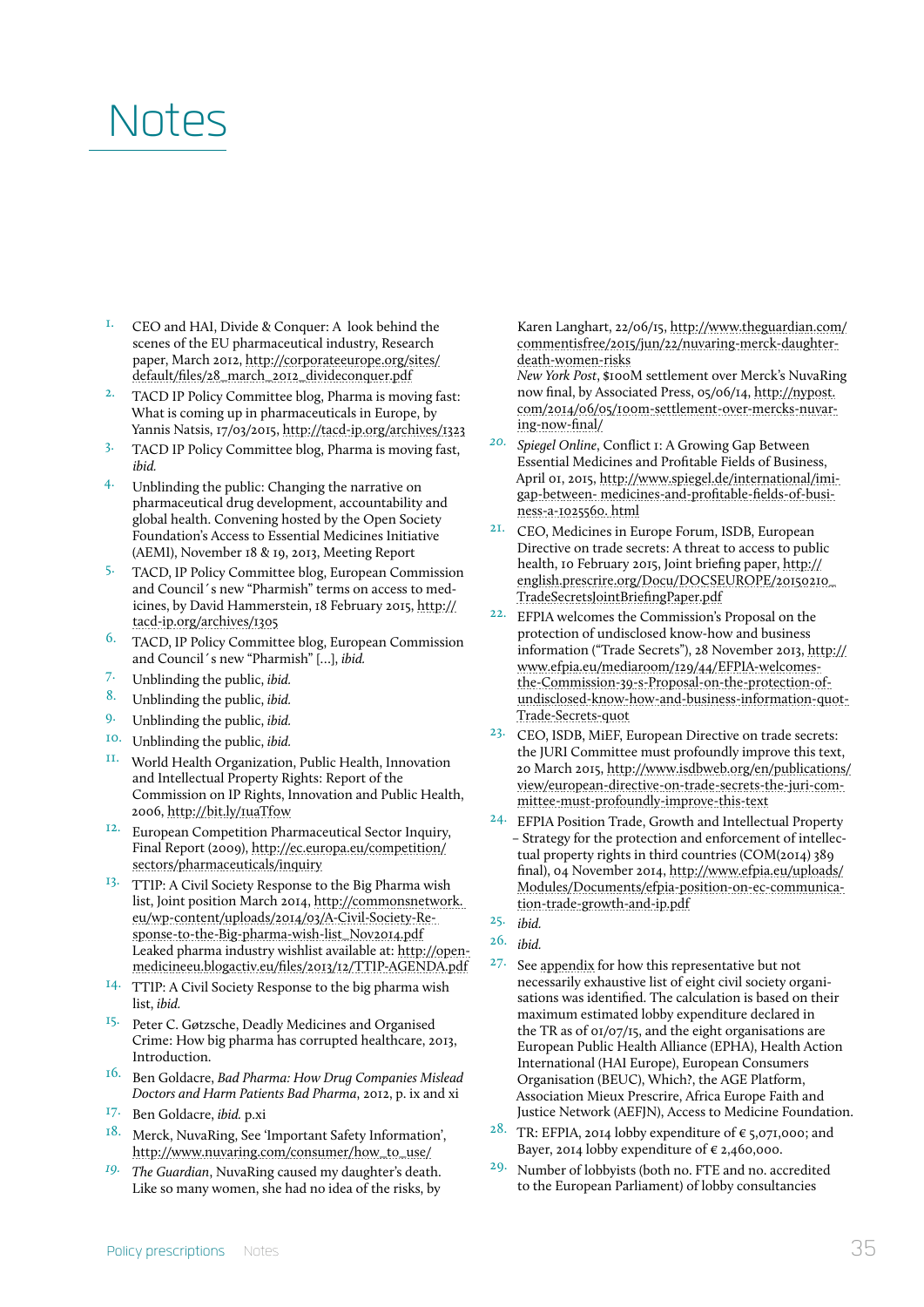employed by pharma industry actors have not been included in this estimate, as it is not possible to estimate how many of their total lobbyists are working on behalf of pharma clients and for what proportion of their time.

- <span id="page-35-0"></span>30. CEO and HAI, Divide & Conquer, *ibid.*
- <span id="page-35-1"></span> $3<sup>I</sup>$ . This may in part be due to the update of the Transparency Register's guidelines and declaration requirements, as well as the introduction by EFPIA of guidelines for its members (which many of the pharmaceutical companies in the register are a member of).
- <span id="page-35-2"></span>32. TR: Alexion Pharmaceuticals, last modified on: 06/02/2015, [http://ec.europa.eu/transparen](http://ec.europa.eu/transparencyregister/public/consultation/displaylobbyist.do?id=611074012464-89)[cyregister/public/consultation/displaylobbyist.](http://ec.europa.eu/transparencyregister/public/consultation/displaylobbyist.do?id=611074012464-89) [do?id=611074012464-89](http://ec.europa.eu/transparencyregister/public/consultation/displaylobbyist.do?id=611074012464-89), and G Plus Ltd, last modified on: 28/04/2015, [http://ec.europa.eu/transparencyregister/](http://ec.europa.eu/transparencyregister/public/consultation/displaylobbyist.do?id=7223777790-86) [public/consultation/displaylobbyist.do?id=7223777790-86](http://ec.europa.eu/transparencyregister/public/consultation/displaylobbyist.do?id=7223777790-86)
- <span id="page-35-3"></span>33. TR: Stallergenes, last modified on: 04/03/15, [http://](http://ec.europa.eu/transparencyregister/public/consultation/displaylobbyist.do?id=200207410672-48) [ec.europa.eu/transparencyregister/public/consultation/](http://ec.europa.eu/transparencyregister/public/consultation/displaylobbyist.do?id=200207410672-48) [displaylobbyist.do?id=200207410672-48,](http://ec.europa.eu/transparencyregister/public/consultation/displaylobbyist.do?id=200207410672-48) and FTI Consulting Belgium, last modified on: 20/04/2015, [http://](http://ec.europa.eu/transparencyregister/public/consultation/displaylobbyist.do?id=29896393398-67) [ec.europa.eu/transparencyregister/public/consultation/](http://ec.europa.eu/transparencyregister/public/consultation/displaylobbyist.do?id=29896393398-67) [displaylobbyist.do?id=29896393398-67](http://ec.europa.eu/transparencyregister/public/consultation/displaylobbyist.do?id=29896393398-67)
- <span id="page-35-4"></span>34. Based on the TR entries of these firms, as of 13/05/15
- <span id="page-35-5"></span>35. Community Public Affairs, Edelman Public Relations Worldwide, Grayling, APCO Worldwide, Rohde Public Policy. Based on their respective TR entries, as of 13/05/15
- <span id="page-35-6"></span>36. Interel European Affairs, FIPRA International Limited, Fleishman-Hillard, Rohde Public Policy, Marking Public Affairs bvba. Based on their respective TR entries, as of 13/05/15
- <span id="page-35-7"></span>37. Based on TR entries of Interel (Astellas listed as client for below  $\epsilon$ 9,999 in 2014) and Hill & Knowlton (Chiesi Farmaceutici SPA listed as a client for €25,000 to €49,999 in 2013), as of 13/05/15.
- 38. 04/12/2014 DG ENTR/F/4 meeting with GSK (DG GROW A2D request, *ibid.)*

GSK meetings with DG RTD Health Directorate 03/11/2014; 13/11/2014 (with Janssen Diagnostics); 19/11/2014 (with Friends of Europe); 25/11/2014, 18/12/2014, 08/01/2015, 12-13/01/2015, 27/01/2015 (all with Janssen Vaccines, Merck vaccines); 12/12/2014 (with J&J); 14/01/2015; 23/01/2015 (with EFPIA, AstraZeneca, J&J, Lundbeck, UCB); 4-5/02/2015 (with Sanofi, Roche, Merck Seronon, DaiichiSankyo, Genzyme, Orionpharma, Pfizer, J&J and UCB pharma); 10/03/2015; 12-13/03/2015 (with Vaccines Europe, Novartis Vaccines, Sanofi pasteur, Fraunhoher IME, Takeda, Janseen, Sclavo Vaccines Association, Pfizer). According to RTD A2D request, *ibid.*

39. 19/11/2014 DG ENTR/F/4 meeting with NOVARTIS (DG GROW A2D request, ibid.) Meetings of Director-General Daniel Calleja Crespo with organisations and self-employed individuals, [http://](http://ec.europa.eu/transparencyinitiative/meetings/meeting.do?host=66b9a93e-bac3-4820-8f21-9576b54e3428) [ec.europa.eu/transparencyinitiative/meetings/meeting.](http://ec.europa.eu/transparencyinitiative/meetings/meeting.do?host=66b9a93e-bac3-4820-8f21-9576b54e3428) [do?host=66b9a93e-bac3-4820-8f21-9576b54e3428,](http://ec.europa.eu/transparencyinitiative/meetings/meeting.do?host=66b9a93e-bac3-4820-8f21-9576b54e3428) as of 24/04/15. 13/03/2015 Brussels, NOVARTIS INTERNATIONAL AG re. Industrial Policy for pharmaceuticals

DG RTD Health directorate meetings with Novartis 26/11/2014 (plus EFPIA et al.), 27/01/2015, 12-13/03/2015 (with Vaccines Europe et al.) (RTD A2D request, *ibid.)* DG SANTE meetings with Novartis 2014.11.21 Unit D5 – medicinal products, authorisations and European Medicines Agency (with EUCOPE); 10.02.2015 Unit D2 – Healthcare Systems Head of Unit; 2014.11.14 Unit C1 Programme Management and Diseases. (DG SANTE A2D request, *ibid.*)

40. DG SANTE Health systems and products unit 2015.02.04 meeting with Johnson&Johnson (with Janssens Company group) re. Exchange of views on latest development in the area of Health system' sustainability/performance assessment and adaptive pathway/HTA. (SANTE A2D request, ibid.)

DG RTD Health directorate meetings with Johnson & Johnson 26/11/2014 (with EFPIA et al.); 12/12/2014 (with GSK); 19/01/2015 (with GSK, Vibalogics, et al.); 23/01/2015 (with EFPIA et al.); 4-5/02/2015 (with GSK, Sanofi, et al.); 11/03/2015. (RTD A2D request, *ibid.)*

41. Meetings of Cabinet members of Commissioner Elżbieta Bieńkowska, *ibid.,* 21/01/2015 Brussels Belgium, SANOFI re. A reflection on how Europe can move towards the development of a genuine European Research Area, benefiting from closer cooperation between the private and the academic and public sectors and better exploit the links between fundamental and translational research. Meetings of Cabinet members of President Jean-Claude Juncker, ibid., 19/02/2015 (Cancelled) Berlaymont, SANOFI re. Exchange of views in the perspective to present of Health & Growth and to discuss ERA, medicine development and its access for the patient; 27/03/2015 (Cancelled) Berlaymont, SANOFI re. How to strengthen a European coherent approach with focus on ERA development, ways to reduce the fragmented approach in Europe for evaluation the value of new medicines for improved access for the patient, and means of creating a more dynamic environment for medicine development in Europe and driving an ambitious agenda allowing the European life sciences sector to remain competitive on a global scale.

DG SANTE unit D1 – Strategy and international meeting with Sanofi 2014.11.20 (with EFPIA and Bayer) re.Exchange of views and update on latest developments in global health including access to medicines, the January 2015 World Health Organisation (WHO) Executive Board, and the post-2015 Sustainable Development Goals. (DG SANTE A2D request, *ibid.*) DG RTD Health directorate meetings with Sanofi 26/11/2014 (with EFPIA et al.); 04/12/2014; 4-5/02/2015 (with GSK, Roche, et al.); 12-13/03/2015 (with Vaccines Europe et al. (RTD A2D request, *ibid.)*

42. Meetings of Cabinet members of Commissioner Elżbieta Bieńkowska, *ibid.,* 27/01/2015 Brussels Belgium, Pfizer Inc. re. Introductory meeting Meetings of Cabinet members of Commissioner Vytenis Andriukaitis, *ibid,,* 02/03/2015 Brussels Pfizer Inc. re. Access to innovative medicine DG TRADE 25/02/2015 Meeting with one representative of Pfizer and two representatives of Sanofi (not exclusive

meeting with pharmaceutical industry) on the framework of EU-Canada Roundtable for business on CETA. (DG TRADE A2D response, ibid.) DG RTD Health Directorate meeting with Pfizer 4-5/02/2015 (with GSK, Sanofi, et al), 12-13/03/2015 (with

Vaccines Europe,et al.) (RTD A2D request, *ibid.)* Meetings of Cabinet members of Commissioner Elżbieta Bieńkowska, *ibid.,* 21/01/2015 Brussels, Eli Lilly and Company re. Intro meeting Meetings of Cabinet members of Commissioner Vytenis Andriukaitis, ibid., 03/03/2015 Brussels, Eli Lilly and Company re. Animal health and welfare, food security *[listed twice, once as cancelled, and so assumed that it went ahead on the other occasion];* 06/02/2015 Brussels, Eli Lilly and Company re Access to innovative medicine DG RTD Health directorate meetings with Eli Lilly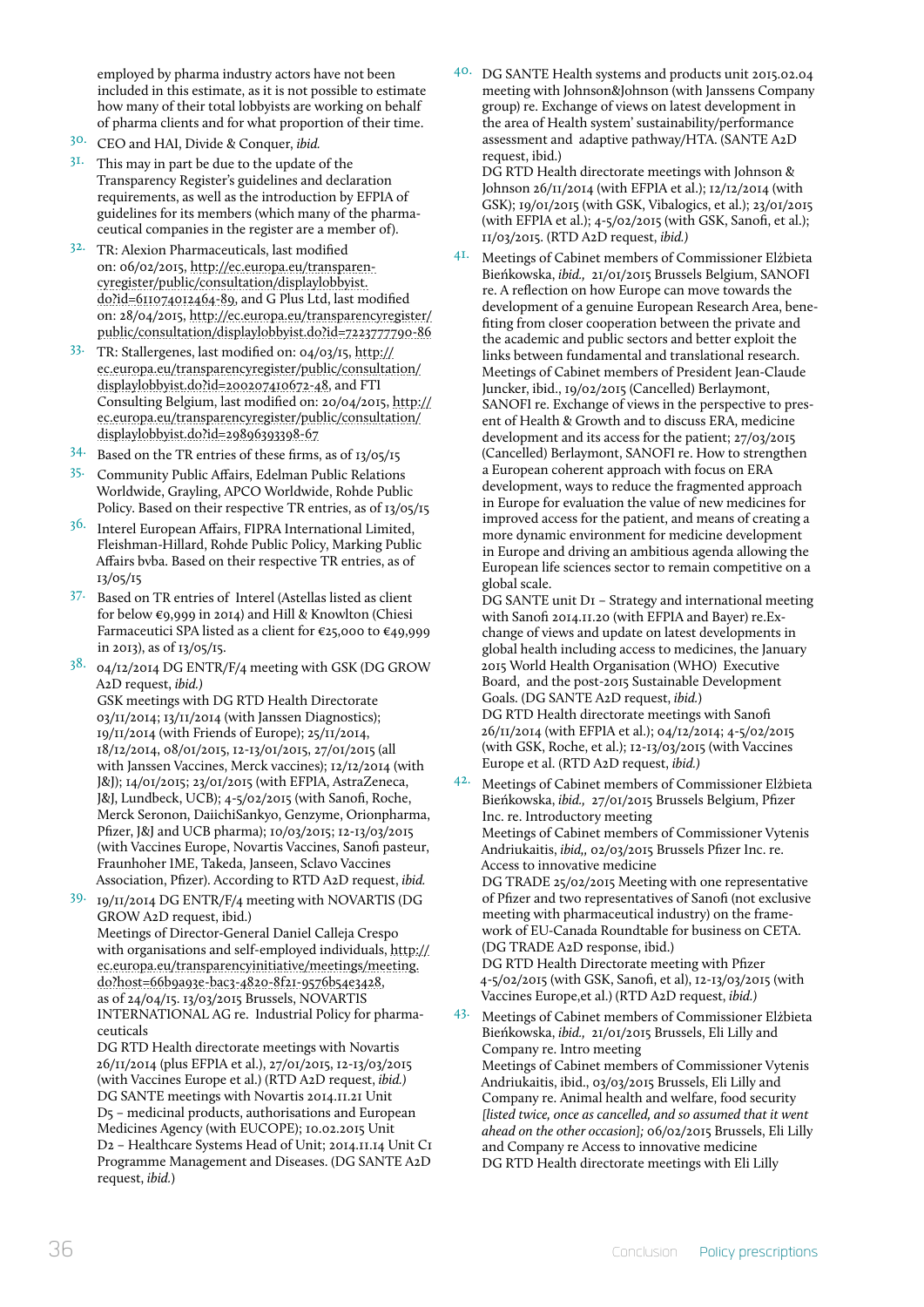26/11/2014 (with EFPIA et al.); 21/01/2015 with Stop TB Partnership. (RTD A2D request, *ibid.)*

- 44. 25/11/2014 Novozymes DG ENTR/F (DG GROW A2D request, *ibid.)* Meetings of Cabinet members of First Vice-President Frans Timmermans, *ibid.,* 25/03/2015 Novozymes re. Circular Economy. Meetings of Cabinet members of Commissioner Cecilia Malmström, *ibid.*, 19/02/2015 Brussels, Novozymes re. Green Goods negotiations.
- 45. 21/11/2014 CELGENE DG ENTR/F/4; (DG GROW A2D request, *ibid.*) Meetings of Cabinet members of Commissioner Vytenis Andriukaitis, *ibid.*, 04/02/2015 Brussels, CELGENE re. Access to innovative medicine
- 46. DG SANTE Unit C1 Programme Management and Diseases meeting 2015.03.05 with Novo Nordisk re. Diabetes Presentation of projects in diabetes, such as our newly launched "Cities Changing Diabetes" project and a representative from the Health Promotion Centre at the Steno Diabetes Center to present some of their projects in the prevention of diabetes. (DG SANTE A2D request, *ibid*.)

DG RTD Health directorate meeting with Novo Nordisk 26/11/2014 (with EFPIA et al.). (RTD A2D request, *ibid.)*

- 47. TR: EKHA, http://ec.europa.eu/transparencyregister/public/consultation/displaylobbyist. do?id=582565214754-24, last modified: 27/04/2015
- 48. MEP GROUP FOR KIDNEY HEALTH, https://www. era-edta.org/images/MEP\_Group\_for\_Kidney\_Health\_ Brochure.pdf; European Kidney Health Alliance, World Kidney Day Event in the European Parliament, 5 March 2013, http://www.ekha.eu/usr\_img/activities/ mep\_group/2013/agenda-wkd2013-event5march\_final.pdf
- 49. TR: Interel, ibid.
- 50. TR: European Respiratory Society, http://ec.europa.eu/ transparencyregister/public/consultation/displaylobbyist. do?id=38091528151-27 last modified 06/02/2015
- 51. ERS, ANNUAL REPORT 2013–2014, http://www.ersnet. org/images/stories/pdf/ERS\_Annual\_report\_1314.pdf p.42-43
- 52. ERS, Leadership, http://www.ersnet.org/about-us/leadership.html?view=category and Elisabeth Bel, President, http://www.ersnet.org/about-us/leadership/item/bel-2. html?category\_id=50
- 53. ERS, Guy Joos, Vice-President, http://www.ersnet.org/ about-us/leadership/item/joos-2.html?category\_id=50
- 54. TR: Weber Shandwick, http://ec.europa.eu/transparencyregister/public/consultation/displaylobbyist. do?id=52836621780-65, last modified on: 12/06/2015
- 55. TR: EUGMS, http://ec.europa.eu/transparencyregister/public/consultation/displaylobbyist. do?id=594468910180-73 last modified on: 08/04/2015,
- 56. EUGMS, Sponsorship, http://www.eugms.org/about-us/ sponsorship.html
- 57. TR: EUGMS, http://ec.europa.eu/transparencyregister/public/consultation/displaylobbyist. do?id=594468910180-73 last modified on: 08/04/2015, and Marking Public Affairs bvba, http://ec.europa.eu/ transparencyregister/public/consultation/displaylobbyist. do?id=56165887498-11, last modified on: 09/03/2015, EUGMS client bringing revenue of 10,000  $\epsilon$  - 24,999  $\epsilon$  in 2014
- 58. TR: EAACI, http://ec.europa.eu/transparencyregister/public/consultation/displaylobbyist. do?id=567788614987-34, last modified 11/02/2015
- 59. EAACI, Founder Sponsorts,http://www.eaaci.org/organisation/founder-sponsors/founder-sponsors.html
- 60. TR, Interel, ibid. EAACI client bringing revenue of 50,000  $€ - 99,999 €$  in 2014.
- <span id="page-36-0"></span> $^{61}$  This estimate does not include associations of pharmacists, of which there are several in the TR.
- <span id="page-36-1"></span>62. In 2012, 22 pharmaceutical trade associations were identified, together spending max. 2.3 million. CEO and HAI, Divide & Conquer, *ibid.*
- 63. 3/11/14, GIRP, SANCO/B2 GROW/I4. According to DG GROW response to A2D requests*, ibid.* 2014.11.11 SANCO Unit D6 – Medicinal products: Quality, Safety and Efficacy, meeting with GIRP. 2014.12.16, SANTE Unit D6 meeting with GIRP (together with EFPIA, EGA, EAEPC, PGEU). According to DG SANTE response to A2D requests, *ibid.*
- 64. Meeting 25/03/15 AESGP, GROW/I. According to DG GROW response to A2D requests, *ibid.* Meetings of Cabinet members of Commissioner Elżbieta Bieńkowska with organisations and self-employed individuals, [http://ec.europa.eu/transparencyinitiative/](http://ec.europa.eu/transparencyinitiative/meetings/meeting.do?host=85ded49b-f5bb-486e-9404-b864a34d8340) [meetings/meeting.do?host=85ded49b-f5bb-486e-9404](http://ec.europa.eu/transparencyinitiative/meetings/meeting.do?host=85ded49b-f5bb-486e-9404-b864a34d8340) [b864a34d8340](http://ec.europa.eu/transparencyinitiative/meetings/meeting.do?host=85ded49b-f5bb-486e-9404-b864a34d8340), as of as of 24/04/2015. 09/01/2015 AESGP re. Introductory meeting to discuss the Self-Medication Industry

2014.12.02 SANTE Unit D6 – Medicinal products: Quality, Safety and Efficacy meeting with AESGP. SANTE A2D request, ibid.

65. Meetings with DG SANTE Unit D5 medicinal products, authorisations and European Medicines Agency 2014.11.21, Novartis, EUCOPE; 2015.01.14 EUCOPE, 2015.01.16 EUCOPE, NJORD Law Firm, plus SANTE Unit A2 Legal affairs. Meeting with Unit D6 – Medicinal products: Quality, Safety and Efficacy Deputy, 2014.11.19 EUCOPE. According to DG SANTE response to A2D requests, *ibid.*

Meetings of Cabinet members of Commissioner Vytenis Andriukaitis with organisations and self-employed individuals, [http://ec.europa.eu/transparencyinitiative/](http://ec.europa.eu/transparencyinitiative/meetings/meeting.do?host=e59c4da1-3434-4ddf-aa47-ade4c7dd0396&d-6679426-p=1) [meetings/meeting.do?host=e59c4da1-3434-4ddf-aa47](http://ec.europa.eu/transparencyinitiative/meetings/meeting.do?host=e59c4da1-3434-4ddf-aa47-ade4c7dd0396&d-6679426-p=1) [ade4c7dd0396&d-6679426-p=1](http://ec.europa.eu/transparencyinitiative/meetings/meeting.do?host=e59c4da1-3434-4ddf-aa47-ade4c7dd0396&d-6679426-p=1) , as of 22/04/15. 13/04/2015 Brussels, Eucope, re. off-label use of medicines

66. DG SANTE (various units) meetings with EGA, 7.01.2015, 30.01.2015 (together with APMI Actavis Hospira Mylan Rowex, JV Sandoz Teva), 2014.12.15, 2014.12.16 (together with EFPIA, GIRP, EAEPC, PGEU) 2015.01.20, 2015.02.16 (together with EFPIA and ESGP), 2014.12.05. SANTE A2D request, *ibid.*

DG RTD Health directorate meeting with EGA 26/02/2015. RTD A2D request *ibid.*

 $67.$  Meetings of Cabinet members of Commissioner Vytenis Andriukaitis*, ibid.* 04/02/2015 Brussels EGA re. EGA manifesto; and 18/12/2014 Brussels EGA re. Pharma policy coordination; European semester process; COM 2015 workplan for pharmaceuticals.

Meetings of Cabinet members of Commissioner Cecilia Malmström, *ibid.,* 10/12/2014 Brussels, EGA, Presentation of the association

Meetings of Cabinet members of Commissioner Elżbieta Bieńkowska, *ibid,* 06/03/2015 Brussels, EGA re. Intro meeting;

Meetings of Cabinet members of Commissioner Carlos Moedas, *ibid.* 26/02/2015 Brussels EGA re. Generic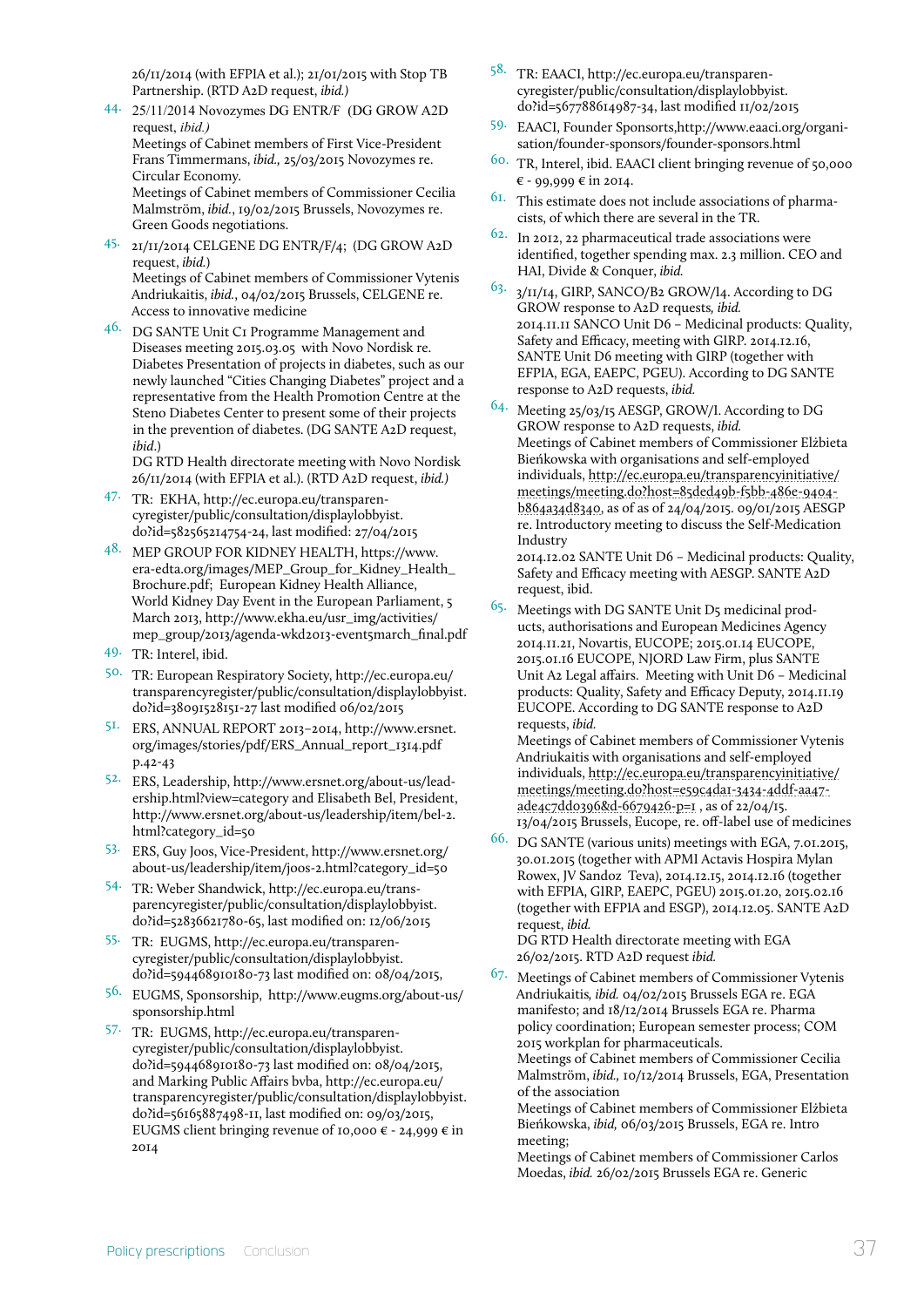medicines and biosimilars

Meetings of Cabinet members of President Jean-Claude Juncker with organisations and self-employed individuals, [http://ec.europa.eu/transparencyinitiative/](http://ec.europa.eu/transparencyinitiative/meetings/meeting.do?host=91b45ce8-2ff0-4e67-b5b5-b42151217f13&d-6679426-p=2) [meetings/meeting.do?host=91b45ce8-2ff0-4e67-b5b5](http://ec.europa.eu/transparencyinitiative/meetings/meeting.do?host=91b45ce8-2ff0-4e67-b5b5-b42151217f13&d-6679426-p=2) [b42151217f13&d-6679426-p=2,](http://ec.europa.eu/transparencyinitiative/meetings/meeting.do?host=91b45ce8-2ff0-4e67-b5b5-b42151217f13&d-6679426-p=2) as of 22/04/15. 24/03/2015 Berlaymont EGA re. European Union's policies affecting the pharmaceutical sector.

- 68. DG SANTE Unit D6 Medicinal products: Quality, Safety and Efficacy meetings with Farmindustira 2014.11.24 and 2014.12.17. According to DG SANTE A2D request, *ibid.*
- <span id="page-37-0"></span>69. DG SANTE, 2015.03.04 Unit D6 – Medicinal products: Quality, Safety and Efficacy meeting with EALTH, 2015.3.16 Various units meeting with EFPIA and APRaD. According to DG SANTE A2D request, ibid.
- <span id="page-37-1"></span>70. European Alcohol and Health Forum (E02224) – Active, [http://ec.europa.eu/transparency/regexpert/index.](http://ec.europa.eu/transparency/regexpert/index.cfm?do=groupDetail.groupDetail&groupID=2224&NewSearch=1&NewSearch=1) [cfm?do=groupDetail.groupDetail&groupID=2224&New-](http://ec.europa.eu/transparency/regexpert/index.cfm?do=groupDetail.groupDetail&groupID=2224&NewSearch=1&NewSearch=1)[Search=1&NewSearch=1;](http://ec.europa.eu/transparency/regexpert/index.cfm?do=groupDetail.groupDetail&groupID=2224&NewSearch=1&NewSearch=1) Technical Expert Group for the implementation of the Directive on the protection of animals used for scientific purposes (E02551) – Active, [http://ec.europa.eu/transparency/regexpert/index.](http://ec.europa.eu/transparency/regexpert/index.cfm?do=groupDetail.groupDetail&groupID=2551&NewSearch=1&NewSearch=1) [cfm?do=groupDetail.groupDetail&groupID=2551&New-](http://ec.europa.eu/transparency/regexpert/index.cfm?do=groupDetail.groupDetail&groupID=2551&NewSearch=1&NewSearch=1)[Search=1&NewSearch=1;](http://ec.europa.eu/transparency/regexpert/index.cfm?do=groupDetail.groupDetail&groupID=2551&NewSearch=1&NewSearch=1) Expert group on Corporate Responsibility in the field of Pharmaceuticals (E02558) – Active, [http://ec.europa.eu/transparency/regexpert/index.](http://ec.europa.eu/transparency/regexpert/index.cfm?do=groupDetail.groupDetail&groupID=2558&NewSearch=1&NewSearch=1) [cfm?do=groupDetail.groupDetail&groupID=2558&New-](http://ec.europa.eu/transparency/regexpert/index.cfm?do=groupDetail.groupDetail&groupID=2558&NewSearch=1&NewSearch=1)[Search=1&NewSearch=1,](http://ec.europa.eu/transparency/regexpert/index.cfm?do=groupDetail.groupDetail&groupID=2558&NewSearch=1&NewSearch=1) as of 04/06/15
- <span id="page-37-2"></span>71. Listed as "Not a member" are NGOs Action for Global Health and Médecins sans frontières.
- <span id="page-37-3"></span>72. Expert Group on the development and implications of patent law in the field of biotechnology and genetic engineering (E02973) – Active, [http://ec.europa.eu/trans](http://ec.europa.eu/transparency/regexpert/index.cfm?do=groupDetail.groupDetail&groupID=2973&NewSearch=1&NewSearch=1)[parency/regexpert/index.cfm?do=groupDetail.groupDe](http://ec.europa.eu/transparency/regexpert/index.cfm?do=groupDetail.groupDetail&groupID=2973&NewSearch=1&NewSearch=1)[tail&groupID=2973&NewSearch=1&NewSearch=1](http://ec.europa.eu/transparency/regexpert/index.cfm?do=groupDetail.groupDetail&groupID=2973&NewSearch=1&NewSearch=1), as of 04/06/15
- <span id="page-37-4"></span>73. Linked-in, Gautier PEREIRA, Senior Legal Manager at GSK and Member of European Commission expert group on biotech, [https://](https://www.linkedin.com/profile/view?id=18313937&authType=NAME_SEARCH&authToken=q2Gy&locale=en_US&trk=tyah&trkInfo=clickedVertical%3Amynetwork%2Cidx%3A1-1-1%2CtarId%3A1433424518575%2Ctas%3AGautier Pereira) [www.linkedin.com/profile/view?id=18313937&au](https://www.linkedin.com/profile/view?id=18313937&authType=NAME_SEARCH&authToken=q2Gy&locale=en_US&trk=tyah&trkInfo=clickedVertical%3Amynetwork%2Cidx%3A1-1-1%2CtarId%3A1433424518575%2Ctas%3AGautier Pereira)[thType=NAME\\_SEARCH&authToken=q2Gy&locale=en\\_](https://www.linkedin.com/profile/view?id=18313937&authType=NAME_SEARCH&authToken=q2Gy&locale=en_US&trk=tyah&trkInfo=clickedVertical%3Amynetwork%2Cidx%3A1-1-1%2CtarId%3A1433424518575%2Ctas%3AGautier Pereira) [US&trk=tyah&trkInfo=clickedVertical%3A](https://www.linkedin.com/profile/view?id=18313937&authType=NAME_SEARCH&authToken=q2Gy&locale=en_US&trk=tyah&trkInfo=clickedVertical%3Amynetwork%2Cidx%3A1-1-1%2CtarId%3A1433424518575%2Ctas%3AGautier Pereira) [mynetwork%2Cidx%3A1-1-1%2Ctar-](https://www.linkedin.com/profile/view?id=18313937&authType=NAME_SEARCH&authToken=q2Gy&locale=en_US&trk=tyah&trkInfo=clickedVertical%3Amynetwork%2Cidx%3A1-1-1%2CtarId%3A1433424518575%2Ctas%3AGautier Pereira)[Id%3A1433424518575%2Ctas%3AGautier%20Pereira,](https://www.linkedin.com/profile/view?id=18313937&authType=NAME_SEARCH&authToken=q2Gy&locale=en_US&trk=tyah&trkInfo=clickedVertical%3Amynetwork%2Cidx%3A1-1-1%2CtarId%3A1433424518575%2Ctas%3AGautier Pereira) as of 04/06/15
- <span id="page-37-5"></span>74. Ginger IP, Professional Business Consulting, [http://www.](http://www.gingerip.com/home.html) [gingerip.com/home.html](http://www.gingerip.com/home.html)
- <span id="page-37-6"></span>75. EuropaBio, Members, [www.europabio.org/members,](http://www.europabio.org/members) as of 04/06/15
- <span id="page-37-7"></span>76. Commission expert group on rare diseases (E03015) – Active, [http://ec.europa.eu/trans](http://ec.europa.eu/transparency/regexpert/index.cfm?do=groupDetail.groupDetail&groupID=3015&NewSearch=1&NewSearch=1)[parency/regexpert/index.cfm?do=groupDetail.](http://ec.europa.eu/transparency/regexpert/index.cfm?do=groupDetail.groupDetail&groupID=3015&NewSearch=1&NewSearch=1) [groupDetail&groupID=3015&NewSearch=1&NewSearch=1](http://ec.europa.eu/transparency/regexpert/index.cfm?do=groupDetail.groupDetail&groupID=3015&NewSearch=1&NewSearch=1)
- <span id="page-37-8"></span>77. TR: GSK, [http://ec.europa.eu/transparencyregister/](http://ec.europa.eu/transparencyregister/public/consultation/displaylobbyist.do?id=7990322925-77) [public/consultation/displaylobbyist.do?id=7990322925-77,](http://ec.europa.eu/transparencyregister/public/consultation/displaylobbyist.do?id=7990322925-77) "Expert groups (European Commission): EC Expert Group on Rare-Diseases (on behalf of EuropaBio)" last modified on: 27/04/2015
- <span id="page-37-9"></span>78. EURORDIS, 2013 Financial report, [http://www.eurordis.](http://www.eurordis.org/sites/default/files/financial-report-2013.pdf) [org/sites/default/files/financial-report-2013.pdf](http://www.eurordis.org/sites/default/files/financial-report-2013.pdf), and Financial information, [http://www.eurordis.org/](http://www.eurordis.org/financial-information-and-funding#tabs-2) [financial-information-and-funding#tabs-2](http://www.eurordis.org/financial-information-and-funding#tabs-2)
- <span id="page-37-10"></span>79. EURORDIS, ERTC, <http://www.eurordis.org/ertc>,
- <span id="page-37-11"></span>80. EURORDIS, About Orphan drugs, [http://www.](http://www.eurordis.org/about-orphan-drugs) [eurordis.org/about-orphan-drugs](http://www.eurordis.org/about-orphan-drugs), Orphan

<span id="page-37-12"></span>medicines legislation, [http://www.eurordis.org/content/](http://www.eurordis.org/content/promoting-orphan-drug-development) [promoting-orphan-drug-development](http://www.eurordis.org/content/promoting-orphan-drug-development)

- 81. EURORDIS, ERTC membership, [http://www.eurordis.](http://www.eurordis.org/content/join-ertc) [org/content/join-ertc](http://www.eurordis.org/content/join-ertc), Purpose and aims, [http://www.](http://www.eurordis.org/content/eurordis-round-table-companies-purpose-and-aims) [eurordis.org/content/eurordis-round-table-compa](http://www.eurordis.org/content/eurordis-round-table-companies-purpose-and-aims)[nies-purpose-and-aims.](http://www.eurordis.org/content/eurordis-round-table-companies-purpose-and-aims) AstraZeneca, Celgene, Pfizer are Ruby members of ERTC, which requires a financial pledge of 25,000  $\epsilon$ .
- <span id="page-37-13"></span>82. For example, Maria Trallero, moved from DG Trade to EFPIA – see CEO, The revolving door: greasing the wheels of the TTIP lobby, 15 July 2015, [http://](http://corporateeurope.org/revolving-doors/2015/07/revolving-door-greasing-wheels-ttip-lobby#Maria_Trallero) [corporateeurope.org/revolving-doors/2015/07/revolv](http://corporateeurope.org/revolving-doors/2015/07/revolving-door-greasing-wheels-ttip-lobby#Maria_Trallero)[ing-door-greasing-wheels-ttip-lobby#Maria\\_Trallero](http://corporateeurope.org/revolving-doors/2015/07/revolving-door-greasing-wheels-ttip-lobby#Maria_Trallero)
- <span id="page-37-14"></span> $83.$  For the purpose of this calculation, chemical companies with some pharmaceutical interests were not included (unless members of pharma industry association EFPIA), nor were think-tanks or groups which receive pharma funding. Pharmaceutical industry clients are therefore pharmaceutical or medical technology companies or trade associations. None the less, these figures are approximate and subject to human error.
- <span id="page-37-15"></span>84. Based on the TR entries of these firms, as of  $13/05/15$
- <span id="page-37-16"></span>85. Article VII, Inter-institutional agreement for Transparency Register, [http://](http://eur-lex.europa.eu/legal-content/en/TXT/?uri=uriserv:OJ.L_.2014.277.01.0011.01.ENG) [eur-lex.europa.eu/legal-content/en/](http://eur-lex.europa.eu/legal-content/en/TXT/?uri=uriserv:OJ.L_.2014.277.01.0011.01.ENG) [TXT/?uri=uriserv:OJ.L\\_.2014.277.01.0011.01.ENG](http://eur-lex.europa.eu/legal-content/en/TXT/?uri=uriserv:OJ.L_.2014.277.01.0011.01.ENG)
- <span id="page-37-17"></span>86. Meetings of Cabinet members of Commissioner Elżbieta Bieńkowska, *ibid.* 22/01/2015 Brussels, Belgium, meeting with FIPRA International Limited re. Life sciences sector
- <span id="page-37-18"></span>87. TR: FIPRA, last modified on: 27/04/2015 [http://ec.europa.](http://ec.europa.eu/transparencyregister/public/consultation/displaylobbyist.do?id=58746194306-23) [eu/transparencyregister/public/consultation/displaylob](http://ec.europa.eu/transparencyregister/public/consultation/displaylobbyist.do?id=58746194306-23)[byist.do?id=58746194306-23](http://ec.europa.eu/transparencyregister/public/consultation/displaylobbyist.do?id=58746194306-23)
- <span id="page-37-19"></span>88. Meetings of Cabinet members of Commissioner Vytenis Andriukaitis, ibid. 06/02/2015 Brussels, meeting with Hill and Knowlton re. Immuno-oncology treatments, *ibid.*
- <span id="page-37-20"></span>89. TR: Hill and Knowlton, last modified on: 23/04/2015, [http://ec.europa.eu/transparencyregister/public/consul](http://ec.europa.eu/transparencyregister/public/consultation/displaylobbyist.do?id=3183894853-03)[tation/displaylobbyist.do?id=3183894853-03](http://ec.europa.eu/transparencyregister/public/consultation/displaylobbyist.do?id=3183894853-03)
- <span id="page-37-21"></span>90. EMA, Clinical trials in human medicines, [http://](http://www.ema.europa.eu/ema/index.jsp?curl=pages/special_topics/general/general_content_000489.jsp&mid=WC0b01ac058060676f) [www.ema.europa.eu/ema/index.jsp?curl=pages/](http://www.ema.europa.eu/ema/index.jsp?curl=pages/special_topics/general/general_content_000489.jsp&mid=WC0b01ac058060676f) [special\\_topics/general/general\\_content\\_000489.](http://www.ema.europa.eu/ema/index.jsp?curl=pages/special_topics/general/general_content_000489.jsp&mid=WC0b01ac058060676f) [jsp&mid=WC0b01ac058060676f](http://www.ema.europa.eu/ema/index.jsp?curl=pages/special_topics/general/general_content_000489.jsp&mid=WC0b01ac058060676f)
- <span id="page-37-22"></span>91. HAI Europe, [http://haieurope.org/wp-content/](http://haieurope.org/wp-content/uploads/2014/05/Statement-HAI-Europe-urges-EMA-not-to-backtrack-on-commitments-to-clinical-trial-data-transparency-22-May-2014.pdf) [uploads/2014/05/Statement-HAI-Europe-urges-EMA](http://haieurope.org/wp-content/uploads/2014/05/Statement-HAI-Europe-urges-EMA-not-to-backtrack-on-commitments-to-clinical-trial-data-transparency-22-May-2014.pdf)[not-to-backtrack-on-commitments-to-clinical-trial-data](http://haieurope.org/wp-content/uploads/2014/05/Statement-HAI-Europe-urges-EMA-not-to-backtrack-on-commitments-to-clinical-trial-data-transparency-22-May-2014.pdf)[transparency-22-May-2014.pdf](http://haieurope.org/wp-content/uploads/2014/05/Statement-HAI-Europe-urges-EMA-not-to-backtrack-on-commitments-to-clinical-trial-data-transparency-22-May-2014.pdf)
- <span id="page-37-23"></span>92. Prescrire, Clinical trials and Europe: In brief, November 2014, [http://english.prescrire.org/en/79/549/49220/3679/](http://english.prescrire.org/en/79/549/49220/3679/ReportDetails.aspx) [ReportDetails.aspx](http://english.prescrire.org/en/79/549/49220/3679/ReportDetails.aspx)
- <span id="page-37-24"></span>93. EFPIA, Membership, [http://www.efpia.eu/about-us/](http://www.efpia.eu/about-us/membership) [membership](http://www.efpia.eu/about-us/membership)
- <span id="page-37-25"></span>94. TR: EFPIA, last modified on: 27/04/2015, [http://ec.europa.](http://ec.europa.eu/transparencyregister/public/consultation/displaylobbyist.do?id=38526121292-88) [eu/transparencyregister/public/consultation/displaylob](http://ec.europa.eu/transparencyregister/public/consultation/displaylobbyist.do?id=38526121292-88)[byist.do?id=38526121292-88,](http://ec.europa.eu/transparencyregister/public/consultation/displaylobbyist.do?id=38526121292-88) l
- <span id="page-37-26"></span>95. CEO and HAI, Divide & Conquer, *ibid.*
- <span id="page-37-27"></span>96. EFPIA, EFPIA's View on the New Commission Guidelines for the Transparency Register, 07 May 2015, [http://www.](http://www.efpia.eu/mediaroom/257/43/EFPIA-s-View-on-the-New-Commission-Guidelines-for-the-Transparency-Register) [efpia.eu/mediaroom/257/43/EFPIA-s-View-on-the-New-](http://www.efpia.eu/mediaroom/257/43/EFPIA-s-View-on-the-New-Commission-Guidelines-for-the-Transparency-Register)[Commission-Guidelines-for-the-Transparency-Register](http://www.efpia.eu/mediaroom/257/43/EFPIA-s-View-on-the-New-Commission-Guidelines-for-the-Transparency-Register)
- <span id="page-37-28"></span>97. DG RTD Health Directorate: 12-13/03/2015, Vaccines Europe, GlaxoSmithKline Vaccines, Novartis Vaccines, Sanofi pasteur, Fraunhoher IME, Takeda, Janseen, Sclavo Vaccines Association, Pfizer.

DG SANTE, 2015.02.13 Unit C3 Health threats, Vaccines Europe; 28.01.2015 Unit D2 – Healthcare Systems,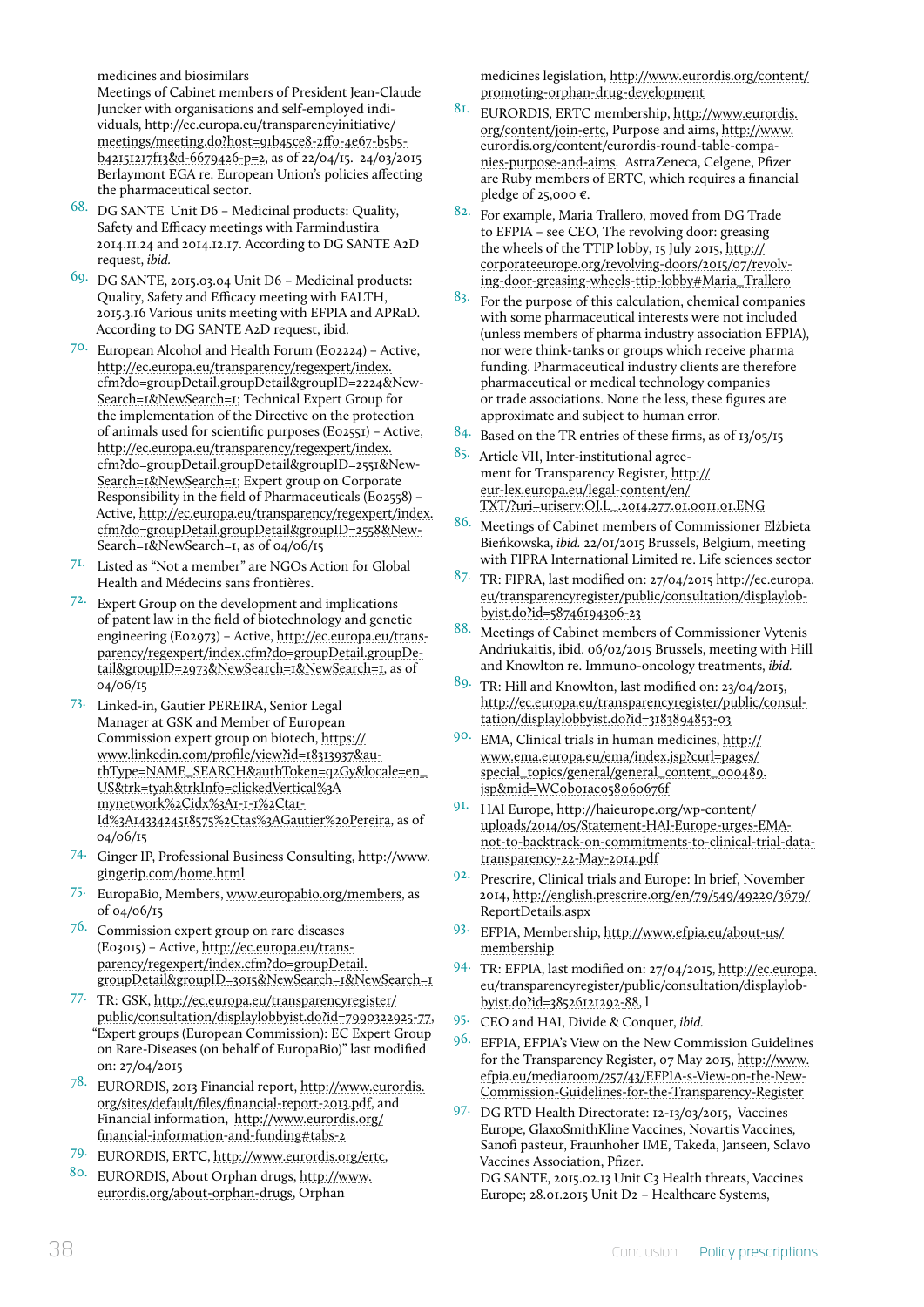Vaccines Europe, 2015.02.24 Unit D5 – medicinal products, authorisations and European Medicines Agency, EBE.

<span id="page-38-0"></span>According to DG RTD and DG SANTE responses to A2D requests, *ibid.*

- 98. EFPIA, Membership, *ibid.* NB. In its TR entry, EFPIA states it has 42 corporate members, but on its website lists only 40, and in its 2013 Annual Report states it has 40 corporate members, thus we have gone with this number. EFPIA, 2013 Annual Report, [http://www.efpia-annualre](http://www.efpia-annualreview.eu/uploads/documents/EFPIA-AR-2014.pdf)[view.eu/uploads/documents/EFPIA-AR-2014.pdf](http://www.efpia-annualreview.eu/uploads/documents/EFPIA-AR-2014.pdf) p.37
- <span id="page-38-1"></span>99. Missing corporate members (full) Almirall, Astellas, Boehringer Ingelheim, Chiesi, Daiichi Sankyo, Menarini, Orion Pharma, Takeda, (affiliate) Bial, Esteve, Recordati, The Medicines Company, Vifor Pharma. Based on searching TR on 11/05/15.
- <span id="page-38-2"></span> $^{100.}$  Full member associations present in the TR are Italy's Associazione delle Imprese del farmaco (FARMINDUSTRIA) Germany's Verband Forschender Arzneimittelhersteller e.V. (vfa), Belgium's Algemene vereniging van de Geneesmiddelenindustrie (pharma. be), Austria's Fachverband der chemischen Industrie (FV Chemie) and France's Les entreprises du médicament (Leem), based on searching TR on 11/05/15. None of the other 28 member associations listed at [http://www.efpia.](http://www.efpia.eu/about-us/membership) [eu/about-us/membership](http://www.efpia.eu/about-us/membership) could be found in TR as of 11/05/15.
- <span id="page-38-3"></span>101. DG RTD Directorate E 'HEALTH' meetings with pharma reps, Date: 25/02/2015; Location: Brussels; Entity/(ies): EFPIA, GSK, AbbVie, Almirall, AstraZeneca, Bayer, Biogen Idec, Boehringer Ingelheim, GSK, Janssen, MSD, Novartis, Novo Nordisk, Pfizer, Sanofi Pasteur, UCB, Vifor Pharma; Subject: IMI2 JU. According to DG RTD response to A2D request GestDem

<span id="page-38-4"></span>2015/1628, released under code of good administrative behaviour, *ibid.*

- 102. DG SANTE meetings with pharma reps, Date: 2015.3.16, Name of DG SANTE Unit: Unit DI - Strategy and international, Unit D5 – Medicinal products - authorisations, European Medicines Agency Unit D6 – Medicinal products – quality, safety and efficacy, Principal Advisor to the DDG; Organisation met: EFPIA (European Federation of Pharmaceutical Industries and Associations), APRaD (Association of Pharmaceutical Research and Development), Subject matter discussed: Presentation by EFPIA and APRaD on medicines situation in the Ukraine and their activities there. Short exchange of views of possibilities for DG SANTE to provide help in Ukraine. According to DG SANTE response to A2D request GestDem 2015/1729, *ibid.*
- <span id="page-38-5"></span>103. CEO, Towards legalised corporate secrecy in the EU? April 27th 2015, [http://corpo](http://corporateeurope.org/power-lobbies/2015/04/towards-legalised-corporate-secrecy-eu)[rateeurope.org/power-lobbies/2015/04/](http://corporateeurope.org/power-lobbies/2015/04/towards-legalised-corporate-secrecy-eu) [towards-legalised-corporate-secrecy-eu](http://corporateeurope.org/power-lobbies/2015/04/towards-legalised-corporate-secrecy-eu)
- <span id="page-38-6"></span>104. EFPIA, EuropaBio, ECPA, Letter to Catherine Day, Subject: Meeting request re. Implementation of EU legislation on public access to documents, 7 March 2015, [http://corporateeurope.org/sites/default/files/](http://corporateeurope.org/sites/default/files/attachments/letter_europabio_and_al_to_cath._day_7_march_2014_redacted.pdf) [attachments/letter\\_europabio\\_and\\_al\\_to\\_cath.\\_day\\_7\\_](http://corporateeurope.org/sites/default/files/attachments/letter_europabio_and_al_to_cath._day_7_march_2014_redacted.pdf) [march\\_2014\\_redacted.pdf](http://corporateeurope.org/sites/default/files/attachments/letter_europabio_and_al_to_cath._day_7_march_2014_redacted.pdf)
- <span id="page-38-7"></span>105. Catherine Day, Letter to EFPIA, EuropaBio, ECPA, Subject: Access to documents and the protection of commercial interest/Intellectual property, Ref. Ares(2014)4121614 – 09/12/2014, [http://corporateeurope.](http://corporateeurope.org/sites/default/files/attachments/letter_cd_sg_to_europa_bio_ares_850462_23.03.2014_redacted.pdf) [org/sites/default/files/attachments/letter\\_cd\\_sg\\_to\\_eu](http://corporateeurope.org/sites/default/files/attachments/letter_cd_sg_to_europa_bio_ares_850462_23.03.2014_redacted.pdf)[ropa\\_bio\\_ares\\_850462\\_23.03.2014\\_redacted.pdf](http://corporateeurope.org/sites/default/files/attachments/letter_cd_sg_to_europa_bio_ares_850462_23.03.2014_redacted.pdf)
- <sup>106.</sup> DG SANTE Health Directorate meetings with pharma reps. DG SANTE Directorate Health systems and products, 2015.03.10 Phone call with EFPIA Director, and 11.03.2015 meeting with EFPIA. Meetings with DG SANTE Unit D1 – Strategy and international, 2014.11.17, 2014.11.20 (together with Sanofi and Bayer), 2015.3.16 (together with APRaD, plus units from EMA). DG SANTE Unit D3 – eHealth and Health Technology Assessment, 2014.12.01 Phone call with EFPIA Director, and meetings with EFPIA 2014.12.17, 2015.02.24 (together with HTA), 2015.02.26 (together with HTA). Meetings with DG SANTE Unit D5 – medicinal products, authorisations and EMA, 2014.11.05, 2014.12.09, 2014.12.12, 2015.02.16. Meetings with DG SANTE Unit D6 – Medicinal products: Quality, Safety and Efficacy, 2014.12.16 (together with GIRP, EAEPC, PGEU), 2015.01.15, and 2015.03.09 (plus EMA/ 2 Member State representatives). According to DG SANTE response to A2D request (GestDem 2015/1729), ibid.
- 107. *ibid.*
- 108. 11.03.2015, DG SANTE Unit D2 Healthcare Systems, Head of Unit and 2 staff members, meeting with EFPIA re. Follow up of the meeting with Commissioner Andriukaitis. ibid.
- 109. Meetings of Commissioner Vytenis Andriukaitis with organisations and self-employed individuals, http:// ec.europa.eu/transparencyinitiative/meetings/meeting. do?host=a980459e-c697-49b1-9713-5c5034a26cdc&d-6679426-p=3, as of 22/05/15. The most recent meeting listed is 24/03/2015 and therefore after the meeting of DG SANTE's Healthcare systems unit on  $II/03/2015$ .
- 110. DG GROW meetings with pharma reps, 3/11/2014 IMI 2 Governing Board Meeting DG ENTR/F; 10/02/2015 Meeting with Mr J. Jimenez, new President EFPIA DG GROW/I; 25/02/2015 EFPIA, EGA, EuropaBio DG GROW/l/3; 09/03/2015 EFPIA, DG GROW/I and I/3. According to DG GROW response to A2D request Ref GestDem 2015/1652, ibid.
- 111. DG TRADE meetings with pharma reps, 05/12/2014, Meeting with EFPIA; 22/01/2015, Meeting with EFPIA on the topic of Inter-Association Joint Russia Strategy Session. Based on information released to Rachel Tansey by DG TRADE following A2D request GestDem 2015/1658, info received 20-21/05/15 under the code of good administrative behaviour.
- 112. Meetings of Cabinet members of Commissioner Cecilia Malmström with organisations and self-employed individuals, http://ec.europa.eu/transparencyinitiative/ meetings/meeting.do?host=61aa8586-2b0d-4394-b196- 30c13f1fa663&d-6679426-p=15, as of 24/04/2015. 25/02/2015, Brussels, European Federation of Pharmaceutical Industries and Associations, re. Trade negotiations and health; 10/02/2015, Brussels, European Federation of Pharmaceutical Industries and Associations, re. TTIP
- <sup>II3.</sup> DG RTD Health Directorate meetings with pharma reps. EFPIA meetings re. IMI2 JU: 03/11/2014, 04/11/2014, 18/11/2014, 18/11/2014, 26/11/2014 (together with Thermo Fisher Scientific, Janssen, Johnson & Johnson (J&J), Abbott Vascular, Novo Nordisk, Imidia, Sanofi, Bayer Pharma, Lilly, Novartis), 01/12/2014, 10/12/2014, 11/12/2014, 05/01/2015, 13/01/2015 ,15/01/2015, 23/01/2015 (together with AstraZeneca, GSK, J&J, Lundbeck, UCB), 27/01/2015, 30/01/2015, 03/02/2015, 04/02/2015, 06/02/201513/02/2015, 20/02/2015, 25/02/2015, 25/02/2015 (together with GSK, AbbVie, Almirall, AstraZeneca, Bayer, Biogen Idec, Boehringer Ingelheim, GSK, Janssen, MSD, Novartis,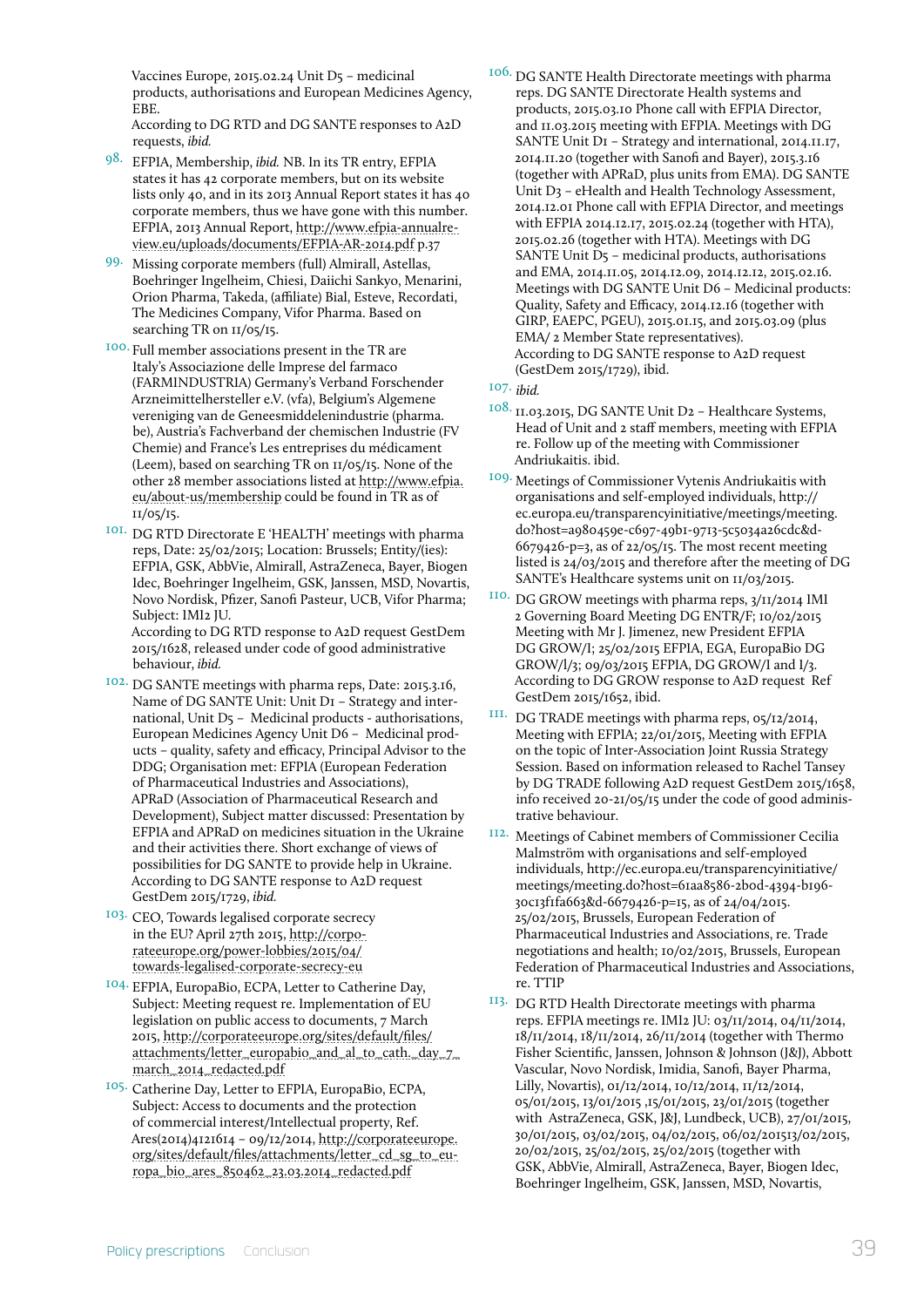Novo Nordisk, Pfizer, Sanofi Pasteur, UCB, Vifor Pharma), 27/02/2015, 04/03/2015, 05/03/2015, 12/03/2015. Other EFPIA meetings: 23/01/2015 re. Antimicrobial resistance; 28/01/2015 and 02/02/2015 re. COMBACTE project; 04/02/2015 Debate: 'The Access to Medicine Index'; 03/03/2015 re. Ebola - "From Emergency to Recovery" (Ebola Private Sector Mobilisation Group, EFPIA, Fondation/Institut Mérieux, GlaxoSmithKline, J&J, Merck; 11/03/2015 re. Data Privacy. According to DG RTD response to A2D request (GestDem 2015/1628), info released under code of good administrative behaviour, ibid.

- 114. Meetings of Commissioner Carlos Moedas with organisations and self-employed individuals http:// ec.europa.eu/transparencyinitiative/meetings/meeting. do?host=375218b1-5b9b-4f1f-8701-cda656622c9a, as of as of 24/04/2015. 23/01/2015, Davos, Novartis International AG, Bilateral meeting the CEO of Novartis & EFPIA President
- 115. Meetings of Cabinet members of Commissioner Carlos Moedas with organisations and self-employed individuals, http://ec.europa.eu/transparencyinitiative/meetings/ meeting.do?host=39401b95-74dc-4360-8ce2-aca281bc-05c1&d-6679426-p=4, as of as of 24/04/2015. 10/02/2015, Brussels, EFPIA re. Science and innovation, and 9/12/2014, Brussels, EFPIA re. Innovative Medicines Initiative / Ebola crisis.
- <span id="page-39-0"></span>116. EFPIA, The Power of One: a commitment to collaboration, 2013 Annual Review and forward look, [http://](http://www.efpia-annualreview.eu/uploads/documents/EFPIA-AR-2014.pdf) [www.efpia-annualreview.eu/uploads/documents/EFPIA-](http://www.efpia-annualreview.eu/uploads/documents/EFPIA-AR-2014.pdf)[AR-2014.pdf](http://www.efpia-annualreview.eu/uploads/documents/EFPIA-AR-2014.pdf)
- <span id="page-39-1"></span>117. EFPIA, The power of one: *ibid.*
- <span id="page-39-2"></span>118. IMI, <http://www.imi.europa.eu/>
- <span id="page-39-3"></span>119. IMI <http://www.imi.europa.eu/content/mission>
- *120. Spiegel Online*, The People Pay, Corporations Cash In: Problems Plague EU Medical Research Initiative, April 01, 2015, [http://www.spiegel.de/international/europe/](http://www.spiegel.de/international/europe/imi-in-eu-project-citizens-count-corporations-cash-in-a-1025550.html) [imi-in-eu-project-citizens-count-corporations-cash](http://www.spiegel.de/international/europe/imi-in-eu-project-citizens-count-corporations-cash-in-a-1025550.html)[in-a-1025550.html](http://www.spiegel.de/international/europe/imi-in-eu-project-citizens-count-corporations-cash-in-a-1025550.html)
- <span id="page-39-4"></span>*121. Spiegel Online*, Conflict 1: A Growing Gap Between Essential Medicines and Profitable Fields of Business, *ibid.*
- <span id="page-39-5"></span>122. Archived page: EFPIA, IMI, [https://web.archive.org/](https://web.archive.org/web/20111023095832/http://www.efpia.eu/Content/Default.asp?PageID=515) [web/20111023095832/http://www.efpia.eu/Content/](https://web.archive.org/web/20111023095832/http://www.efpia.eu/Content/Default.asp?PageID=515) [Default.asp?PageID=515](https://web.archive.org/web/20111023095832/http://www.efpia.eu/Content/Default.asp?PageID=515) As noted in *Spiegel Online*, *ibid.*
- *123. Spiegel Online*, Conflict 3: A Lack of Transparency, [http://](http://www.spiegel.de/international/imi-transparency-not-really-a-1025577.html) [www.spiegel.de/international/imi-transparency-not-real](http://www.spiegel.de/international/imi-transparency-not-really-a-1025577.html)[ly-a-1025577.html](http://www.spiegel.de/international/imi-transparency-not-really-a-1025577.html)
- *124. Spiegel Online*, Conflict 2: Inadequate Monitoring, http:// www.spiegel.de/international/imi-inadequate-monitoring-in-eu-project-a-1025569.html
- <span id="page-39-6"></span>125. IMI, Mission, <http://www.imi.europa.eu/content/mission>
- *126. Spiegel Online*, Conflict 4: IMI Research Diverges from WHO Goals, [http://www.spiegel.de/international/busi](http://www.spiegel.de/international/business/imi-research-diverges-from-who-goals-a-1025572.html)[ness/imi-research-diverges-from-who-goals-a-1025572.](http://www.spiegel.de/international/business/imi-research-diverges-from-who-goals-a-1025572.html) [html](http://www.spiegel.de/international/business/imi-research-diverges-from-who-goals-a-1025572.html)
- <span id="page-39-7"></span>127. EUPATI, Home, http://www.patientsacademy.eu/index. php/en/
- <span id="page-39-8"></span>128. *According to EPF's 2013 Acknowledgement of financial support, of its EPF's total €1.29 million income in 2013, more than half a million euros came from big pharma (€506,768 or 39.2%).* [http://www.](http://www.eu-patient.eu/About-EPF/Transparency/Support/epf-acknowledgement-of-financial-support-2013/) [eu-patient.eu/About-EPF/Transparency/Support/](http://www.eu-patient.eu/About-EPF/Transparency/Support/epf-acknowledgement-of-financial-support-2013/) [epf-acknowledgement-of-financial-support-2013/](http://www.eu-patient.eu/About-EPF/Transparency/Support/epf-acknowledgement-of-financial-support-2013/)
- <span id="page-39-9"></span>129. Quote from David Hammerstein, TACD, in *Spiegel Online*, Conflict 5: Patients Are Becoming Lobbyists for the Industry, [http://www.spiegel.de/international/busi](http://www.spiegel.de/international/business/imi-controversial-eupati-project-trains-patient-represenatives-a-1025563.html)[ness/imi-controversial-eupati-project-trains-patient-rep](http://www.spiegel.de/international/business/imi-controversial-eupati-project-trains-patient-represenatives-a-1025563.html)[resenatives-a-1025563.html](http://www.spiegel.de/international/business/imi-controversial-eupati-project-trains-patient-represenatives-a-1025563.html)
- <span id="page-39-10"></span>130. Quote from Anke Steckelberg, University of Hamburg and member of IMI's Project Advisory Board, in *Spiegel Online*, Conflict 5, ibid.
- <span id="page-39-11"></span>131. Euractiv, Scientists shun medicines project amid funding row, 07/09/2010, [http://](http://www.euractiv.com/innovation-enterprise/scientists-shun-medicines-projec-news-497511) [www.euractiv.com/innovation-enterprise/](http://www.euractiv.com/innovation-enterprise/scientists-shun-medicines-projec-news-497511) [scientists-shun-medicines-projec-news-497511](http://www.euractiv.com/innovation-enterprise/scientists-shun-medicines-projec-news-497511)
- <span id="page-39-12"></span><sup>132.</sup> Letter from the League of European Research Universities (LERU) to the IMI board, the member states representatives (SRG), and the IMI IP working group, LERU Letter on the Innovative Medicines Initiative (IMI), 03 September 2010, [http://www.leru.org/files/general/](http://www.leru.org/files/general/LERU_Letter on IMI_2010 09 02.pdf) [LERU\\_Letter%20on%20IMI\\_2010%2009%2002.pdf](http://www.leru.org/files/general/LERU_Letter on IMI_2010 09 02.pdf)
- <span id="page-39-13"></span>133. LERU, *ibid.*
- <span id="page-39-14"></span>134. According to Michael Browne, head of European Research and Development at University College, London, as reported in: Gunjan Sinha, Spat over IMI funding and intellectual property, *Nature Biotechnology* 29, 473 (2011)doi:10.1038/nbt0611-473a, 07 June 2011, [http://www.nature.com/nbt/journal/v29/n6/full/](http://www.nature.com/nbt/journal/v29/n6/full/nbt0611-473a.html) [nbt0611-473a.html](http://www.nature.com/nbt/journal/v29/n6/full/nbt0611-473a.html)
- <span id="page-39-15"></span>135. As noted by Viola Johnson from BIO Germany, quoted in in *Spiegel Online*, Conflict 6: IMI Rules Come With Hitches, [http://www.spiegel.de/international/busi](http://www.spiegel.de/international/business/a-1025556.html)[ness/a-1025556.html](http://www.spiegel.de/international/business/a-1025556.html)
- <span id="page-39-16"></span><sup>136.</sup> Christian Jager from the University of Freiberg, Germany, office for EU relations, quoted in *Spiegel Online*, Conflict 6, *ibid.*
- <span id="page-39-17"></span>137. EFPIA, The power of one: A Commitment to collaboration. 2013 Annual Review and forward look, [http://](http://www.efpia-annualreview.eu/uploads/documents/EFPIA-AR-2014.pdf) [www.efpia-annualreview.eu/uploads/documents/EFPIA-](http://www.efpia-annualreview.eu/uploads/documents/EFPIA-AR-2014.pdf)[AR-2014.pdf](http://www.efpia-annualreview.eu/uploads/documents/EFPIA-AR-2014.pdf)
- *138. Spiegel Online*, Conflict 6, *ibid.*
- <span id="page-39-18"></span>139. EFPIA , EFPIA's Commission Briefing Paper 2014-2019 Legislature, 24 September 2014, [http://www.efpia.eu/](http://www.efpia.eu/uploads/Modules/Documents/efpia) [uploads/Modules/Documents/efpia%27s-briefing-paper](http://www.efpia.eu/uploads/Modules/Documents/efpia)[september-2014-new-com-structure.pdf](http://www.efpia.eu/uploads/Modules/Documents/efpia)
- <span id="page-39-19"></span>140. The pharmaceutical sector had a seven-fold increase in its TTIP lobbying. While only 2.4% of DG Trade's one-to-one lobby meetings on TTIP were with big pharma in the preparatory phase of the negotiations (January 2012 to March 2013), the sector's share in lobby meetings jumped to 16.5% in the period after (April 2013 to February 2014). Source: CEO, TTIP: a corporate lobbying paradise, 14 July 2015, [http://](http://corporateeurope.org/international-trade/2015/07/ttip-corporate-lobbying-paradise) [corporateeurope.org/international-trade/2015/07/](http://corporateeurope.org/international-trade/2015/07/ttip-corporate-lobbying-paradise) [ttip-corporate-lobbying-paradise](http://corporateeurope.org/international-trade/2015/07/ttip-corporate-lobbying-paradise)
- 141. TTIP: A Civil Society Response to the Big Pharma wish list, *ibid*.
- <span id="page-39-20"></span>142. TTIP: A Civil Society Response to the Big Pharma wish list, *ibid.*
- <span id="page-39-21"></span>143. TTIP: A Civil Society Response to the Big Pharma wish list *ihid*.
- <span id="page-39-22"></span>144. La Revue Prescrire, 2011. New drugs and indications in 2010: inadequate assessment; patients at risk. Revue Prescrire, 31 (328) pp. 134-14
- <span id="page-39-23"></span>145. Brody H and Light DW (2011) The Inverse Benefit Law: How Drug Marketing Undermines Patient Safety and Public Health, Am J Public Health;101: 399–404. doi:10.2105/AJPH. 2010.19984.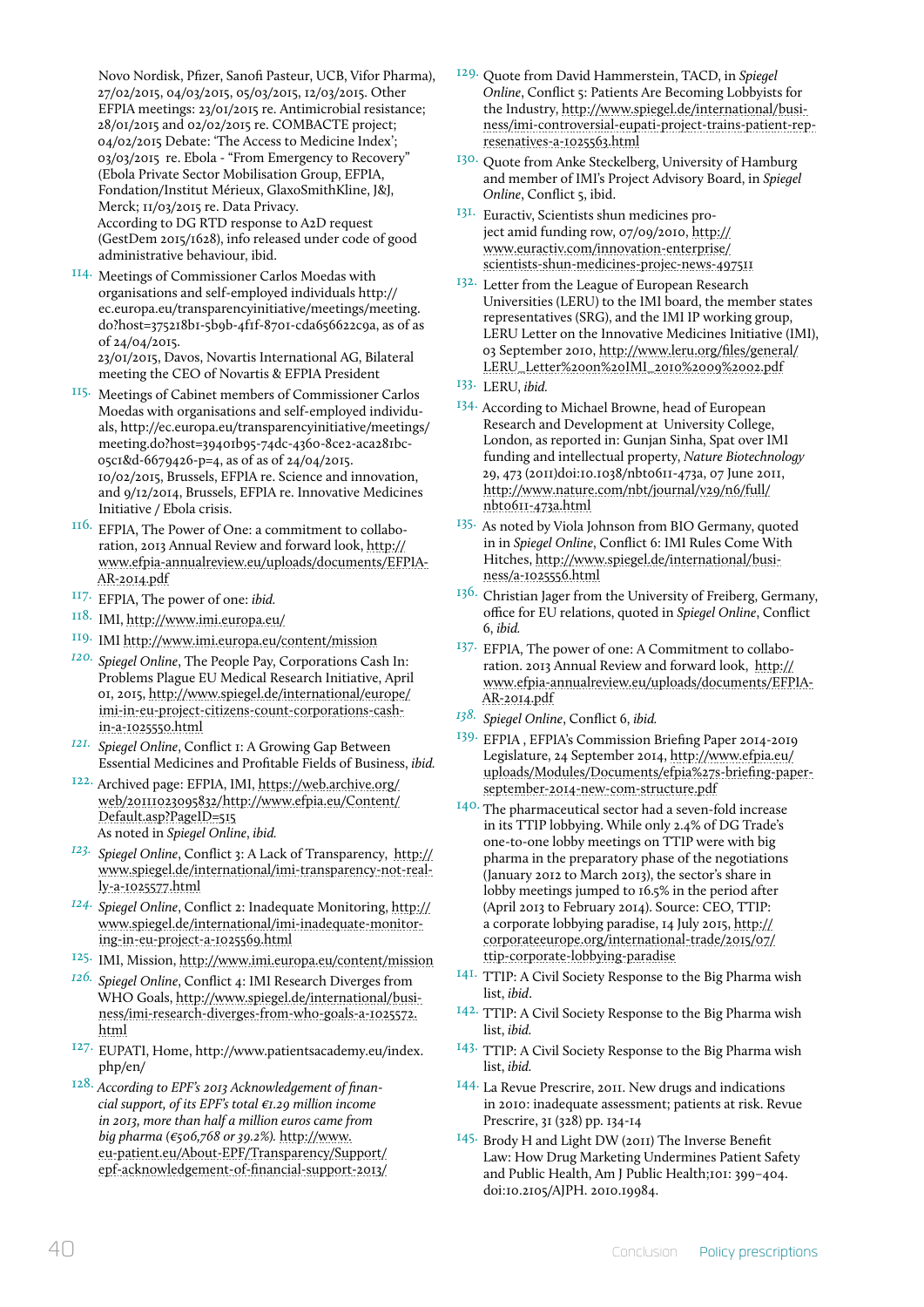- <span id="page-40-0"></span><sup>146</sup>. Trading Health? UK Faculty of Public Health Policy Report on the Transatlantic Trade and Investment Partnership, Chapter five: Intellectual property – access to medicines, 2015, http://www.fph.org.uk/ uploads/FPH%20Policy%20report%20on%20the%20 Transatlantic%20Trade%20and%20Investment%20 Report%20-%20FINAL.pdf
- <span id="page-40-1"></span>147. EPHA et al, The inclusion of investor-to-state dispute settlement (ISDS) in Transatlantic Trade and Investment Partnership (TTIP) would undermine public health, 2014, <http://bit.ly/1BxgnIt>
- <span id="page-40-2"></span>148. HAI Europe, Protecting citizens' health: Transparency of clinical trial data on medicines in the EU, October 2013, [http://haieurope.org/wp-content/uploads/2013/10/](http://haieurope.org/wp-content/uploads/2013/10/HAI_Protecting-citizenshealth-transparency-of-clinical-trial-data-on-medicines-in-the-EU.pdf) [HAI\\_Protecting-citizenshealth-transparency-of-clinical](http://haieurope.org/wp-content/uploads/2013/10/HAI_Protecting-citizenshealth-transparency-of-clinical-trial-data-on-medicines-in-the-EU.pdf)[trial-data-on-medicines-in-the-EU.pdf](http://haieurope.org/wp-content/uploads/2013/10/HAI_Protecting-citizenshealth-transparency-of-clinical-trial-data-on-medicines-in-the-EU.pdf)
- <span id="page-40-3"></span>149. TTIP: A Civil Society Response to the Big Pharma wish list, *ibid.*
- <span id="page-40-4"></span><sup>150.</sup> TTIP: A Civil Society Response to the Big Pharma wish list, *ibid.*
- <span id="page-40-5"></span>151. TTIP: A Civil Society Response to the big pharma wish list, *ibid.*
- 152. Document released to CEO under A2D laws. Ref. Ares(2015)1147176 – 16/03/2015, Meeting with Pfizer 4 November 2013.
- 153. Document released to CEO under A2D laws. Internal DG TRADE email, Subject: Meeting with BCTT on TTIP IPR issues – 4 October 2013; Sent: October 10 2013.
- 154. Eli Lilly listed as a client bringing a revenue of 25,000 € - 49,999 € in 2013. Transparency Register, Fleishman-Hillard, last modified on: 27/04/2015, http://ec.europa.eu/ transparencyregister/public/consultation/displaylobbyist. do?id=56047191389-84, accessed 27/04/15
- 155. Lilly's CEO John Lechleiter said TTIP "should be comprehensive and ambitious, addressing regulatory harmonisation, intellectual property market provisions... and public procurement measures" plus "set ambitious goals on regulatory harmonisation aspects, including mutual recognition and clinical trials". Document released to CEO under A2D laws. Internal DG TRADE email, Subject: Meeting Lilly 4 March; Sent: March 08, 2013.
- <sup>156.</sup> Document released to CEO under A2D laws. Internal DG TRADE email, Subject: TTIP Pharma – Meeting with Eli Lilly; Sent: November 21, 2013.
- 157. Document released to CEO under A2D laws. Meeting with the German Pharmaceutical Industry Association (BPI), 5 December 2013.
- 158. Document released to CEO under A2D laws. Internal DG TRADE emails, Subject: meeting with EFPIA of 25 September; Sent Sept 26 2012; and, Subject: HLWG; regulatory issues; pharmaceuticals; meeting with EFPIA on 26 Nov; Sent Nov 28 2012. Meeting with EFPIA on TTIP Regulatory issues, 9 December 2013.
- 159. Document released to CEO under A2D laws, Ref. Ares(2015)1147176 – 16/03/2015, Meeting with EFPIA on innovation and TTIP, 18 June 2014
- 160. Document released to CEO under under A2D laws. Meeting with EFPIA on TTIP Regulatory issues, 19 February 2014
- 161. Document released to CEO under A2D laws. Powerpoint presentation, EFPIA and PhRMA: TTIP - An Opportunity to Increase Regulatory Compatibility in the Biopharmaceutical Sector EU-U.S. High Level Regulatory Cooperation Forum, April 10, 2013.
- <sup>162.</sup> Document released to CEO under A2D laws. Meeting with industry on EU-US FTA IPR Chapter, 17 April 2014, Summary.
- <span id="page-40-6"></span><sup>163.</sup> European Commission, List of Lead Negotiators for the Transatlantic Trade and Investment Partnership (TTIP), 05/03/2015, [http://trade.ec.europa.eu/doclib/docs/2013/](http://trade.ec.europa.eu/doclib/docs/2013/july/tradoc_151668.pdf) [july/tradoc\\_151668.pdf](http://trade.ec.europa.eu/doclib/docs/2013/july/tradoc_151668.pdf)
- <span id="page-40-7"></span> $^{164\cdot}$  Cecilia Malmström's correspondence – letters and e-mails – sent to or received from organisations, companies, ministries and individuals acting in an official capacity, http://ec.europa.eu/commission/2014-2019/malmstrom/ correspondence\_en 11 results found when "pharmaceutical" was searched on 23/04/15.
- <sup>165.</sup> 10/02/2015 EFPIA "TTIP" meeting, 25/02/2015 EFPIA "Trade negotiations and health" meeting. Meetings of Cabinet members of Commissioner Cecilia Malmström with organisations and self-employed individuals, http:// ec.europa.eu/transparencyinitiative/meetings/meeting. do?host=61aa8586-2b0d-4394-b196-30c13f1fa663&d-6679426-p=15, as of 24/04/15.
- 166. Access to documents request to DG SANTE made by Rachel Tansey on 19/03/2015 (Ref GestDem No 2015/1729), and subsequent exchanges with DG SANTE of 25/03/2015 and 26/03/2015 (Ares(2015)1339599), for a"list of meetings between pharmaceutical industry representatives (eg pharmaceutical companies, trade associations or lobby consultancies/law firms representing the interests of pharmaceutical companies or their trade associations) and officials/staff below the level of Director General, in Directorate General Health and Food Safety's (DG SANTE) Directorate A (Units Al and A2 only), Directorate C (Unis CI, C2, C3 and C4) and Directorate D (Units Dl, D2, D3, D4, D5 and D6) from 1/11/2014 to 19/03/2015". List received on 15/04/15 including Date of meeting, Name of DG SANTE Unit, SANTE Staff, Organisation met and Subject matter discussed.
- 167. 04/03/2015 Medtronic, Medical device and TTIP meeting, ibid.
- 168. Cabinet Malmström, 17/01/2014, Document Ares(2014)102329, RE, Invitation to Commissioner Malmström, http://ec.europa.eu/carol/index-iframe.cfm? fuseaction=download&documentId=090166e5951507a5& title=email.pdf
- 169. Cabinet Malmström, 27/01/2015, Document Ares(2015)315962, INVITATION: ROUNDTABLE EVENT INVITE: Thursday 5 March 2015 - ECIPE/Alliance for Healthcare Competitiveness, http://ec.europa.eu/carol/ index-iframe.cfm?fuseaction=download&documentId=- 090166e59c678d78&title=email.pdf
- <sup>170</sup>. Alliance for Healthcare Competitiveness, Members, http://healthcare-competitiveness.com/our-members/
- <sup>171.</sup> TR: ECIPE, http://ec.europa.eu/transparencyregister/public/consultation/displaylobbyist.do?id=789002115168-26 last modified 30/01/2015
- <sup>172.</sup> Alliance for Healthcare Competitiveness listed as a client bringing revenue below 9,999 € in financial year 07/2013 – 06/2014. Transparency Register, Edelman Public Relations Worldwide, last modified on: 23/04/2015, http:// ec.europa.eu/transparencyregister/public/consultation/ displaylobbyist.do?id=68037017809-51
- 173. AHC, TTIP Stakeholder Forum, October 1, 2014, http:// healthcare-competitiveness.com/wp-content/uploads/ AHC-TTIP-Testimony-October1.pdf
- 174. Cabinet Malmström, 12/12/2014, document ares(2014)4236787, Request for a meeting in Davos 21 to 24 January 2015, Novartis, http://ec.europa.eu/carol/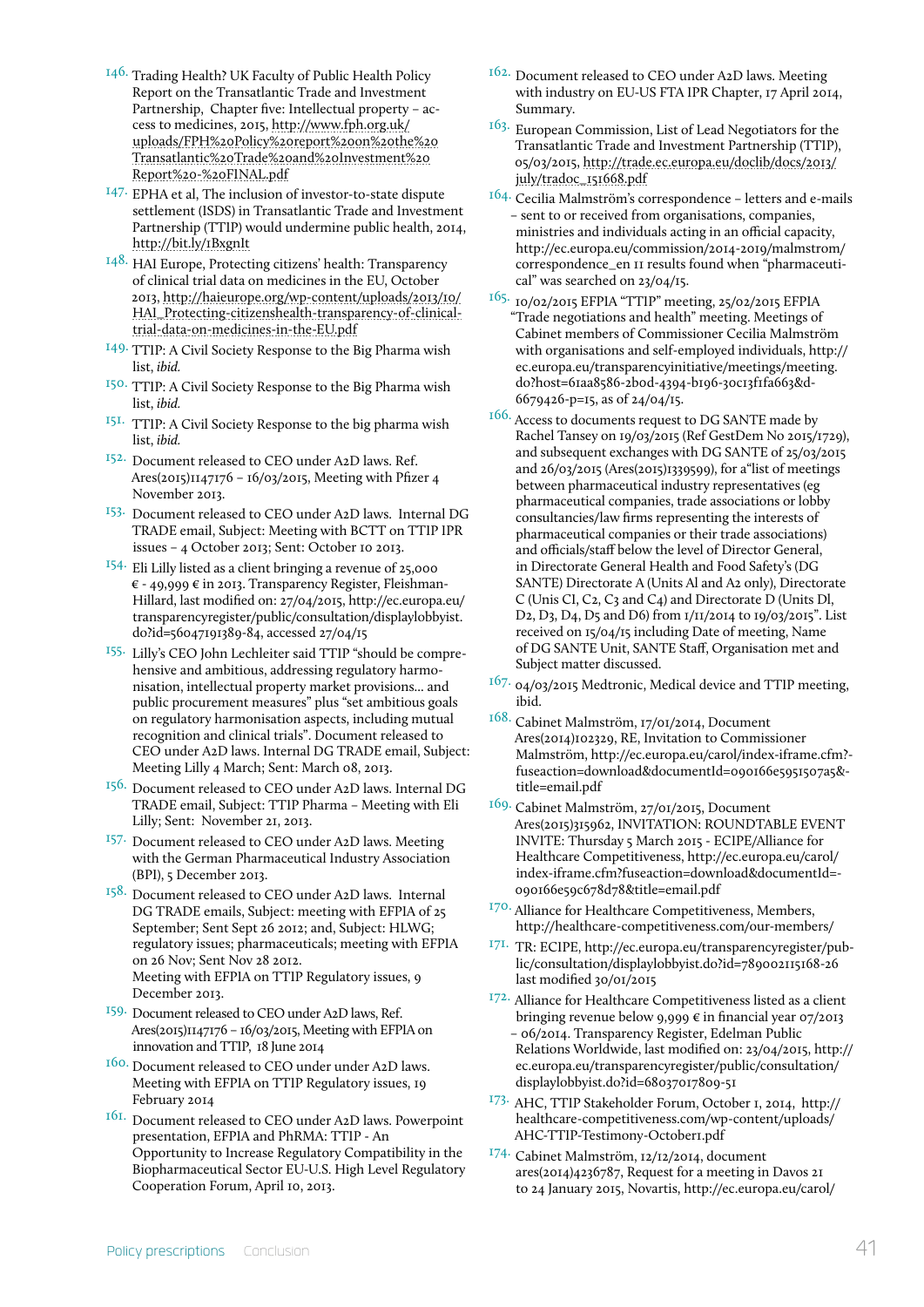index-iframe.cfm?fuseaction=download&documentId=090166e59bb55c7f&title=JIMENEZ\_Joseph%20-%20 MAIN.pdf and 13/01/2015, Document Ares(2015)133180, Reply - Request for a meeting in Davos Ares(2014)4236787, http://ec.europa.eu/carol/index-iframe.cfm?fuseaction=download&documentId=090166e59c1ca0ea&title=email.pdf

- 175. Estimate of the annual costs related to activities covered by the register:1,500,000  $\epsilon$  - 1,999,999  $\epsilon$  in financial year 12/2013 - 12/2014. Transparency Register, Novartis, last modified on: 24/04/2015, http://ec.europa.eu/ transparencyregister/public/consultation/displaylobbyist. do?id=91269481588-28 accessed on 27/04/15.
- $176.$  Novartis listed as a client bringing in a revenue of 10,000 € - 24,999 € in 2014. Transparency Register, acumen public affairs, last modified on: 03/04/2015, http://ec.europa. eu/transparencyregister/public/consultation/displaylobbyist.do?id=85679286747-21 accessed on 27/04/15.
- 177. Unknown if the invitation was accepted, for although the document replying to VCI's invitation is referred to in the Commissioner's online disclosure, the file in question cannot be opened (as of 14/08/15). See: Cabinet Malmström, 09/12/2014, Document Ares(2014)4126051, Reply/ Invitation for the 6 of May 2015 VCI Parliamentary Reception and a meeting request concerning the chemcial-pharmaceutical industry, http://ec.europa.eu/ carol/? fuseaction=detail&department=ca.26&recordsPerPage=10&searchString=&fullText=1&fromRegistrationDate=&tillRegistrationDate=&docume ntId=080166e59b8702db
- 178. Cabinet Malmström, 19/11/2014, Document Ares (2014)3923560, Invitation for the 6 Of May 2015 VCI Parliamentary Reception and a Meeting Request Concerning the Chemical-Pharmaceutical Industry, Verband Der Chemischen Industrie E.V., http://ec.europa. eu/carol/index-iframe.cfm?fuseaction=download&documentId=090166e59b2d06ee&title=DEKKERS\_Marijn.pdf
- <span id="page-41-0"></span>*179. Public Affairs News*, Full steam ahead, 4 April 2014, https://www.publicaffairsnews.com/articles/analysis/ full-steam-ahead
- <span id="page-41-1"></span>*180. Public Affairs News*, Full steam ahead, *ibid.*
- <span id="page-41-2"></span>181. CEO, Tobacco lobbyists all fired up ahead of key vote, July 8th 2013, [http://corporateeurope.org/lobbycracy/2013/07/](http://corporateeurope.org/lobbycracy/2013/07/tobacco-lobbyists-all-fired-ahead-key-vote) [tobacco-lobbyists-all-fired-ahead-key-vote](http://corporateeurope.org/lobbycracy/2013/07/tobacco-lobbyists-all-fired-ahead-key-vote)
- <span id="page-41-3"></span>182. Access to documents request by Neil Mclaren, 5 December 2013, to DG SANCO, for 'Both incoming and outgoing digital correspondence between SANCO representatives and both Tobacco & Pharmaceutical industry lobbyists & lawyers between July 2013 - December 2013', GESTDEM No.2013/6192. Request and DG SANCO response, including annex of documents, available at [http://www.asktheeu.org/en/request/](http://www.asktheeu.org/en/request/sanco_correspondence_with_indust#incoming-4147) [sanco\\_correspondence\\_with\\_indust#incoming-4147](http://www.asktheeu.org/en/request/sanco_correspondence_with_indust#incoming-4147)
- <span id="page-41-4"></span>183. Annex 1 to A2D request GESTDEM No.2013/6192*, ibid,*  AESGP E-mail on Minutes meeting 06/05/2013 (including annex), http://www.asktheeu.org/en/request/1067/response/4145/attach/html/5/Annex%201.pdf.html
- <span id="page-41-5"></span>184. See, eg *The Times*, E-cigarettes can be gateway to tobacco, warns rival Glaxo, February 17 2014,[http://www.thetimes.](http://www.thetimes.co.uk/tto/business/industries/health/article4007244.ece) [co.uk/tto/business/industries/health/article4007244.ece](http://www.thetimes.co.uk/tto/business/industries/health/article4007244.ece); Bloomberg, Glaxo Memo Shows Drug Industry Lobbying on E-Cigarettes, February 19, 2014, [http://www.bloomb](http://www.bloomberg.com/news/articles/2014-02-19/glaxo-memo-shows-drug-industry-lobbying-on-e-cigarettes)[erg.com/news/articles/2014-02-19/glaxo-memo-shows](http://www.bloomberg.com/news/articles/2014-02-19/glaxo-memo-shows-drug-industry-lobbying-on-e-cigarettes)[drug-industry-lobbying-on-e-cigarettes](http://www.bloomberg.com/news/articles/2014-02-19/glaxo-memo-shows-drug-industry-lobbying-on-e-cigarettes)
- <span id="page-41-6"></span><sup>185</sup>. The correspondence between the Commission's DG SANCO and tobacco and pharmaceutical industry

lobbyists and lawyers, between July 2013 and December 2013, released in response to the access to documents request which revealed both the AESGP and GSK correspondence, showed the majority of correspondence to be with the tobacco industry.